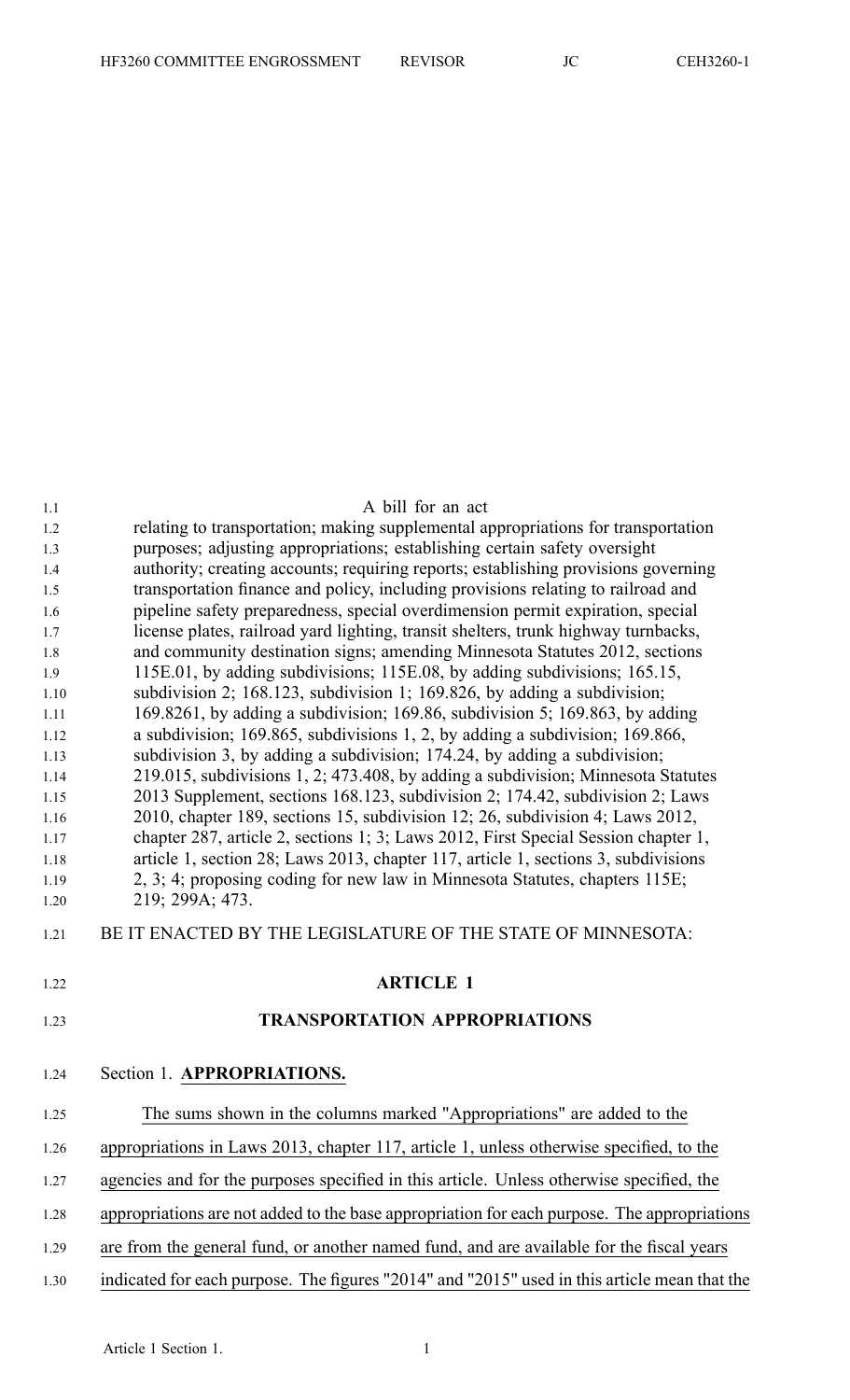| 2.1                      | appropriations listed under them are available for the fiscal year ending June 30, 2014, or      |                         |                                                                                         |            |
|--------------------------|--------------------------------------------------------------------------------------------------|-------------------------|-----------------------------------------------------------------------------------------|------------|
| 2.2                      | June 30, 2015, respectively. For purposes of this article, "the first year" is fiscal year 2014, |                         |                                                                                         |            |
| 2.3                      | "the second year" is fiscal year 2015, and "the biennium" is fiscal years 2014 and 2015.         |                         |                                                                                         |            |
| 2.4<br>2.5<br>2.6<br>2.7 |                                                                                                  |                         | <b>APPROPRIATIONS</b><br><b>Available for the Year</b><br><b>Ending June 30</b><br>2014 | 2015       |
| 2.8<br>2.9               | <b>DEPARTMENT OF</b><br>2.<br>Sec.<br><b>TRANSPORTATION</b>                                      |                         |                                                                                         |            |
| 2.10                     | Subdivision 1. Total Appropriation                                                               | $\overline{\mathbf{S}}$ | $10,000,000$ \$                                                                         | 37,732,000 |
| 2.11                     | The amounts that may be spent for each                                                           |                         |                                                                                         |            |
| 2.12                     | purpose are specified in the following                                                           |                         |                                                                                         |            |
| 2.13                     | subdivisions.                                                                                    |                         |                                                                                         |            |
| 2.14                     | Subd. 2. Multimodal Systems                                                                      |                         |                                                                                         |            |
| 2.15                     | (a) Election Day Transit Service                                                                 |                         |                                                                                         | 32,000     |
| 2.16                     | This appropriation is for allocation to public                                                   |                         |                                                                                         |            |
| 2.17                     | transit systems under Minnesota Statutes,                                                        |                         |                                                                                         |            |
| 2.18                     | section 174.24, in amounts that reflect the                                                      |                         |                                                                                         |            |
| 2.19                     | respective foregone fare revenues from                                                           |                         |                                                                                         |            |
| 2.20                     | transit service under Minnesota Statutes,                                                        |                         |                                                                                         |            |
| 2.21                     | section 174.24, subdivision 8.                                                                   |                         |                                                                                         |            |
| 2.22                     | (b) Safe Routes to School                                                                        |                         |                                                                                         | 250,000    |
| 2.23                     | This appropriation is for non-infrastructure                                                     |                         |                                                                                         |            |
| 2.24                     | activities in the safe routes to school program                                                  |                         |                                                                                         |            |
| 2.25                     | under Minnesota Statutes, section 174.40,                                                        |                         |                                                                                         |            |
| 2.26                     | subdivision 7a.                                                                                  |                         |                                                                                         |            |
| 2.27<br>2.28             | (c) Highway-Rail Grade Crossings; Oil and<br><b>Other Hazardous Material</b>                     |                         |                                                                                         | 5,000,000  |
| 2.29                     | This appropriation is for development and                                                        |                         |                                                                                         |            |
| 2.30                     | implementation of safety improvements at                                                         |                         |                                                                                         |            |
| 2.31                     | highway grade crossings along rail corridors                                                     |                         |                                                                                         |            |
| 2.32                     | in which oil or other hazardous materials are                                                    |                         |                                                                                         |            |
| 2.33                     | transported. The commissioner shall identify                                                     |                         |                                                                                         |            |
| 2.34                     | highway-rail grade crossing locations and                                                        |                         |                                                                                         |            |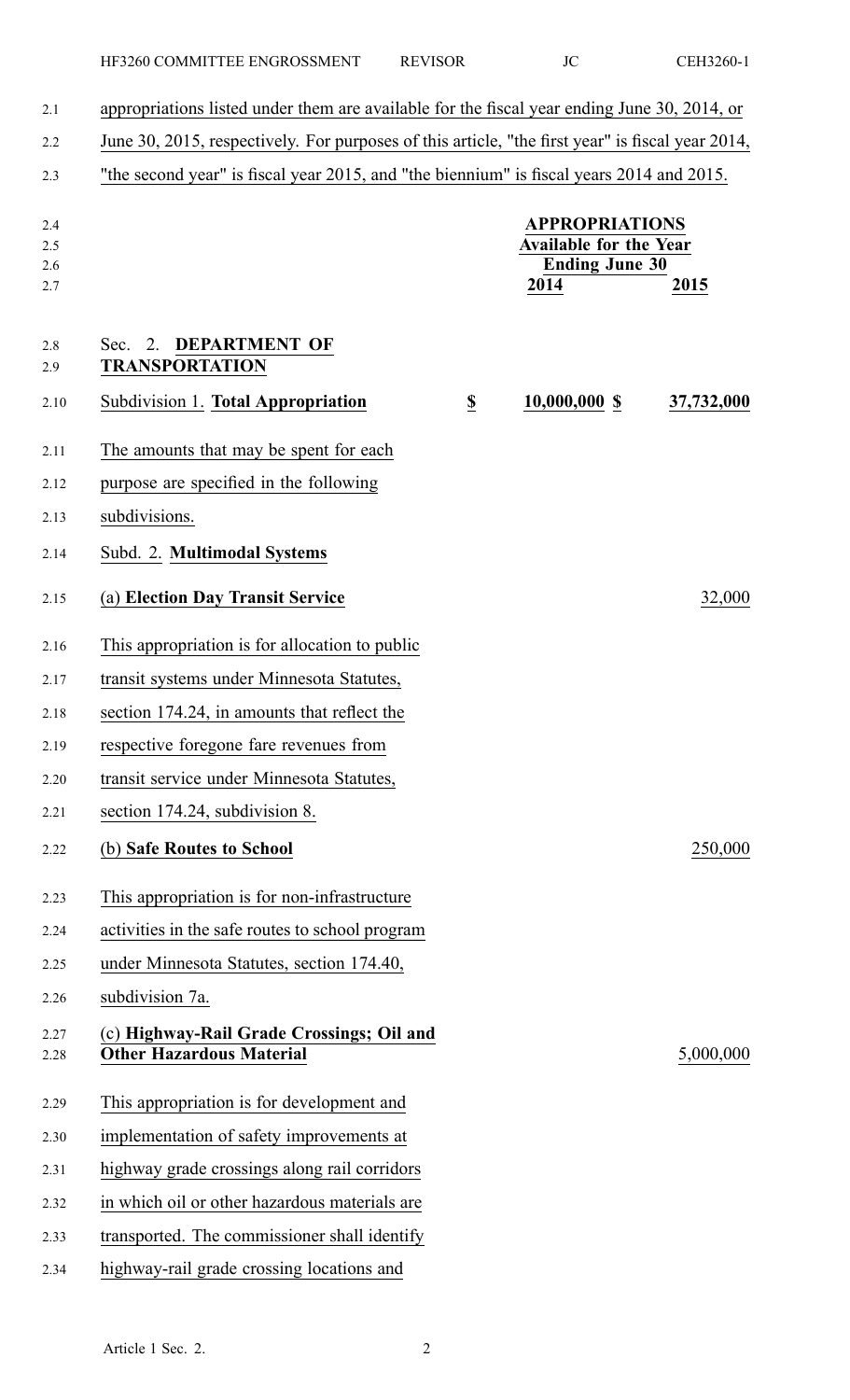|              | HF3260 COMMITTEE ENGROSSMENT                       | <b>REVISOR</b> | <b>JC</b>  | CEH3260-1  |
|--------------|----------------------------------------------------|----------------|------------|------------|
| 3.1          | improvements in consultation with railroads        |                |            |            |
| 3.2          | and relevant road authorities.                     |                |            |            |
| 3.3          | (d) Port Development Assistance Program            |                |            | 500,000    |
| 3.4          | This appropriation is for grants under the         |                |            |            |
| 3.5          | port development assistance program in             |                |            |            |
| 3.6          | Minnesota Statutes, chapter 457A.                  |                |            |            |
| 3.7          | Subd. 3. State Roads                               |                |            |            |
| 3.8          | (a) Winter-Related Trunk Highway Repair            |                | 10,000,000 |            |
| 3.9          | This appropriation is from the trunk highway       |                |            |            |
| 3.10         | fund for materials and supplies related to         |                |            |            |
| 3.11         | road repair resulting from effects of the          |                |            |            |
| 3.12         | 2013-2014 winter season.                           |                |            |            |
| 3.13<br>3.14 | (b) Transportation Economic Development<br>Program |                |            | 4,000,000  |
| 3.15         | This appropriation is for the transportation       |                |            |            |
| 3.16         | economic development program under                 |                |            |            |
| 3.17         | Minnesota Statutes, section 174.12.                |                |            |            |
| 3.18         | (c) Corridors of Commerce Program                  |                |            | 15,000,000 |
| 3.19         | This appropriation is for the corridors            |                |            |            |
| 3.20         | of commerce program under Minnesota                |                |            |            |
| 3.21         | Statutes, section 161.088, and may include         |                |            |            |
| 3.22         | right-of-way acquisition for projects included     |                |            |            |
| 3.23         | in the program. The commissioner may               |                |            |            |
| 3.24         | identify projects based on the most recent         |                |            |            |
| 3.25         | selection process or may perform a new             |                |            |            |
| 3.26         | selection.                                         |                |            |            |
| 3.27         | Subd. 4. Local Roads                               |                |            |            |
| 3.28<br>3.29 | (a) Winter-Related County State-Aid Road<br>Repair |                |            | 3,816,000  |
| 3.30         | This appropriation is for materials and            |                |            |            |
| 3.31         | supplies related to road repair resulting from     |                |            |            |
| 3.32         | effects of the 2013-2014 winter season.            |                |            |            |
|              |                                                    |                |            |            |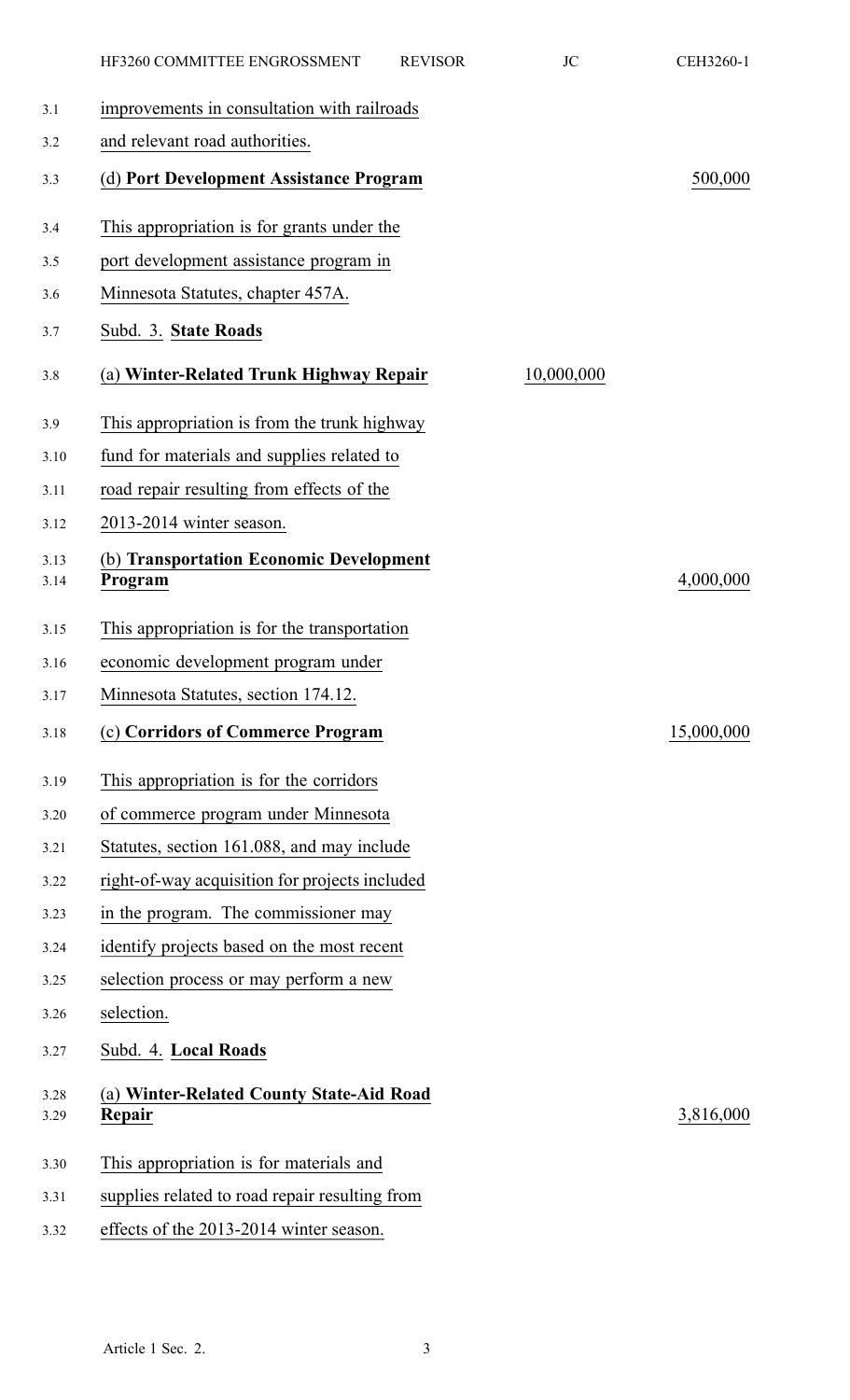| 4.1          | By September 1, 2014, the commissioner                  |                  |            |
|--------------|---------------------------------------------------------|------------------|------------|
| 4.2          | shall apportion funds to counties in the                |                  |            |
| 4.3          | same manner as county state-aid highway                 |                  |            |
| 4.4          | funds provided for calendar year 2014 under             |                  |            |
| 4.5          | Minnesota Statutes, section 162.07.                     |                  |            |
| 4.6<br>4.7   | (b) Winter-Related Municipal State-Aid Road<br>Repair   |                  | 1,184,000  |
| 4.8          | This appropriation is for materials and                 |                  |            |
| 4.9          | supplies related to road repair resulting from          |                  |            |
| 4.10         | effects of the 2013-2014 winter season.                 |                  |            |
| 4.11         | By September 1, 2014, the commissioner                  |                  |            |
| 4.12         | shall apportion funds to cities in the same             |                  |            |
| 4.13         | manner as municipal state-aid street funds              |                  |            |
| 4.14         | provided for calendar year 2014 under                   |                  |            |
| 4.15         | Minnesota Statutes, section 162.13.                     |                  |            |
| 4.16         | Subd. 5. Willmar District Headquarters                  |                  | 4,370,000  |
| 4.17         | This appropriation is from the trunk                    |                  |            |
| 4.18         | highway fund to complete the Willmar                    |                  |            |
| 4.19         | district headquarters and is added to the               |                  |            |
| 4.20         | appropriation in Laws 2012, chapter 287,                |                  |            |
| 4.21         | article 1, section 1, subdivision 2.                    |                  |            |
| 4.22         | Subd. 6. Little Falls Truck Station                     |                  | 3,580,000  |
| 4.23         | This appropriation is from the trunk highway            |                  |            |
| 4.24         | fund to complete the Little Falls truck station         |                  |            |
| 4.25         | and is added to the appropriation in Laws               |                  |            |
| 4.26         | 2010, chapter 189, section 15, subdivision 15.          |                  |            |
| 4.27         | Sec. 3. METROPOLITAN COUNCIL                            |                  |            |
| 4.28         | Subdivision 1. Total Appropriation                      | $\underline{\$}$ | 15,400,000 |
| 4.29         | The amounts that may be spent for each                  |                  |            |
| 4.30         | purpose are specified in the following                  |                  |            |
| 4.31         | subdivisions.                                           |                  |            |
| 4.32<br>4.33 | Subd. 2. Transit Development and<br><b>Improvements</b> |                  | 15,150,000 |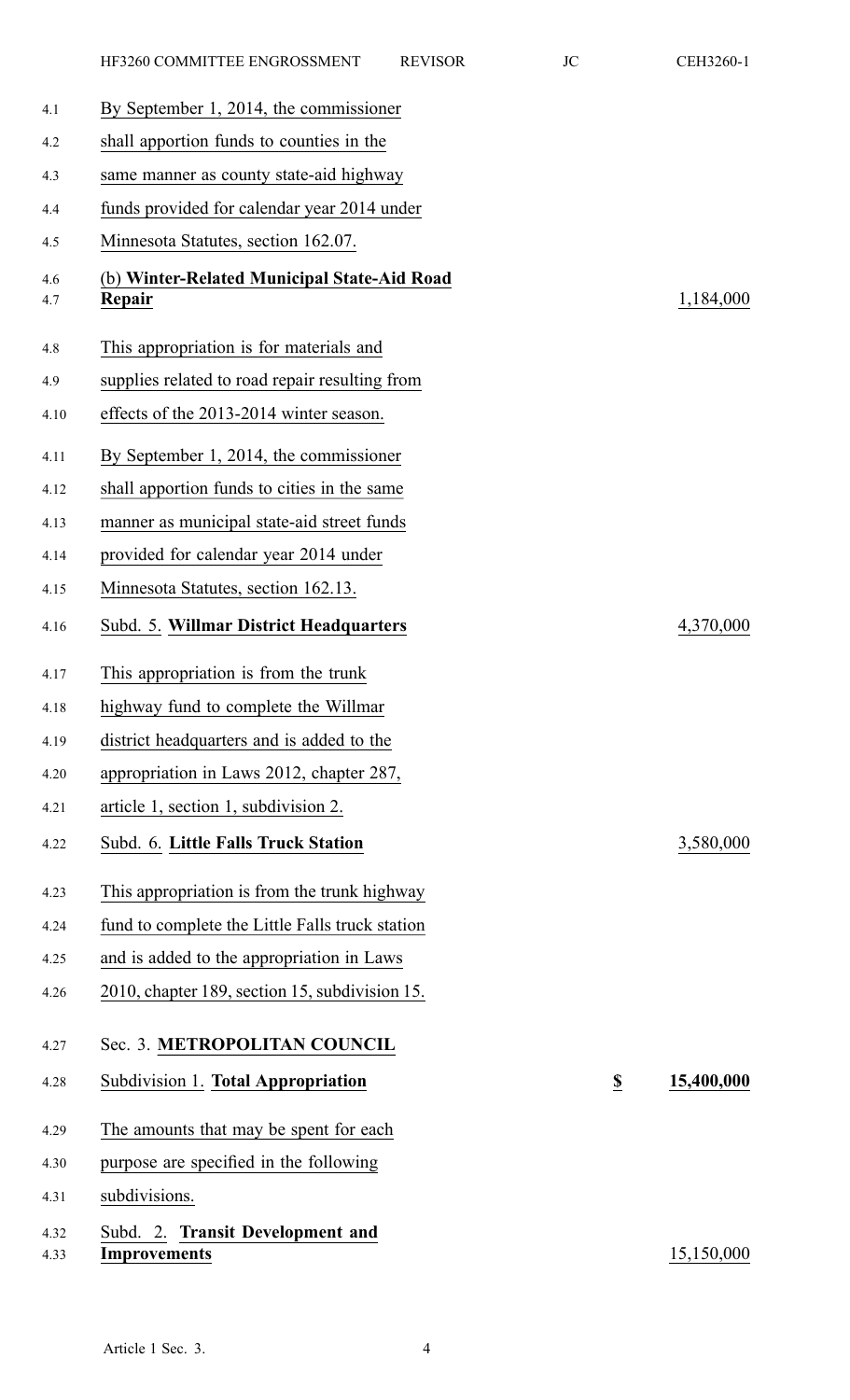| 5.1  | This appropriation is for:                      |         |
|------|-------------------------------------------------|---------|
| 5.2  | (1) arterial bus rapid transit development,     |         |
| 5.3  | which may include but is not limited to         |         |
| 5.4  | design, engineering, construction, capital      |         |
| 5.5  | costs, technology, equipment, and rolling       |         |
| 5.6  | stock;                                          |         |
| 5.7  | (2) bus rapid transit station development;      |         |
| 5.8  | (3) transit shelter improvements under          |         |
| 5.9  | Minnesota Statutes, section 473.41; and         |         |
| 5.10 | (4) foregone fare revenues from transit         |         |
| 5.11 | service under Minnesota Statutes, section       |         |
| 5.12 | 473.408, subdivision 11. The Metropolitan       |         |
| 5.13 | Council shall allocate amounts under this       |         |
| 5.14 | appropriation to transit providers receiving    |         |
| 5.15 | financial assistance under Minnesota            |         |
| 5.16 | Statutes, section 473.388, based on             |         |
| 5.17 | respective foregone fare revenues.              |         |
| 5.18 | Subd. 3. Suburban Transit Providers             | 250,000 |
| 5.19 | This appropriation is for allocation to         |         |
| 5.20 | replacement service providers operating         |         |
| 5.21 | under Minnesota Statutes, section 473.388,      |         |
| 5.22 | as provided in this subdivision.                |         |
| 5.23 | Upon receipt of a prioritized listing of        |         |
| 5.24 |                                                 |         |
| 5.25 | expenditure items and amounts submitted         |         |
| 5.26 | by the Suburban Transit Association, or by      |         |
|      | all replacement service providers jointly,      |         |
| 5.27 | the Metropolitan Council shall distribute all   |         |
| 5.28 | funds appropriated under this subdivision to    |         |
| 5.29 | each identified replacement service provider,   |         |
| 5.30 | following the priority order in the listing. An |         |
| 5.31 | expenditure item in the listing must be for     |         |
| 5.32 | nonoperating transit-related expenses.          |         |

### 5.33 Sec. 4. **DEPARTMENT OF PUBLIC SAFETY**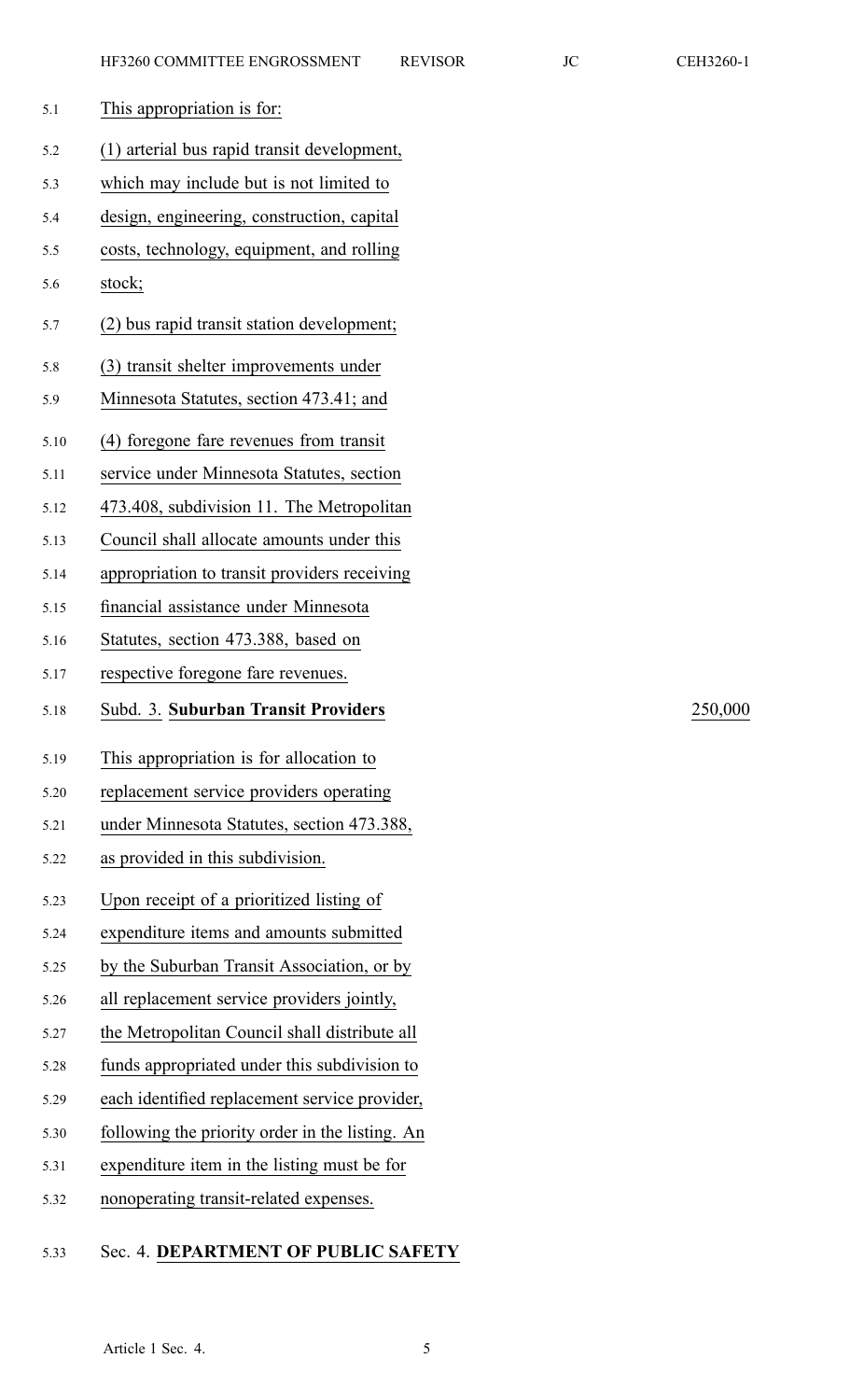|      | HF3260 COMMITTEE ENGROSSMENT                                                                  | <b>REVISOR</b> | <b>JC</b>               | CEH3260-1  |
|------|-----------------------------------------------------------------------------------------------|----------------|-------------------------|------------|
| 6.1  | Subdivision 1. Total Appropriation                                                            |                | $\overline{\mathbf{z}}$ | 2,060,000  |
| 6.2  | The amounts that may be spent for each                                                        |                |                         |            |
| 6.3  | purpose are specified in the following                                                        |                |                         |            |
| 6.4  | subdivisions.                                                                                 |                |                         |            |
| 6.5  | Subd. 2. Transit Safety Oversight                                                             |                |                         | 60,000     |
| 6.6  | \$60,000 in the second year is for light rail                                                 |                |                         |            |
| 6.7  | transit safety oversight under Minnesota                                                      |                |                         |            |
| 6.8  | Statutes, section 299A.017, and is added to                                                   |                |                         |            |
| 6.9  | the base appropriation for the administration                                                 |                |                         |            |
| 6.10 | and related services program.                                                                 |                |                         |            |
| 6.11 | Subd. 3. Capitol Security                                                                     |                |                         | 2,000,000  |
| 6.12 | This appropriation is for an increase in                                                      |                |                         |            |
| 6.13 | the number of State Patrol troopers or                                                        |                |                         |            |
| 6.14 | other security officers assigned to the                                                       |                |                         |            |
| 6.15 | Capitol complex, and is added to the base                                                     |                |                         |            |
| 6.16 | appropriation for the capitol security budget                                                 |                |                         |            |
| 6.17 | activity.                                                                                     |                |                         |            |
| 6.18 | Sec. 5. TRANSFER; RAILROAD AND PIPELINE SAFETY.                                               |                |                         |            |
| 6.19 | On or before July 31, 2014, the commissioner of management and budget shall                   |                |                         |            |
| 6.20 | transfer \$2,500,000 from the general fund to the railroad and pipeline safety account in the |                |                         |            |
| 6.21 | special revenue fund under Minnesota Statutes, section 299A.55. This is a onetime transfer.   |                |                         |            |
| 6.22 | Sec. 6. Laws 2010, chapter 189, section 15, subdivision 12, is amended to read:               |                |                         |            |
| 6.23 |                                                                                               |                |                         | 26,430,000 |
| 6.24 | Subd. 12. Rochester Maintenance Facility                                                      |                |                         | 24,937,000 |
| 6.25 | This appropriation is from the bond proceeds                                                  |                |                         |            |
| 6.26 | account in the trunk highway fund.                                                            |                |                         |            |
| 6.27 | To prepare a site for and design, construct,                                                  |                |                         |            |
| 6.28 | furnish, and equip a new maintenance facility                                                 |                |                         |            |
| 6.29 | in Rochester.                                                                                 |                |                         |            |
| 6.30 | <b>EFFECTIVE DATE.</b> This section is effective the day following final enactment.           |                |                         |            |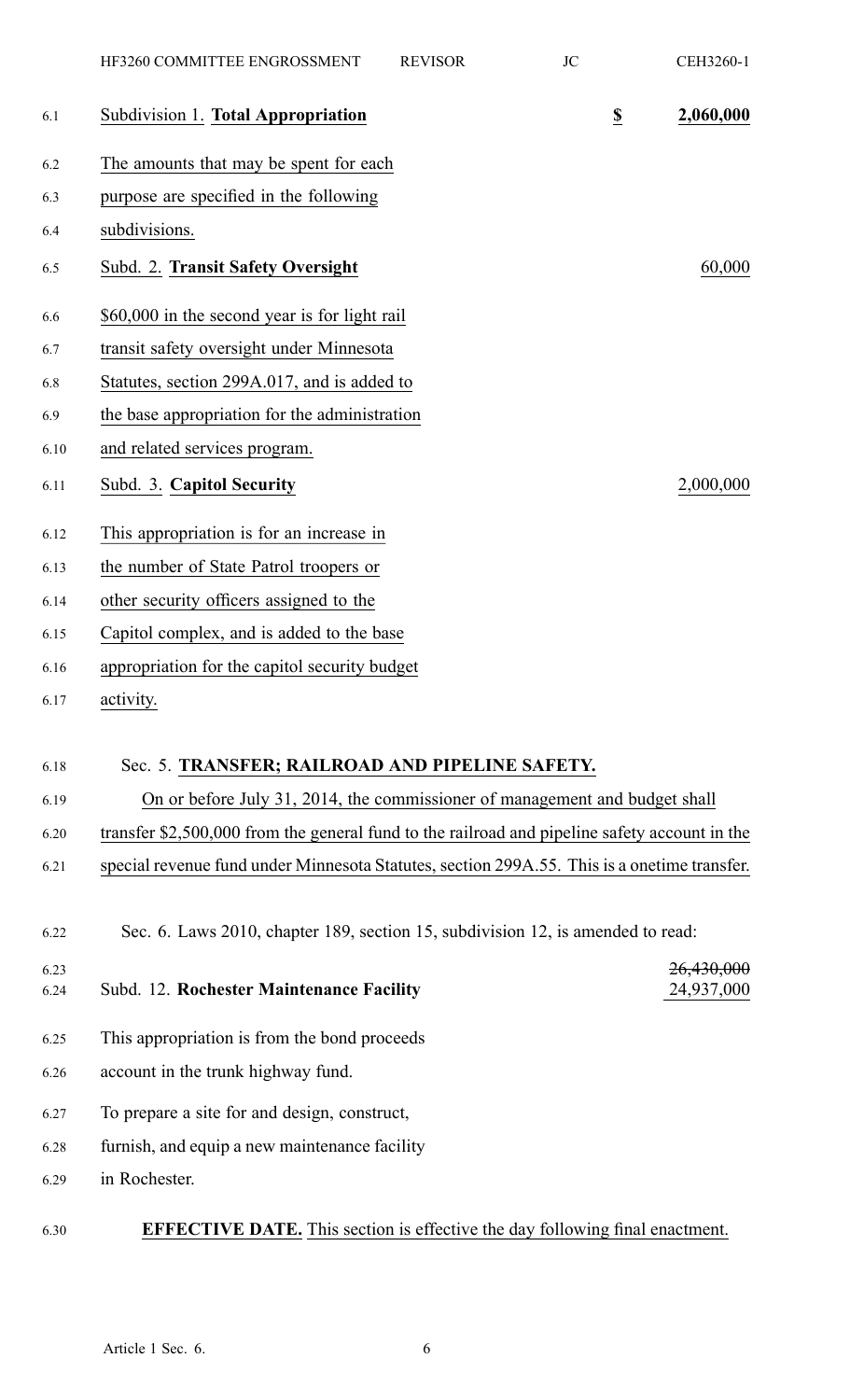7.1 Sec. 7. Laws 2010, chapter 189, section 26, subdivision 4, is amended to read: 7.2 Subd. 4. **Trunk highway fund bond proceeds account.** To provide the money 7.3 appropriated in this act from the bond proceeds account in the trunk highway fund, the 7.4 commissioner of managemen<sup>t</sup> and budget shall sell and issue bonds of the state in an 7.5 amount up to  $\frac{$32,945,000}{$31,452,000}$  in the manner, upon the terms, and with the effect 7.6 prescribed by Minnesota Statutes, sections 167.50 to 167.52, and by the Minnesota 7.7 Constitution, article XIV, section 11, at the times and in the amounts requested by the 7.8 commissioner of transportation. The proceeds of the bonds, excep<sup>t</sup> accrued interest and 7.9 any premium received from the sale of the bonds, must be credited to the bond proceeds 7.10 account in the trunk highway fund.

7.11 **EFFECTIVE DATE.** This section is effective the day following final enactment.

7.12 Sec. 8. Laws 2012, chapter 287, article 2, section 1, is amended to read:

7.13 Section 1. **ROCHESTER MAINTENANCE FACILITY.**

7.14 \$16,100,000 \$17,593,000 is appropriated to the commissioner of transportation 7.15 to design, construct, furnish, and equip the maintenance facility in Rochester and 7.16 corresponding remodeling of the existing district headquarters building. This appropriation 7.17 is from the bond proceeds account in the trunk highway fund.

7.18 **EFFECTIVE DATE.** This section is effective the day following final enactment.

7.19 Sec. 9. Laws 2012, chapter 287, article 2, section 3, is amended to read:

### 7.20 Sec. 3. **TRUNK HIGHWAY FUND BOND PROCEEDS ACCOUNT.**

7.21 To provide the money appropriated in this article from the bond proceeds account in 7.22 the trunk highway fund, the commissioner of managemen<sup>t</sup> and budget shall sell and issue 7.23 bonds of the state in an amount up to  $$16,120,000$  \$17,613,000 in the manner, upon the 7.24 terms, and with the effect prescribed by Minnesota Statutes, sections 167.50 to 167.52, 7.25 and by the Minnesota Constitution, article XIV, section 11, at the times and in the amounts 7.26 requested by the commissioner of transportation. The proceeds of the bonds, excep<sup>t</sup> 7.27 accrued interest and any premium received from the sale of the bonds, must be credited 7.28 to the bond proceeds account in the trunk highway fund.

#### 7.29 **EFFECTIVE DATE.** This section is effective the day following final enactment.

7.30 Sec. 10. Laws 2012, First Special Session chapter 1, article 1, section 28, is amended 7.31 to read: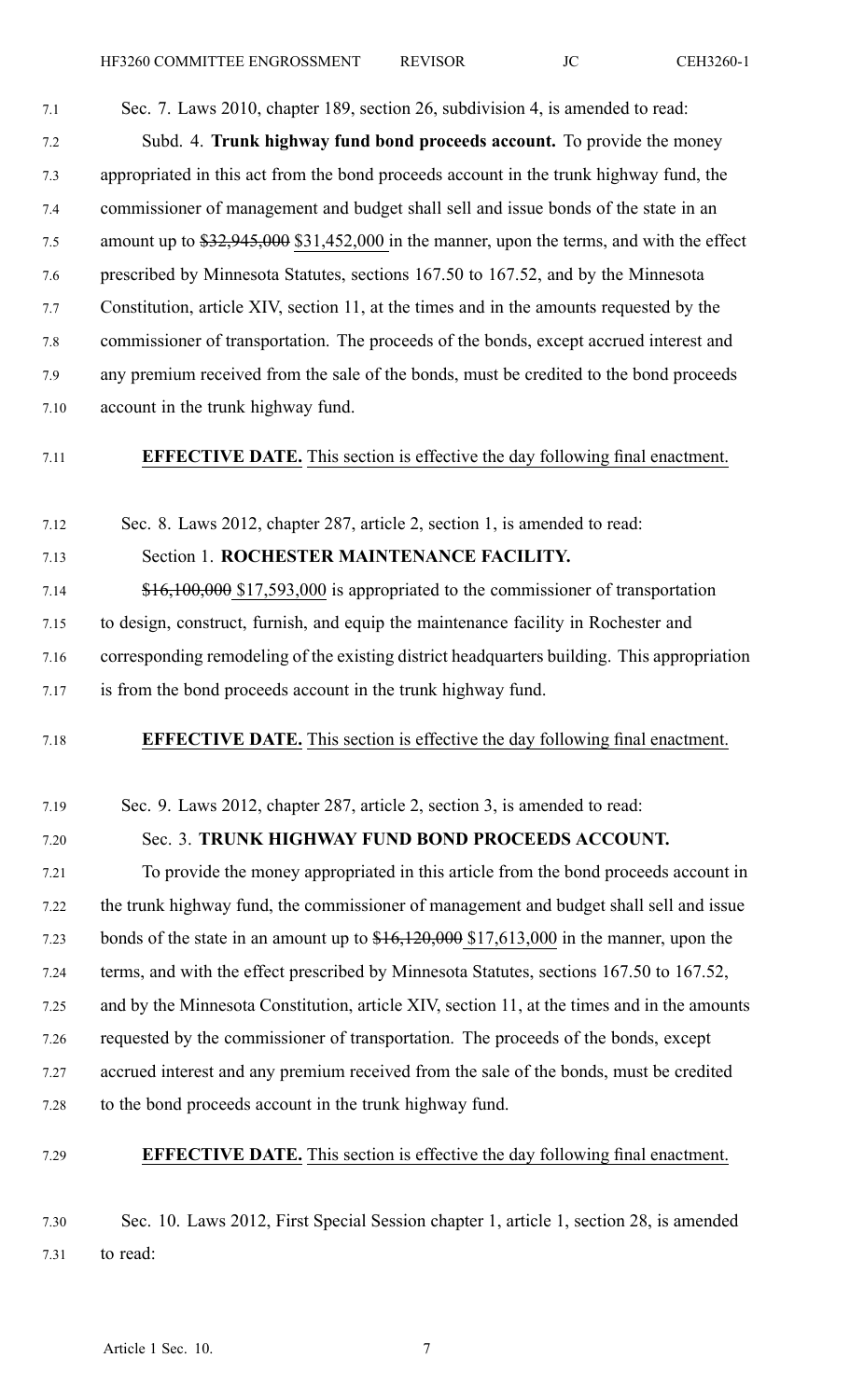| $8.1\,$  | Sec. 28. TRANSFERS, REDUCTIONS, CANCELLATIONS, AND BOND                                        |
|----------|------------------------------------------------------------------------------------------------|
| $8.2\,$  | SALE AUTHORIZATIONS REDUCED.                                                                   |
| 8.3      | (a) The remaining balance of the appropriation in Laws 2010, Second Special                    |
| 8.4      | Session chapter 1, article 1, section 7, for the economic development and housing              |
| 8.5      | challenge program, estimated to be \$450,000, is transferred to the general fund.              |
| 8.6      | (b) The appropriation in Laws 2010, Second Special Session chapter 1, article 1,               |
| 8.7      | section 5, for Minnesota investment fund grants pursuant to Minnesota Statutes, section        |
| $8.8\,$  | 12A.07, is reduced by \$1,358,000.                                                             |
| 8.9      | (c) The appropriation in Laws 2010, Second Special Session chapter 1, article 1,               |
| $8.10\,$ | section 12, subdivision 2, for disaster enrollment impact aid pursuant to Minnesota            |
| 8.11     | Statutes, section 12A.06, is reduced by \$30,000.                                              |
| 8.12     | (d) The appropriation in Laws 2010, Second Special Session chapter 1, article                  |
| 8.13     | 1, section 12, subdivision 3, for disaster relief facilities grants pursuant to Minnesota      |
| 8.14     | Statutes, section 12A.06, is reduced by \$392,000.                                             |
| 8.15     | (e) The appropriation in Laws 2010, Second Special Session chapter 1, article 1,               |
| 8.16     | section 12, subdivision 4, for disaster relief operating grants pursuant to Minnesota          |
| 8.17     | Statutes, section 12A.06, is reduced by \$2,000.                                               |
| 8.18     | (f) The appropriation in Laws 2010, Second Special Session chapter 1, article 1,               |
| 8.19     | section 12, subdivision 5, for pupil transportation aid pursuant to Minnesota Statutes,        |
| 8.20     | section $12A.06$ , is reduced by \$5,000.                                                      |
| 8.21     | (g) The appropriation in Laws 2010, Second Special Session chapter 1, article 2,               |
| 8.22     | section 5, subdivision 3, for pupil transportation aid pursuant to Minnesota Statutes,         |
| 8.23     | section $12A.06$ , is reduced by \$271,000.                                                    |
| 8.24     | (h) The appropriation in Laws 2010, Second Special Session chapter 1, article 1,               |
| 8.25     | section 13, for public health activities pursuant to Minnesota Statutes, section 12A.08,       |
| 8.26     | is reduced by $$103,000$ .                                                                     |
| 8.27     | (i) $\frac{1}{2}$ , 428,000 \$534,000 of the appropriation in Laws 2007, First Special Session |
| 8.28     | chapter 2, article 1, section 4, subdivision 3, for reconstruction and repair of trunk         |
| 8.29     | highways and trunk highway bridges is canceled. The bond sale authorization in Laws            |
| 8.30     | 2007, First Special Session chapter 2, article 1, section 15, subdivision 2, is reduced        |
| 8.31     | by $$1,428,000$ \$534,000.                                                                     |
| 8.32     | (j) \$5,680,000 of the appropriation in Laws 2007, First Special Session chapter 2,            |
| 8.33     | article 1, section 4, subdivision 4, as amended by Laws 2008, chapter 289, section 2, for      |
| 8.34     | grants to local governments for capital costs related to rehabilitation and replacement of     |
| 8.35     | local roads and bridges damaged or destroyed by flooding pursuant to Minnesota Statutes,       |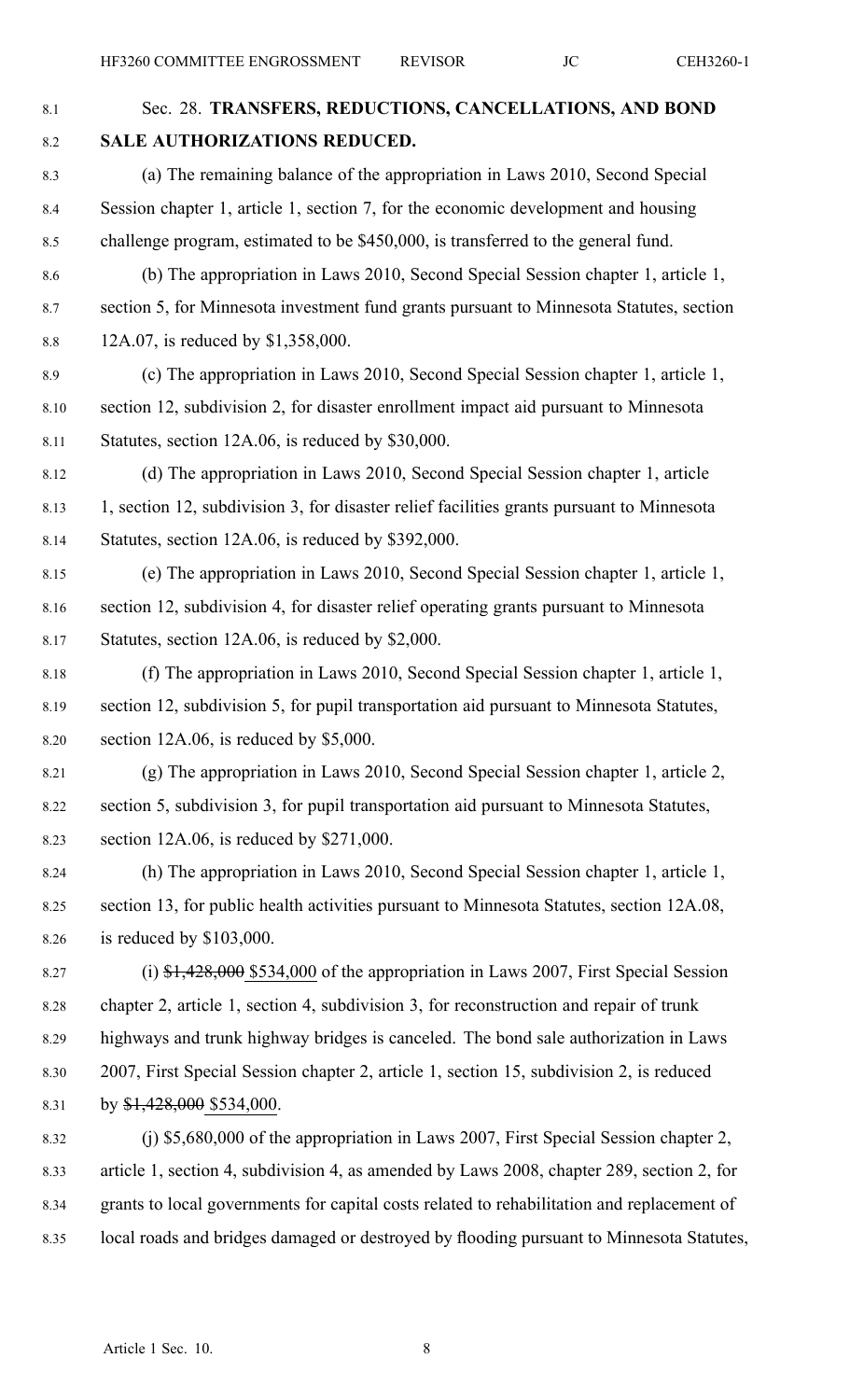| 9.1          | section 174.50, is canceled. The bond sale authorization in Laws 2007, First Special          |                          |                                     |
|--------------|-----------------------------------------------------------------------------------------------|--------------------------|-------------------------------------|
| 9.2          | Session chapter 2, article 1, section 15, subdivision 3, is reduced by \$5,680,000.           |                          |                                     |
| 9.3          | $(k)$ \$2,133,000 of the appropriation in Laws 2010, Second Special Session chapter 1,        |                          |                                     |
| 9.4          | article 1, section 4, subdivision 3, for local road and bridge rehabilitation and replacement |                          |                                     |
| 9.5          | pursuant to Minnesota Statutes, section 12A.16, subdivision 3, is canceled. The bond          |                          |                                     |
| 9.6          | sale authorization in Laws 2010, Second Special Session chapter 1, article 1, section 17,     |                          |                                     |
| 9.7          | subdivision 2, is reduced by $$2,133,000$ .                                                   |                          |                                     |
| 9.8          | (1) The appropriation in Laws 2010, Second Special Session chapter 1, article 1,              |                          |                                     |
| 9.9          | section 4, subdivision 2, for state road infrastructure operations and maintenance pursuant   |                          |                                     |
| 9.10         | to Minnesota Statutes, section 12A.16, subdivision 1, is reduced by \$819,000.                |                          |                                     |
| 9.11         | <b>EFFECTIVE DATE.</b> This section is effective the day following final enactment.           |                          |                                     |
| 9.12         | Sec. 11. Laws 2013, chapter 117, article 1, section 3, subdivision 2, is amended to read:     |                          |                                     |
| 9.13         | Subd. 2. Multimodal Systems                                                                   |                          |                                     |
| 9.14         | (a) Aeronautics                                                                               |                          |                                     |
| 9.15<br>9.16 | (1) Airport Development and Assistance                                                        | 13,648,000<br>14,648,000 | <del>13,648,000</del><br>16,648,000 |
| 9.17         | This appropriation is from the state                                                          |                          |                                     |
| 9.18         | airports fund and must be spent according                                                     |                          |                                     |
| 9.19         | to Minnesota Statutes, section 360.305,                                                       |                          |                                     |
| 9.20         | subdivision 4.                                                                                |                          |                                     |
| 9.21         | The base appropriation for fiscal years 2016                                                  |                          |                                     |
| 9.22         | and 2017 is \$14,298,000 for each year.                                                       |                          |                                     |
| 9.23         | Notwithstanding Minnesota Statutes, section                                                   |                          |                                     |
| 9.24         | 16A.28, subdivision 6, this appropriation is                                                  |                          |                                     |
| 9.25         | available for five years after appropriation.                                                 |                          |                                     |
| 9.26         | If the appropriation for either year is                                                       |                          |                                     |
| 9.27         | insufficient, the appropriation for the other                                                 |                          |                                     |
| 9.28         | year is available for it.                                                                     |                          |                                     |
| 9.29         | For the current biennium, the commissioner                                                    |                          |                                     |
| 9.30         | of transportation may establish different                                                     |                          |                                     |
|              |                                                                                               |                          |                                     |

- 9.31 local contribution rates for airport projects
- 9.32 than those established in Minnesota Statutes,
- 9.33 section 360.305, subdivision 4.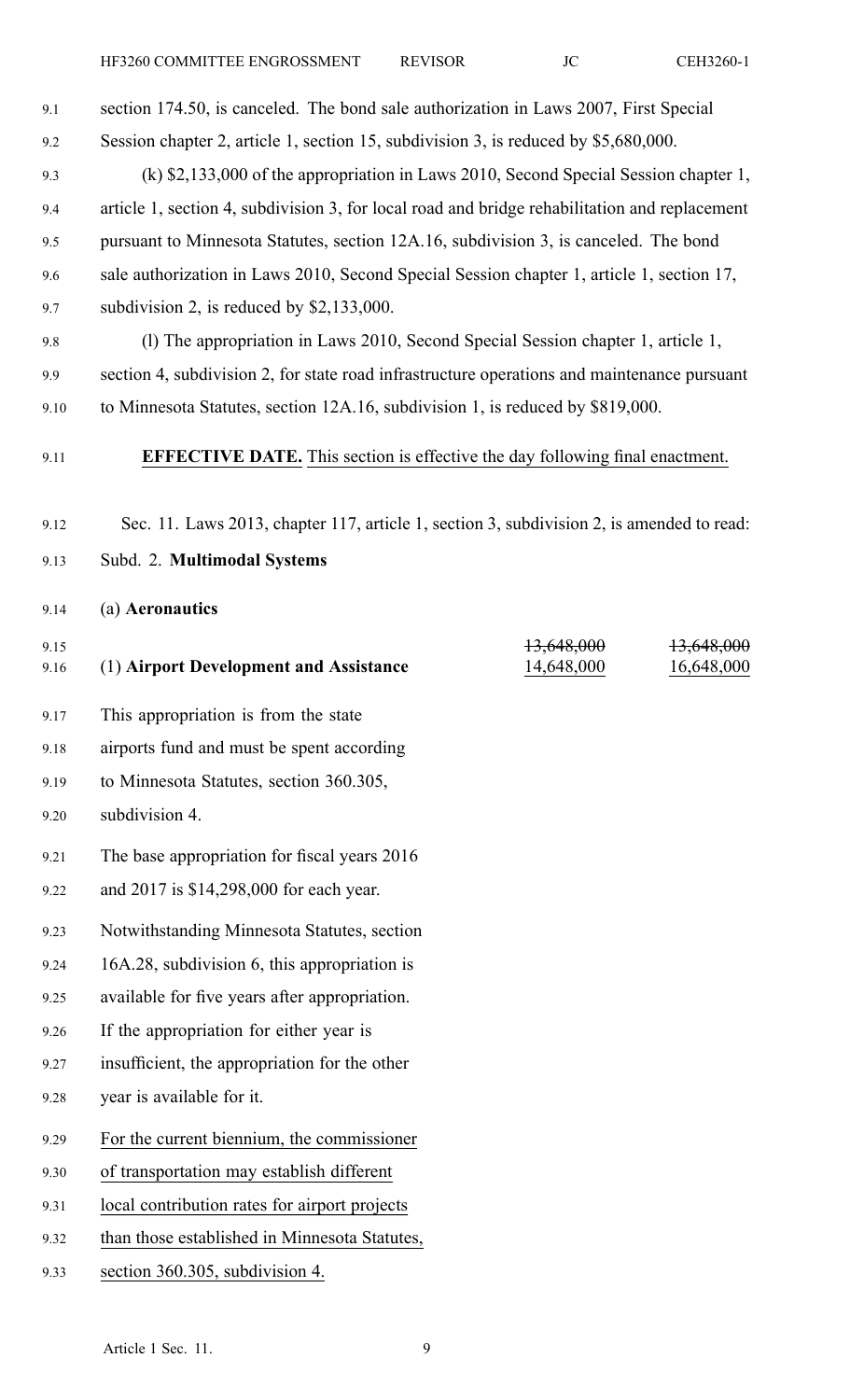|       | HF3260 COMMITTEE ENGROSSMENT                     |                        | <b>REVISOR</b> | JC         | CEH3260-1  |
|-------|--------------------------------------------------|------------------------|----------------|------------|------------|
| 10.1  | (2) Aviation Support and Services                |                        |                | 6,386,000  | 6,386,000  |
| 10.2  | Appropriations by Fund                           |                        |                |            |            |
| 10.3  | Airports                                         | 5,286,000              | 5,286,000      |            |            |
| 10.4  | Trunk Highway                                    | 1,100,000              | 1,100,000      |            |            |
| 10.5  | \$65,000 in each year is from the state airports |                        |                |            |            |
| 10.6  | fund for the Civil Air Patrol.                   |                        |                |            |            |
| 10.7  | (b) Transit                                      |                        |                | 17,226,000 | 17,245,000 |
| 10.8  |                                                  | Appropriations by Fund |                |            |            |
| 10.9  | General                                          | 16,451,000             | 16,470,000     |            |            |
| 10.10 | Trunk Highway                                    | 775,000                | 775,000        |            |            |
| 10.11 | \$100,000 in each year is from the general       |                        |                |            |            |
| 10.12 | fund for the administrative expenses of the      |                        |                |            |            |
| 10.13 | Minnesota Council on Transportation Access       |                        |                |            |            |
| 10.14 | under Minnesota Statutes, section 174.285.       |                        |                |            |            |
| 10.15 | \$78,000 in each year is from the general        |                        |                |            |            |
| 10.16 | fund for grants to greater Minnesota transit     |                        |                |            |            |
| 10.17 | providers as reimbursement for the costs of      |                        |                |            |            |
| 10.18 | providing fixed route public transit rides free  |                        |                |            |            |
| 10.19 | of charge under Minnesota Statutes, section      |                        |                |            |            |
| 10.20 | 174.24, subdivision 7, for veterans certified    |                        |                |            |            |
| 10.21 | as disabled.                                     |                        |                |            |            |
| 10.22 | (c) Passenger Rail                               |                        |                | 500,000    | 500,000    |
| 10.23 | This appropriation is from the general           |                        |                |            |            |
| 10.24 | fund for passenger rail system planning,         |                        |                |            |            |
| 10.25 | alternatives analysis, environmental analysis,   |                        |                |            |            |
| 10.26 | design, and preliminary engineering under        |                        |                |            |            |
| 10.27 | Minnesota Statutes, sections 174.632 to          |                        |                |            |            |
| 10.28 | 174.636.                                         |                        |                |            |            |
| 10.29 | $(d)$ Freight                                    |                        |                | 5,653,000  | 5,153,000  |
| 10.30 |                                                  | Appropriations by Fund |                |            |            |
| 10.31 | General                                          | 756,000                | 256,000        |            |            |
| 10.32 | Trunk Highway                                    | 4,897,000              | 4,897,000      |            |            |
| 10.33 | \$500,000 in the first year is from the general  |                        |                |            |            |
| 10.34 | fund to pay for the department's share of costs  |                        |                |            |            |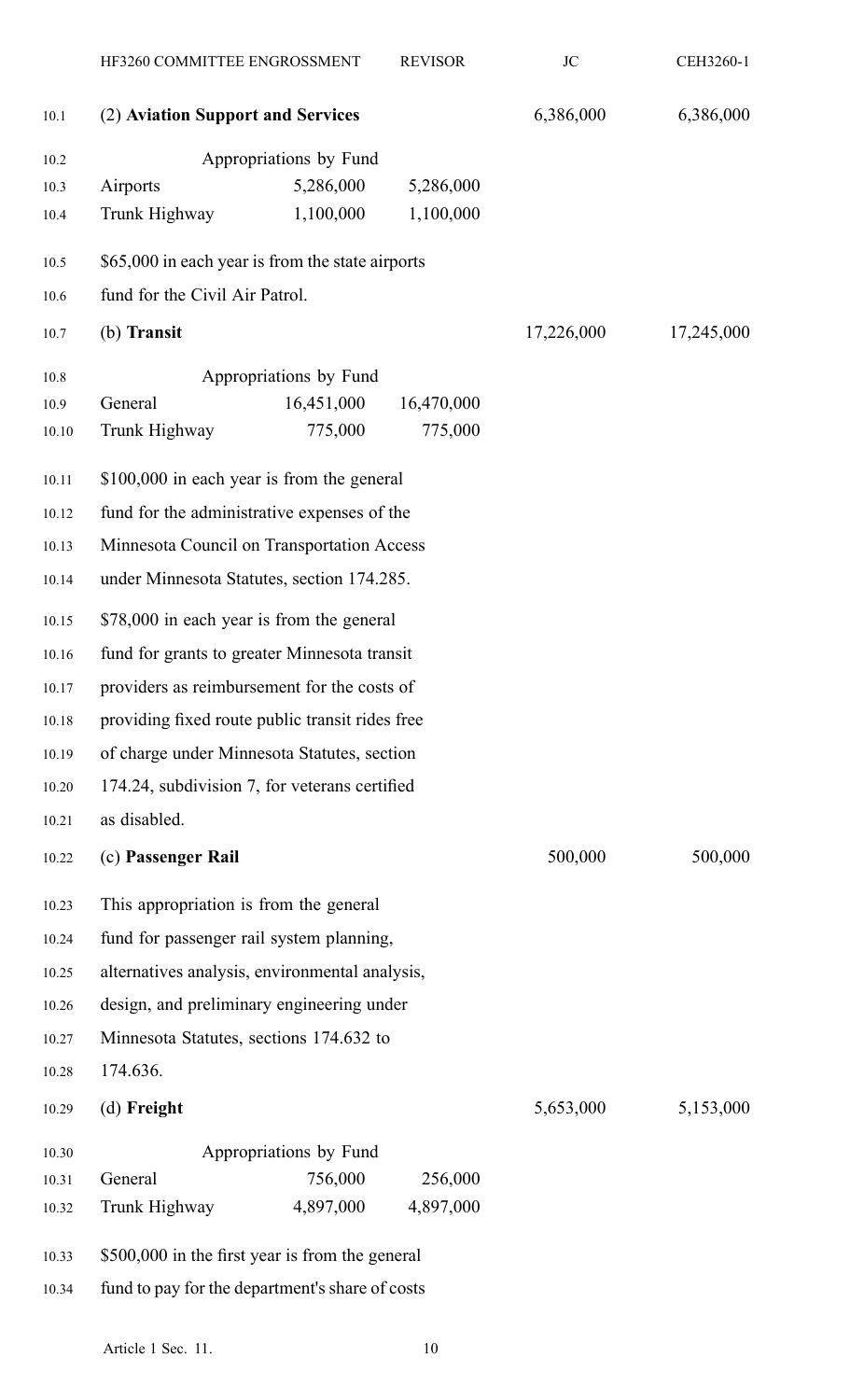|                | HF3260 COMMITTEE ENGROSSMENT                                                              | <b>REVISOR</b> | <b>JC</b>                  | CEH3260-1                  |
|----------------|-------------------------------------------------------------------------------------------|----------------|----------------------------|----------------------------|
| 11.1           | associated with the cleanup of contaminated                                               |                |                            |                            |
| 11.2           | state rail bank property. This appropriation is                                           |                |                            |                            |
| 11.3           | available until expended.                                                                 |                |                            |                            |
| 11.4           | (e) Safe Routes to School                                                                 |                | 250,000                    | 250,000                    |
| 11.5           | This appropriation is from the general fund                                               |                |                            |                            |
| 11.6           | for non-infrastructure activities in the safe                                             |                |                            |                            |
| 11.7           | routes to school program under Minnesota                                                  |                |                            |                            |
| 11.8           | Statutes, section 174.40, subdivision 7a.                                                 |                |                            |                            |
| 11.9           | <b>EFFECTIVE DATE.</b> This section is effective the day following final enactment.       |                |                            |                            |
| 11.10          | Sec. 12. Laws 2013, chapter 117, article 1, section 3, subdivision 3, is amended to read: |                |                            |                            |
| 11.11          | Subd. 3. State Roads                                                                      |                |                            |                            |
| 11.12<br>11.13 | (a) Operations and Maintenance                                                            |                | 262,395,000<br>287,395,000 | 262,395,000<br>280,395,000 |
| 11.14          | \$5,000,000 in each year is for accelerated                                               |                |                            |                            |
| 11.15          | replacement of snow plowing equipment.                                                    |                |                            |                            |
| 11.16          | The base appropriation for operations and                                                 |                |                            |                            |
| 11.17          | maintenance for fiscal years 2016 and 2017                                                |                |                            |                            |
| 11.18          | is \$267,395,000 in each year.                                                            |                |                            |                            |

| 11.19 |                                   |             | <del>206,720,000</del> |
|-------|-----------------------------------|-------------|------------------------|
| 11.20 | (b) Program Planning and Delivery | 206,795,000 | 209,720,000            |
|       |                                   |             |                        |

| 11.21 | Appropriations by Fund |             |             |  |
|-------|------------------------|-------------|-------------|--|
| 11.22 |                        | 2014        | 2015        |  |
| 11.23 | H.U.T.D.               | 75,000      |             |  |
| 11.24 |                        |             | 206,720,000 |  |
| 11.25 | Trunk Highway          | 206,720,000 | 209,720,000 |  |

- 11.26 The base appropriation for program planning
- 11.27 and delivery for fiscal years 2016 and 2017
- 11.28 is \$206,720,000 in each year.
- 11.29 \$250,000 in each year is for the department's
- 11.30 administrative costs for creation and
- 11.31 operation of the Joint Program Office for
- 11.32 Economic Development and Alternative
- 11.33 Finance, including costs of hiring <sup>a</sup>
- 11.34 consultant and preparing required reports.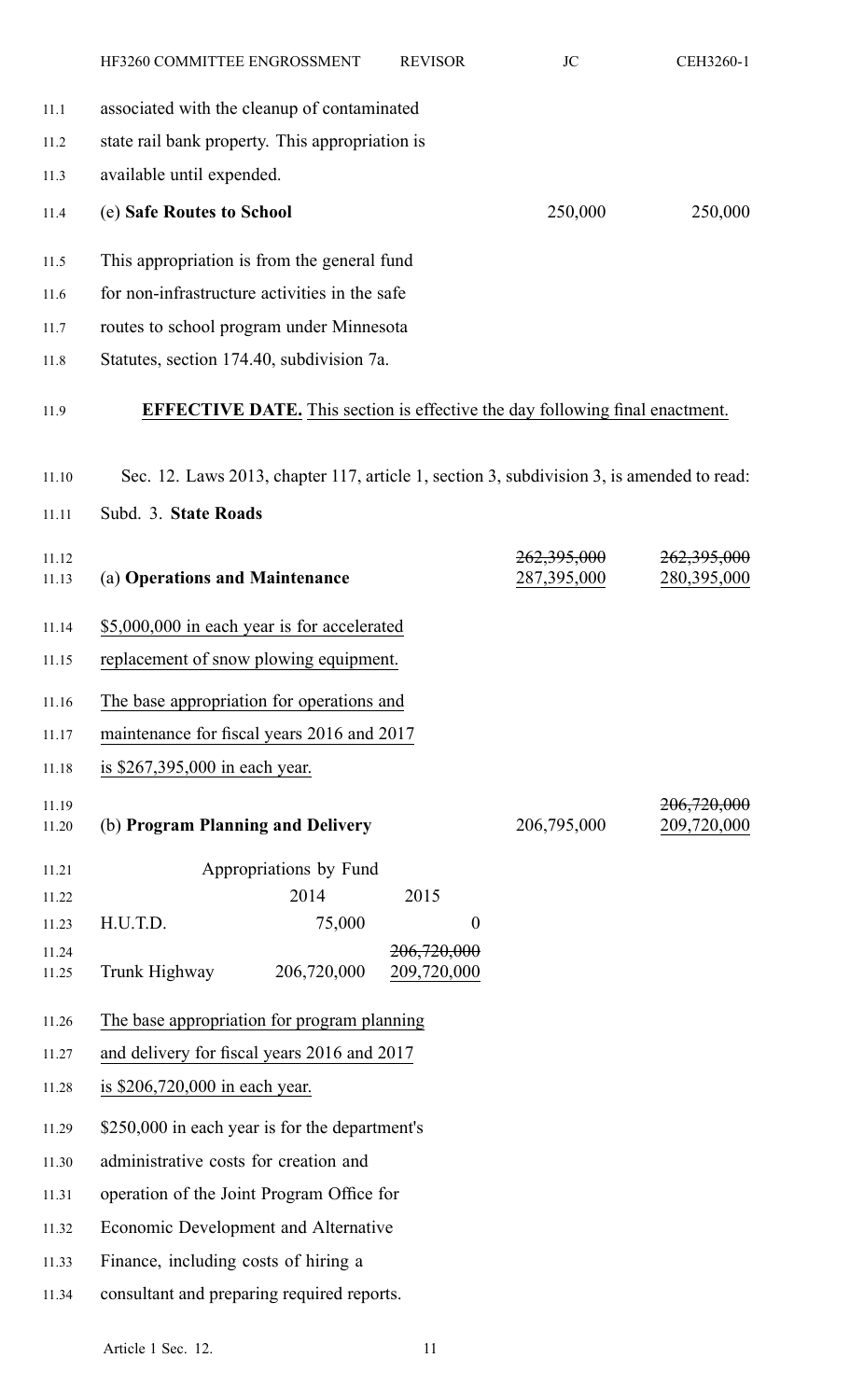| 12.1  | \$130,000 in each year is available for        |
|-------|------------------------------------------------|
| 12.2  | administrative costs of the targeted group     |
| 12.3  | business program.                              |
| 12.4  | \$266,000 in each year is available for grants |
| 12.5  | to metropolitan planning organizations         |
| 12.6  | outside the seven-county metropolitan area.    |
| 12.7  | \$75,000 in each year is available for a       |
| 12.8  | transportation research contingent account     |
| 12.9  | to finance research projects that are          |
| 12.10 | reimbursable from the federal government or    |
| 12.11 | from other sources. If the appropriation for   |
| 12.12 | either year is insufficient, the appropriation |
| 12.13 | for the other year is available for it.        |
| 12.14 | \$900,000 in each year is available for        |
| 12.15 | grants for transportation studies outside      |
| 12.16 | the metropolitan area to identify critical     |
| 12.17 | concerns, problems, and issues. These          |
| 12.18 | grants are available: (1) to regional          |
| 12.19 | development commissions; (2) in regions        |
| 12.20 | where no regional development commission       |
| 12.21 | is functioning, to joint powers boards         |
| 12.22 | established under agreement of two or          |
| 12.23 | more political subdivisions in the region to   |
| 12.24 | exercise the planning functions of a regional  |
| 12.25 | development commission; and (3) in regions     |
| 12.26 | where no regional development commission       |
| 12.27 | or joint powers board is functioning, to the   |
| 12.28 | department's district office for that region.  |
| 12.29 | \$75,000 in the first year is from the highway |
| 12.30 | user tax distribution fund to the commissioner |
| 12.31 | for a grant to the Humphrey School of Public   |
| 12.32 | Affairs at the University of Minnesota for     |
| 12.33 | WorkPlace Telework program congestion          |
| 12.34 | relief efforts consisting of maintenance of    |
| 12.35 | Web site tools and content. This is a onetime. |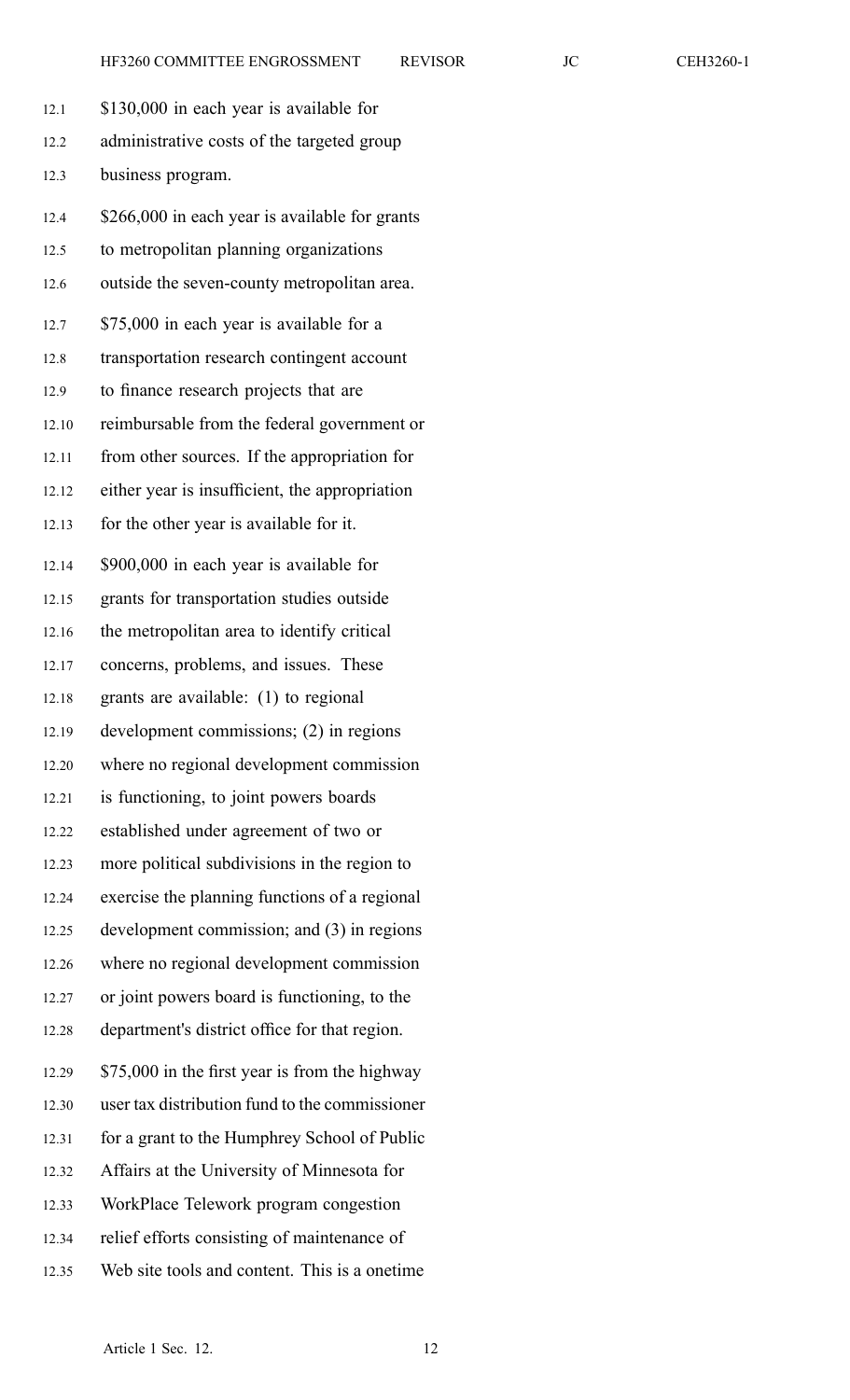|                | HF3260 COMMITTEE ENGROSSMENT                                | <b>REVISOR</b> | JC                         | CEH3260-1   |
|----------------|-------------------------------------------------------------|----------------|----------------------------|-------------|
| 13.1           | appropriation and is available in the second                |                |                            |             |
| 13.2           | year.                                                       |                |                            |             |
| 13.3           | (c) State Road Construction Activity                        |                |                            |             |
| 13.4<br>13.5   | (1) Economic Recovery Funds - Federal<br><b>Highway Aid</b> |                | 1,000,000                  | 1,000,000   |
| 13.6           | This appropriation is to complete projects                  |                |                            |             |
| 13.7           | using funds made available to the                           |                |                            |             |
| 13.8           | commissioner of transportation under                        |                |                            |             |
| 13.9           | title XII of the American Recovery and                      |                |                            |             |
| 13.10          | Reinvestment Act of 2009, Public Law                        |                |                            |             |
| 13.11          | 111-5, and implemented under Minnesota                      |                |                            |             |
| 13.12          | Statutes, section 161.36, subdivision 7. The                |                |                            |             |
| 13.13          | base appropriation is $$1,000,000$ in fiscal                |                |                            |             |
| 13.14          | year 2016 and \$0 in fiscal year 2017.                      |                |                            |             |
| 13.15<br>13.16 | (2) State Road Construction                                 |                | 909,400,000<br>923,400,000 | 815,600,000 |
| 13.17          | It is estimated that these appropriations will              |                |                            |             |
| 13.18          | be funded as follows:                                       |                |                            |             |
| 13.19          | Appropriations by Fund                                      |                |                            |             |
| 13.20<br>13.21 | Federal Highway<br>489,200,000<br>Aid                       | 482,200,000    |                            |             |
| 13.22<br>13.23 | 420,200,000<br>434,200,000<br><b>Highway User Taxes</b>     | 333,400,000    |                            |             |
| 13.24          | The commissioner of transportation shall                    |                |                            |             |
| 13.25          | notify the chairs and ranking minority                      |                |                            |             |
| 13.26          | members of the legislative committees with                  |                |                            |             |
| 13.27          | jurisdiction over transportation finance of                 |                |                            |             |
| 13.28          | any significant events that should cause these              |                |                            |             |
| 13.29          | estimates to change.                                        |                |                            |             |
| 13.30          | This appropriation is for the actual                        |                |                            |             |
| 13.31          | construction, reconstruction, and                           |                |                            |             |
| 13.32          | improvement of trunk highways, including                    |                |                            |             |
| 13.33          | design-build contracts and consultant usage                 |                |                            |             |
| 13.34          | to support these activities. This includes the              |                |                            |             |
| 13.35          | cost of actual payment to landowners for                    |                |                            |             |
| 13.36          | lands acquired for highway rights-of-way,                   |                |                            |             |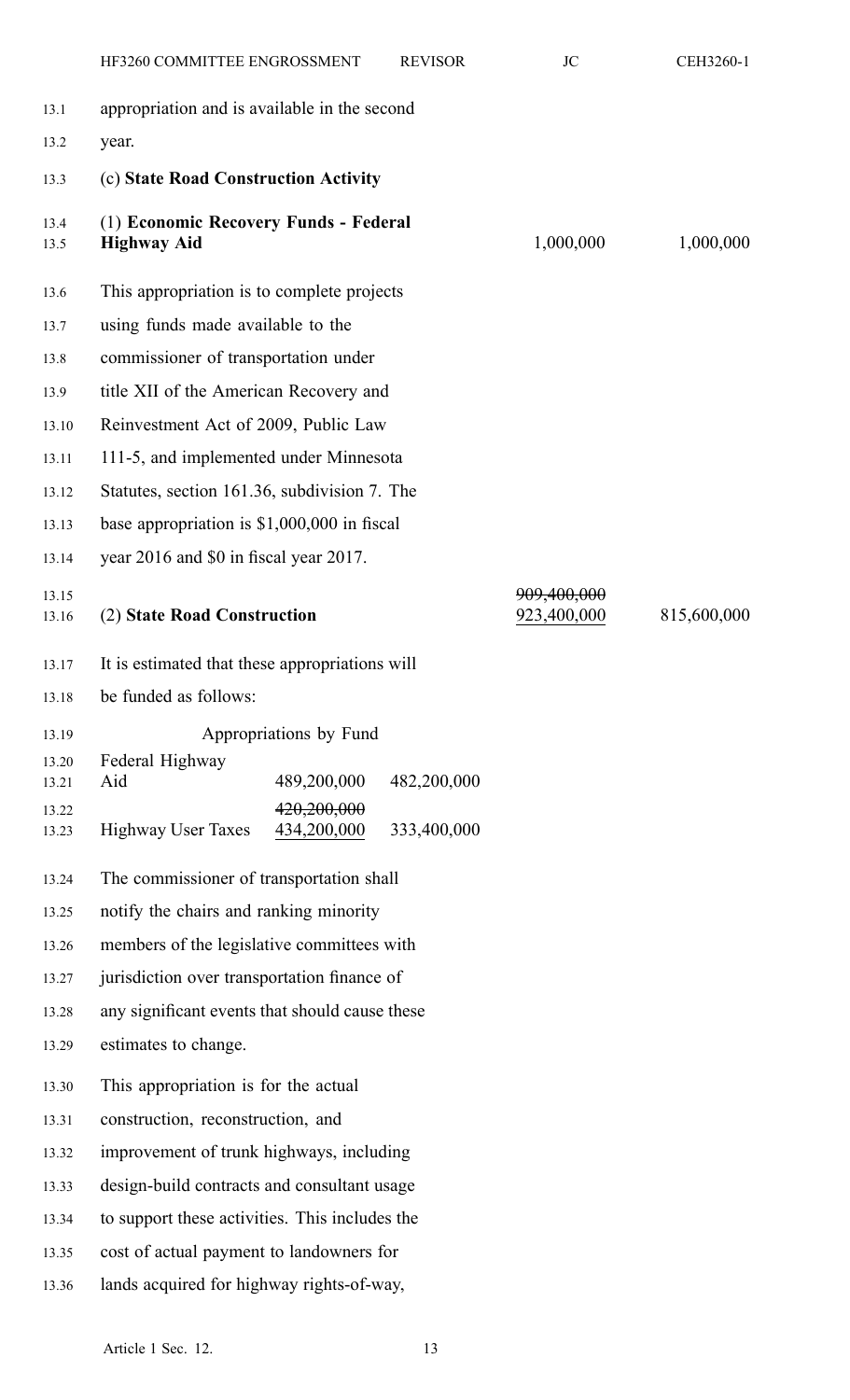- 14.1 paymen<sup>t</sup> to lessees, interest subsidies, and
- 14.2 relocation expenses.
- 14.3 The base appropriation for state road
- 14.4 construction for fiscal years 2016 and 2017
- 14.5 is \$645,000,000 in each year.
- 14.6 \$10,000,000 in each year is for the
- 14.7 transportation economic development
- 14.8 program under Minnesota Statutes, section
- 14.9 174.12.
- 14.10 The commissioner may expend up to one-half
- 14.11 of one percen<sup>t</sup> of the federal appropriations
- 14.12 under this clause as grants to opportunity
- 14.13 industrialization centers and other nonprofit
- 14.14 job training centers for job training programs
- 14.15 related to highway construction.
- 14.16 The commissioner may transfer up to
- 14.17 \$15,000,000 each year to the transportation
- 14.18 revolving loan fund.
- 14.19 The commissioner may receive money
- 14.20 covering other shares of the cost of
- 14.21 partnership projects. These receipts are
- 14.22 appropriated to the commissioner for these
- 14.23 projects.
- 14.24 Notwithstanding subdivision 6, the
- 14.25 commissioner may transfer up to \$6,000,000
- 14.26 from the trunk highway fund under this
- 14.27 appropriation to the Stillwater lift bridge
- 14.28 endowment account under Minnesota
- 14.29 Statutes, section 165.15.
- 14.30 Of this appropriation, \$14,000,000 in the first
- 14.31 year is for the specific improvements to "Old
- 14.32 Highway 14" described in the settlement
- 14.33 agreemen<sup>t</sup> and release executed January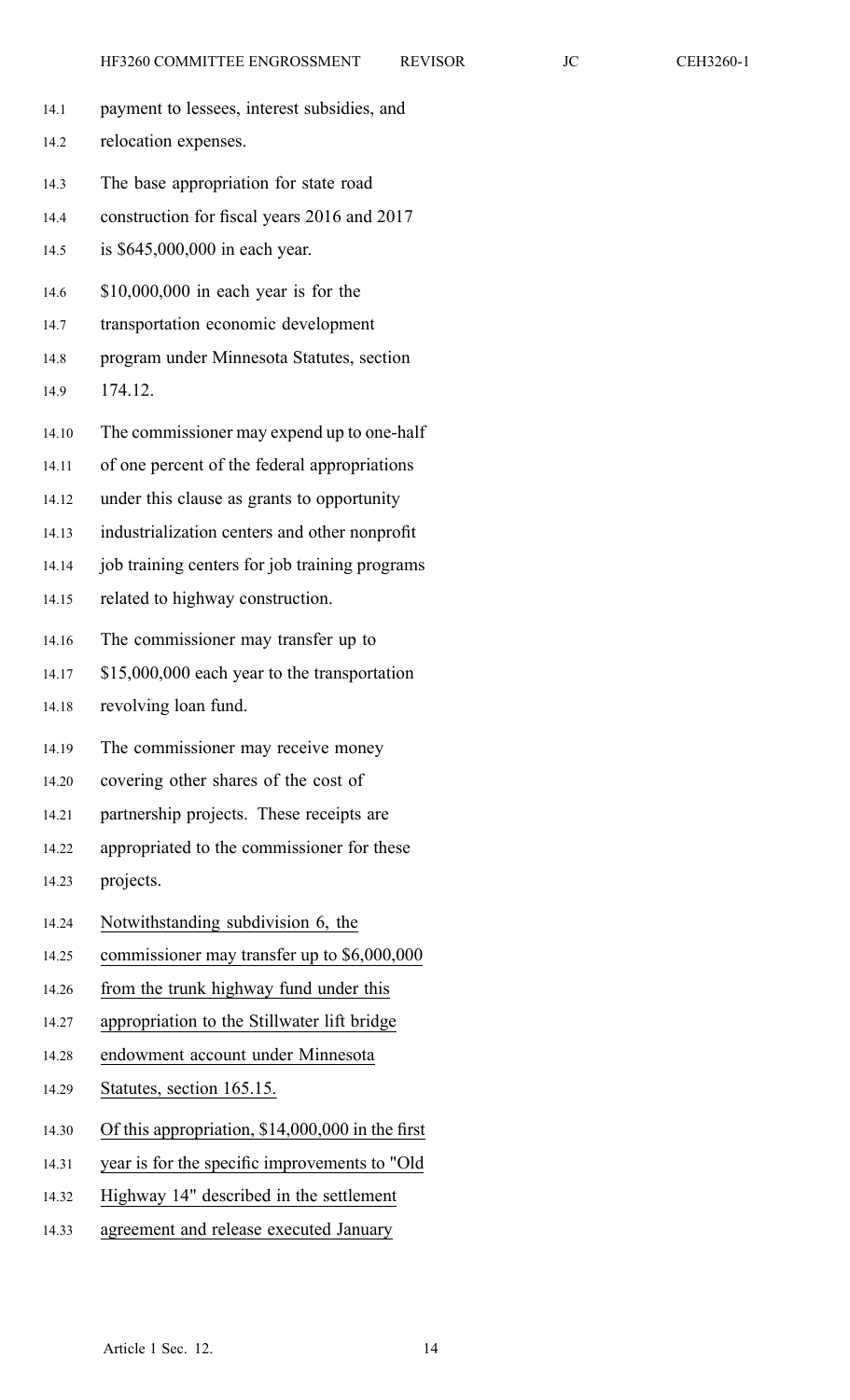|                | HF3260 COMMITTEE ENGROSSMENT                                                        | <b>REVISOR</b> | <b>JC</b>      | CEH3260-1                |  |
|----------------|-------------------------------------------------------------------------------------|----------------|----------------|--------------------------|--|
| 15.1           | 7, 2014, between the state and Steele and                                           |                |                |                          |  |
| 15.2           | Waseca Counties.                                                                    |                |                |                          |  |
| 15.3           | (d) Highway Debt Service                                                            |                | 158,417,000    | 189,821,000              |  |
| 15.4           | $$148,917,000$ in the first year and                                                |                |                |                          |  |
| 15.5           | $$180,321,000$ in the second year are for                                           |                |                |                          |  |
| 15.6           | transfer to the state bond fund. If an                                              |                |                |                          |  |
| 15.7           | appropriation is insufficient to make all                                           |                |                |                          |  |
| 15.8           | transfers required in the year for which it is                                      |                |                |                          |  |
| 15.9           | made, the commissioner of management and                                            |                |                |                          |  |
| 15.10          | budget shall notify the senate Committee                                            |                |                |                          |  |
| 15.11          | on Finance and the house of representatives                                         |                |                |                          |  |
| 15.12          | Committee on Ways and Means of the                                                  |                |                |                          |  |
| 15.13          | amount of the deficiency and shall then                                             |                |                |                          |  |
| 15.14          | transfer that amount under the statutory open                                       |                |                |                          |  |
| 15.15          | appropriation. Any excess appropriation                                             |                |                |                          |  |
| 15.16          | cancels to the trunk highway fund.                                                  |                |                |                          |  |
| 15.17          | (e) Electronic Communications                                                       |                | 5,171,000      | 5,171,000                |  |
| 15.18          | Appropriations by Fund                                                              |                |                |                          |  |
| 15.19          | 3,000<br>General                                                                    | 3,000          |                |                          |  |
| 15.20          | 5,168,000<br>Trunk Highway                                                          | 5,168,000      |                |                          |  |
| 15.21          | The general fund appropriation is to equip                                          |                |                |                          |  |
| 15.22          | and operate the Roosevelt signal tower for                                          |                |                |                          |  |
| 15.23          | Lake of the Woods weather broadcasting.                                             |                |                |                          |  |
| 15.24          | <b>EFFECTIVE DATE.</b> This section is effective the day following final enactment. |                |                |                          |  |
| 15.25          | Sec. 13. Laws 2013, chapter 117, article 1, section 4, is amended to read:          |                |                |                          |  |
| 15.26<br>15.27 | Sec. 4. METROPOLITAN COUNCIL                                                        | \$             | 107,889,000 \$ | 76,970,000<br>76,910,000 |  |
| 15.28          | This appropriation is from the general fund                                         |                |                |                          |  |
| 15.29          | for transit system operations under Minnesota                                       |                |                |                          |  |
| 15.30          | Statutes, sections 473.371 to 473.449.                                              |                |                |                          |  |
| 15.31          | The base appropriation for fiscal years 2016                                        |                |                |                          |  |
| 15.32          | and 2017 is \$76,686,000 \$76,626,000 in                                            |                |                |                          |  |
| 15.33          | each year.                                                                          |                |                |                          |  |
|                |                                                                                     |                |                |                          |  |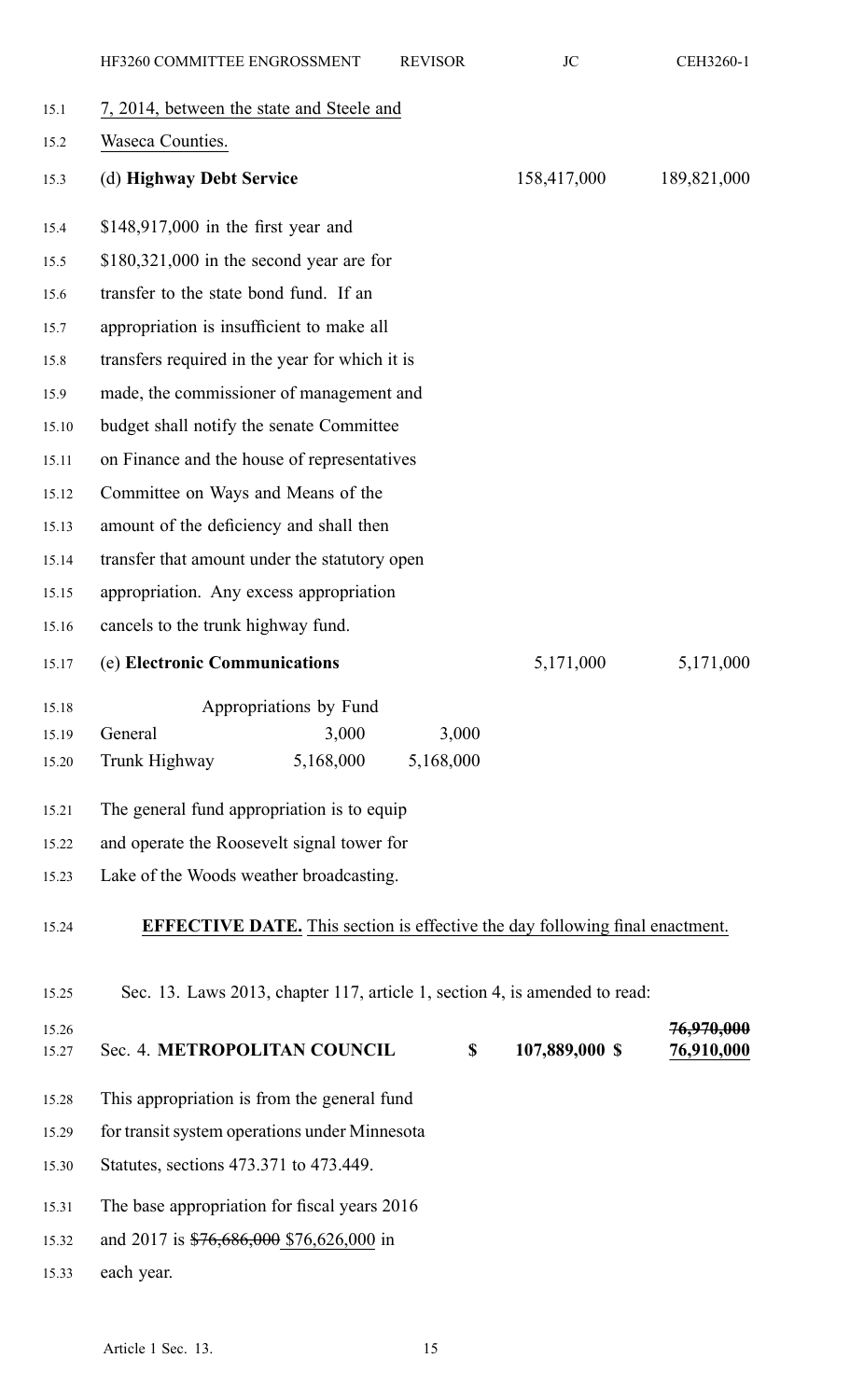| $$37,000,000$ in the first year is for the                                                                                                                                                 |
|--------------------------------------------------------------------------------------------------------------------------------------------------------------------------------------------|
| Southwest Corridor light rail transit line                                                                                                                                                 |
| from the Hiawatha light rail transit line in                                                                                                                                               |
| downtown Minneapolis to Eden Prairie, to be                                                                                                                                                |
| used for environmental studies, preliminary                                                                                                                                                |
| engineering, acquisition of real property, or                                                                                                                                              |
| interests in real property, and design. This                                                                                                                                               |
| is a onetime appropriation and is available                                                                                                                                                |
| until expended.                                                                                                                                                                            |
| Sec. 14. EFFECTIVE DATE; SUPERSEDING PROVISIONS.                                                                                                                                           |
| Sections 1 to 5 of this article are not effective if House File No. 2395 is enacted                                                                                                        |
| in the 2014 legislative session.                                                                                                                                                           |
| <b>ARTICLE 2</b>                                                                                                                                                                           |
| <b>RAILROAD AND PIPELINE SAFETY</b>                                                                                                                                                        |
| Section 1. Minnesota Statutes 2012, section 115E.01, is amended by adding a                                                                                                                |
| subdivision to read:                                                                                                                                                                       |
| Subd. 7a. Listed sensitive area. "Listed sensitive area" means an area or location                                                                                                         |
| listed as an area of special economic or environmental importance in an Area Contingency                                                                                                   |
| Plan or a Sub-Area Contingency Plan prepared under the federal Clean Water Act, United                                                                                                     |
| States Code, title 33, section $1321(j)(4)$ .                                                                                                                                              |
| <b>EFFECTIVE DATE.</b> This section is effective the day following final enactment.                                                                                                        |
| Sec. 2. Minnesota Statutes 2012, section 115E.01, is amended by adding a subdivision                                                                                                       |
| to read:                                                                                                                                                                                   |
| Subd. 7b. Local incident commander. "Local incident commander" means the                                                                                                                   |
| most senior official at the site of a discharge who has the responsibility for controlling                                                                                                 |
| operations at the site, beginning with the senior officer on the first piece of responding                                                                                                 |
|                                                                                                                                                                                            |
|                                                                                                                                                                                            |
| emergency equipment to arrive at the discharge site. As more senior officers arrive at the<br>discharge site, the position of local incident commander is passed up the line of authority. |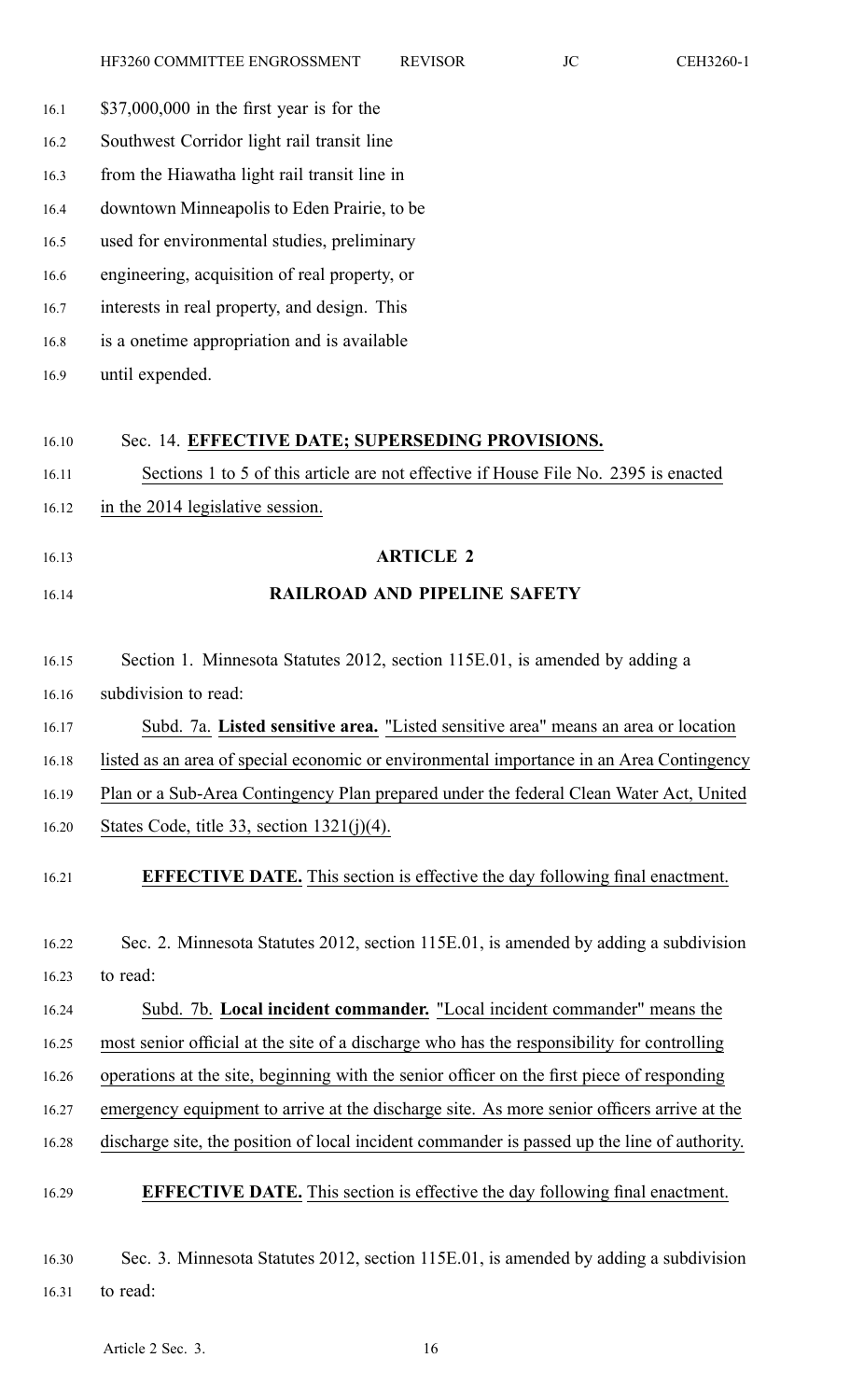17.1 Subd. 11d. **Unit train.** "Unit train" means <sup>a</sup> train with more than 25 tanker railcars 17.2 carrying oil or hazardous substance cargo. 17.3 **EFFECTIVE DATE.** This section is effective the day following final enactment. 17.4 Sec. 4. **[115E.042] PREPAREDNESS AND RESPONSE FOR CERTAIN** 17.5 **RAILROADS AND PIPELINES.** 17.6 Subdivision 1. **Application.** In addition to the requirements of section 115E.04, 17.7 <sup>a</sup> person who owns or operates railroad car rolling stock transporting <sup>a</sup> unit train must 17.8 comply with this section. A person who owns or operates pipeline facilities and is required 17.9 to show specific preparedness under section 115E.03, subdivision 2, must comply with 17.10 this section as applicable and with the provisions of chapters 299F and 299J. 17.11 Subd. 2. **Training.** (a) Each railroad must offer training to each fire department 17.12 having jurisdiction along the route of unit trains. Initial training under this subdivision 17.13 must be offered to each fire department by June 30, 2016, and refresher training must be 17.14 offered to each fire department at least once every three years thereafter. 17.15 (b) The training must address the general hazards of oil and hazardous substances, 17.16 techniques to assess hazards to the environment and to the safety of responders and the 17.17 public, factors <sup>a</sup> local incident commander must consider in determining whether to 17.18 attempt to suppress <sup>a</sup> fire or to evacuate the public and emergency responders from an 17.19 area, and other strategies for initial response by local emergency responders. The training 17.20 must include suggested protocol or practices for local responders to safely accomplish 17.21 these tasks. 17.22 Subd. 3. **Coordination.** Beginning June 30, 2015, each railroad and pipeline 17.23 company must communicate at least annually with each county or city emergency 17.24 manager and <sup>a</sup> senior fire department officer of each fire department having jurisdiction 17.25 along the route of <sup>a</sup> unit train or <sup>a</sup> pipeline to ensure coordination of emergency response 17.26 activities between the railroad or pipeline company and local responders. 17.27 Subd. 4. **Response capabilities; time limits; drills.** (a) Following confirmation of <sup>a</sup> 17.28 discharge, <sup>a</sup> railroad or pipeline company must deliver and deploy sufficient equipment 17.29 and trained personnel to contain and recover discharged oil or hazardous substances and to 17.30 protect the environment and public safety. 17.31 (b) Within one hour of confirmation of <sup>a</sup> discharge, <sup>a</sup> railroad or pipeline company 17.32 must provide <sup>a</sup> qualified company employee to advise the local incident commander. The 17.33 employee may be made available by telephone, and must be authorized to deploy all 17.34 necessary response resources of the railroad or pipeline company.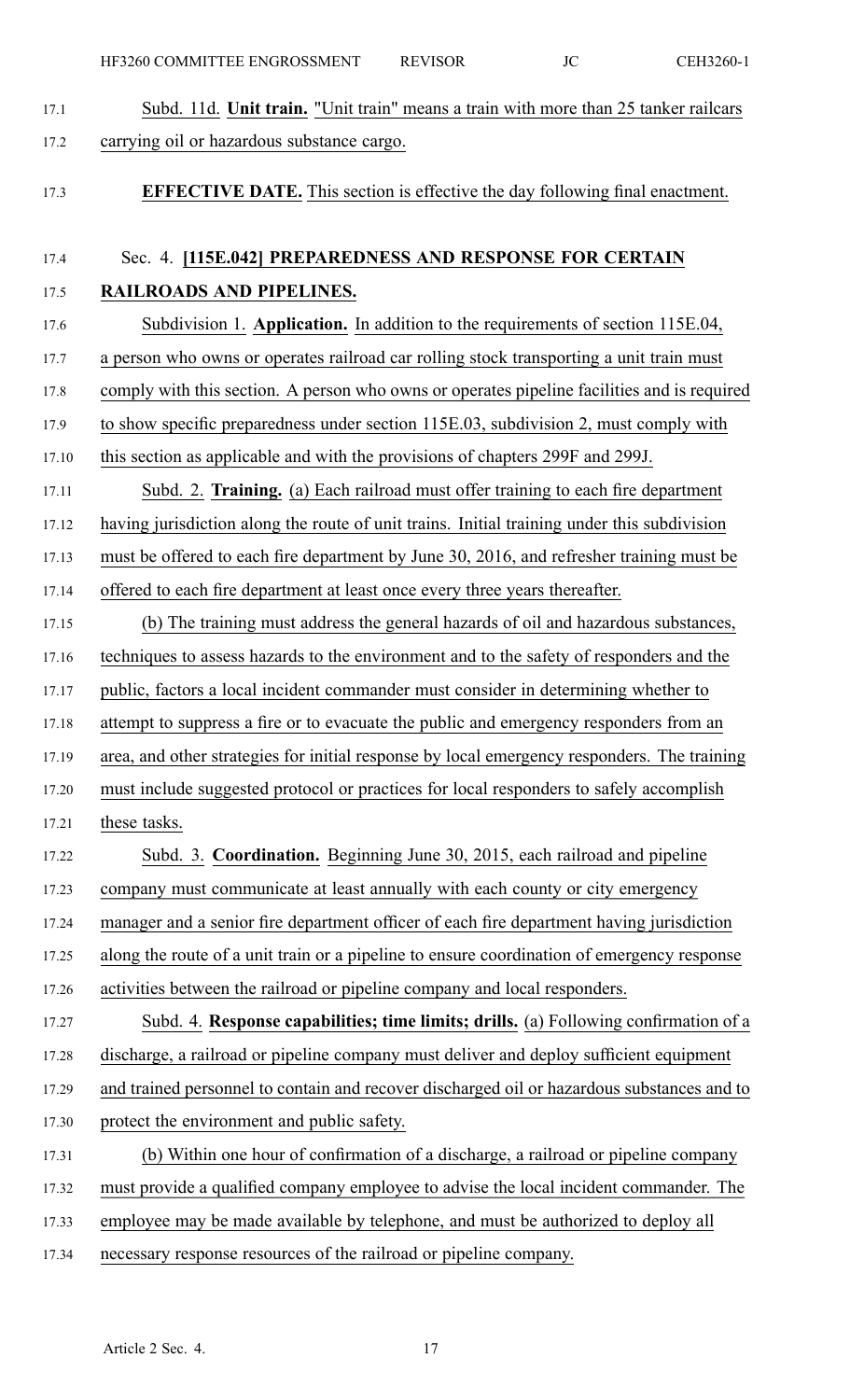| 18.1  | (c) Within three hours of confirmation of a discharge, a railroad or pipeline                |
|-------|----------------------------------------------------------------------------------------------|
| 18.2  | company must be capable of delivering monitoring equipment and a trained operator            |
| 18.3  | to assist in protection of responder and public safety. A plan to ensure delivery of         |
| 18.4  | monitoring equipment and an operator to a discharge site must be provided each year to       |
| 18.5  | the commissioner of public safety.                                                           |
| 18.6  | (d) Within three hours of confirmation of a discharge, a railroad or pipeline company        |
| 18.7  | must provide qualified personnel at a discharge site to assess the discharge and to advise   |
| 18.8  | the local incident commander.                                                                |
| 18.9  | (e) A railroad or pipeline company must be capable of deploying containment boom             |
| 18.10 | from land across sewer outfalls, creeks, ditches, and other places where oil or hazardous    |
| 18.11 | substances may drain, in order to contain leaked material before it reaches those resources. |
| 18.12 | The arrangement to provide containment boom and staff may be made by:                        |
| 18.13 | (1) training and caching equipment with local jurisdictions;                                 |
| 18.14 | (2) training and caching equipment with a fire mutual-aid group;                             |
| 18.15 | (3) means of an industry cooperative or mutual-aid group;                                    |
| 18.16 | (4) deployment of a contractor;                                                              |
| 18.17 | (5) deployment of a response organization under state contract; or                           |
| 18.18 | (6) other dependable means acceptable to the Pollution Control Agency.                       |
| 18.19 | (f) Each arrangement under paragraph (e) must be confirmed each year. Each                   |
| 18.20 | arrangement must be tested by drill at least once every five years.                          |
| 18.21 | (g) Within eight hours of confirmation of a discharge, a railroad or pipeline company        |
| 18.22 | must be capable of delivering and deploying oil spill containment booms, boats, oil          |
| 18.23 | recovery equipment, trained staff, and all other materials needed to provide:                |
| 18.24 | (1) on-site containment and recovery of a volume of oil equal to ten percent of the          |
| 18.25 | calculated worst case discharge at any location along the route; and                         |
| 18.26 | (2) protection of listed sensitive areas and potable water intakes within one mile of        |
| 18.27 | a discharge site and within eight hours of water travel time downstream in any river         |
| 18.28 | or stream that the right-of-way intersects.                                                  |
| 18.29 | (h) Within 60 hours of confirmation of a discharge, a railroad or pipeline company           |
| 18.30 | must be capable of delivering and deploying additional oil spill containment booms,          |
| 18.31 | boats, oil recovery equipment, trained staff, and all other materials needed to provide      |
| 18.32 | containment and recovery of a worst-case oil discharge and to protect listed sensitive areas |
| 18.33 | and potable water intakes at any location along the route.                                   |
| 18.34 | (i) Each railroad and pipeline must conduct at least one oil containment, recovery,          |
| 18.35 | and sensitive area protection drill every three years, at a location and time chosen by the  |
|       |                                                                                              |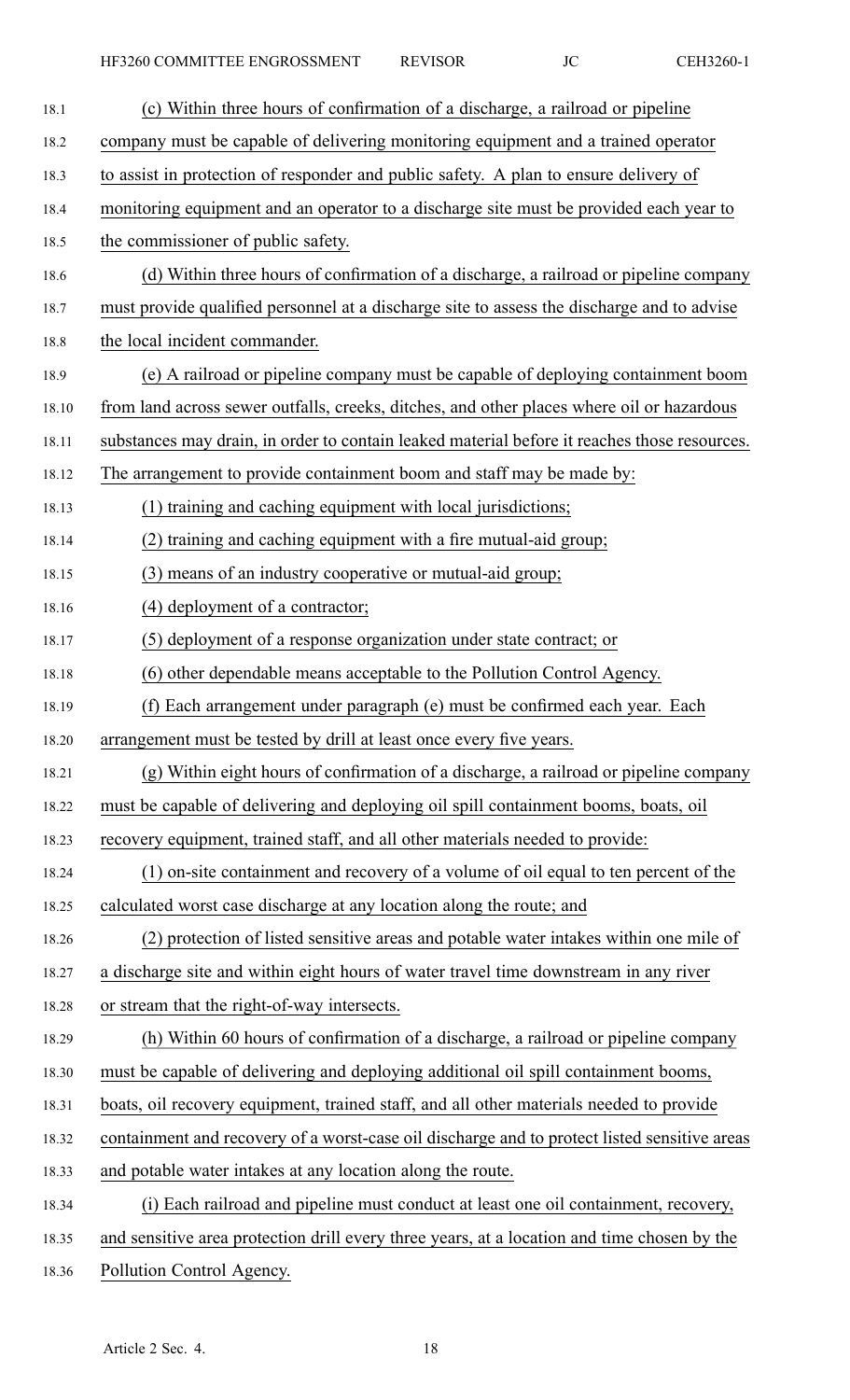HF3260 COMMITTEE ENGROSSMENT REVISOR JC CEH3260-1

| Subd. 5. Prevention and response plans; approval. (a) By June 30, 2015, a                  |
|--------------------------------------------------------------------------------------------|
| railroad or pipeline company shall submit the prevention and response plan required under  |
| section 115E.04, as necessary to comply with the requirements of this section, to the      |
| commissioner of the Pollution Control Agency on a form designated by the commissioner.     |
| (b) By June 30 of every third year following a plan submission under this                  |
| subdivision, a railroad and pipeline company must update and resubmit the prevention and   |
| response plan for approval by the commissioner.                                            |
| <b>EFFECTIVE DATE.</b> Subdivisions 1 to 3 and 5 are effective the day following final     |
| enactment. Subdivision 4 is effective July 1, 2015.                                        |
| Sec. 5. Minnesota Statutes 2012, section 115E.08, is amended by adding a subdivision       |
| to read:                                                                                   |
| Subd. 3a. Railroad and pipeline preparedness; pollution control. The Pollution             |
| Control Agency shall carry out environmental protection activities related to railroad     |
| and pipeline discharge preparedness. Duties under this subdivision include, but are not    |
| limited to:                                                                                |
| (1) assisting local emergency managers and fire officials in understanding the             |
| hazards of oil and hazardous substances, as well as general strategies for containment and |
| environmental protection;                                                                  |
| (2) assisting railroads and pipeline companies to identify natural resources and           |
| sensitive areas, and to devise strategies to contain and recover oil and hazardous         |
| substances from land and waters along routes;                                              |
| (3) facilitating cooperation between railroad and pipeline companies for mutual aid        |
| arrangements that provide training, staff, and equipment as required by this chapter;      |
| (4) participating in drills and training sessions;                                         |
| (5) reviewing each railroad and pipeline company's prevention and response plans           |
| for compliance with the requirements of this chapter, and assessing each company's         |
| readiness to protect the environment;                                                      |
| (6) conducting inspections and drills as necessary to determine the railroad or            |
| pipeline company's compliance with the requirements of this chapter and ability to protect |
| the environment; and                                                                       |
| (7) conducting follow-up corrective action directives, orders, and enforcement as          |
| necessary based on a finding of inadequate environmental protection preparedness.          |
| <b>EFFECTIVE DATE.</b> This section is effective the day following final enactment.        |
|                                                                                            |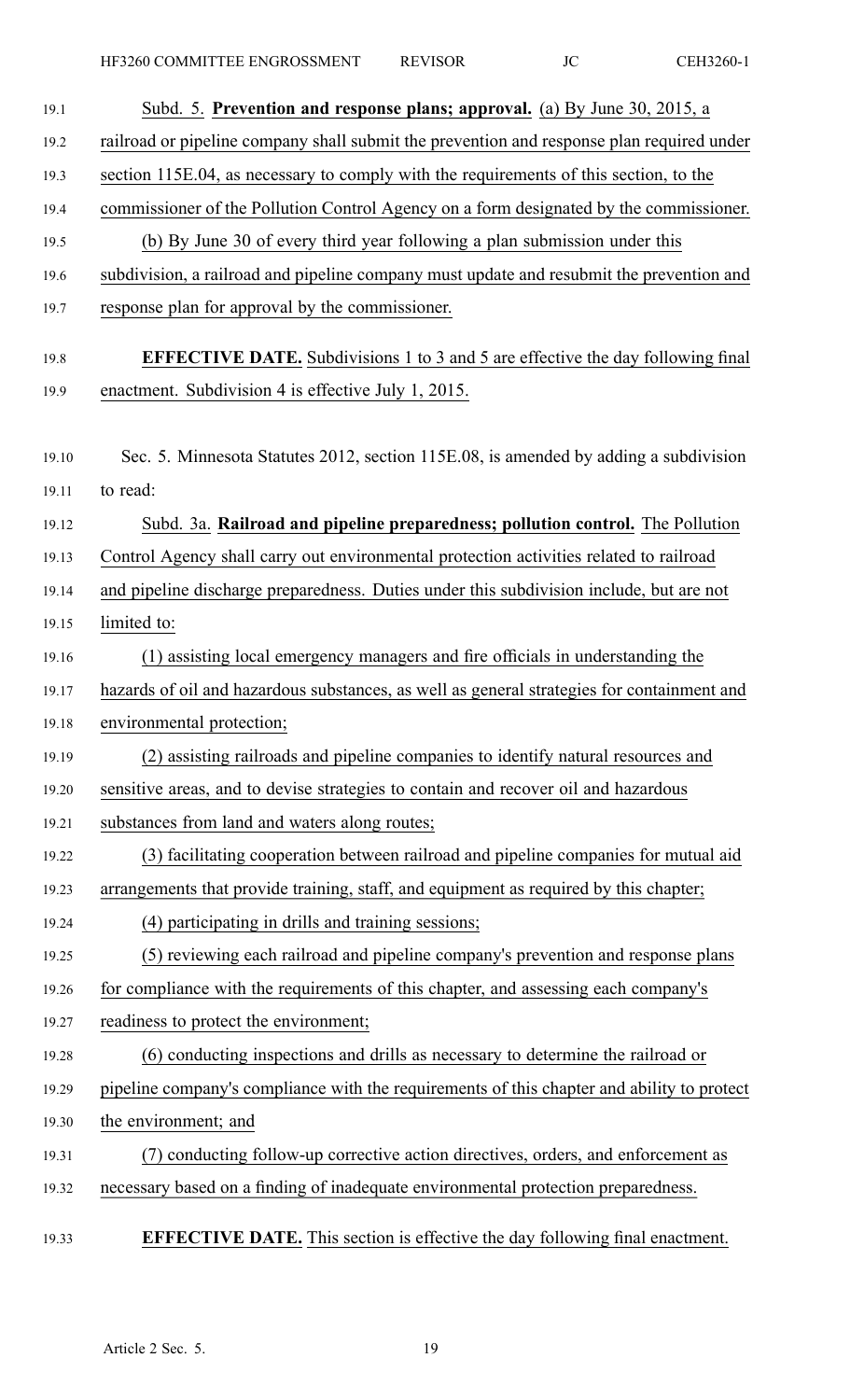| 20.1  | Sec. 6. Minnesota Statutes 2012, section 115E.08, is amended by adding a subdivision         |
|-------|----------------------------------------------------------------------------------------------|
| 20.2  | to read:                                                                                     |
| 20.3  | Subd. 3b. Railroad and pipeline preparedness; public safety. The commissioner                |
| 20.4  | of public safety shall carry out public safety protection activities related to railroad and |
| 20.5  | pipeline spill and discharge preparedness. Duties under this subdivision include, but        |
| 20.6  | are not limited to:                                                                          |
| 20.7  | (1) assisting local emergency managers and fire officials to understand the hazards          |
| 20.8  | of oil and hazardous substances, as well as general strategies for hazard identification,    |
| 20.9  | initial isolation, and other actions necessary to ensure public safety;                      |
| 20.10 | (2) assisting railroads and pipeline companies to develop suggested protocols and            |
| 20.11 | practices for local first responder use in protecting the public's safety;                   |
| 20.12 | (3) facilitating cooperation between railroads, pipeline companies, county and city          |
| 20.13 | emergency managers, and other public safety organizations;                                   |
| 20.14 | (4) participating in major exercises and training sessions;                                  |
| 20.15 | (5) assisting local units of government to incorporate railroad and pipeline hazard          |
| 20.16 | and response information into local emergency operations plans;                              |
| 20.17 | (6) monitoring the public safety-related training and planning requirements of               |
| 20.18 | section 115E.03; and                                                                         |
| 20.19 | (7) referring noncompliance with section 115E.03 to the Pollution Control Agency.            |
| 20.20 | <b>EFFECTIVE DATE.</b> This section is effective the day following final enactment.          |

20.21 Sec. 7. Minnesota Statutes 2012, section 219.015, subdivision 1, is amended to read: 20.22 Subdivision 1. **Position Positions established; duties.** (a) The commissioner of 20.23 transportation shall establish a position of three state rail safety inspector positions in 20.24 the Office of Freight and Commercial Vehicle Operations of the Minnesota Department 20.25 of Transportation. On or after July 1, 2015, the commissioner may establish <sup>a</sup> fourth 20.26 state rail safety inspector position following consultation with railroad companies. 20.27 The commissioner shall apply to and enter into agreements with the Federal Railroad 20.28 Administration (FRA) of the United States Department of Transportation to participate 20.29 in the federal State Rail Safety Partnership Participation Program for training and 20.30 certification of an inspector under authority of United States Code, title 49, sections 20103, 20.31 20105, 20106, and 20113, and Code of Federal Regulations, title 49, par<sup>t</sup> 212. 20.32 The (b) A state rail safety inspector shall inspect mainline track, secondary track, and 20.33 yard and industry track; inspect railroad right-of-way, including adjacent or intersecting

20.34 drainage, culverts, bridges, overhead structures, and traffic and other public crossings;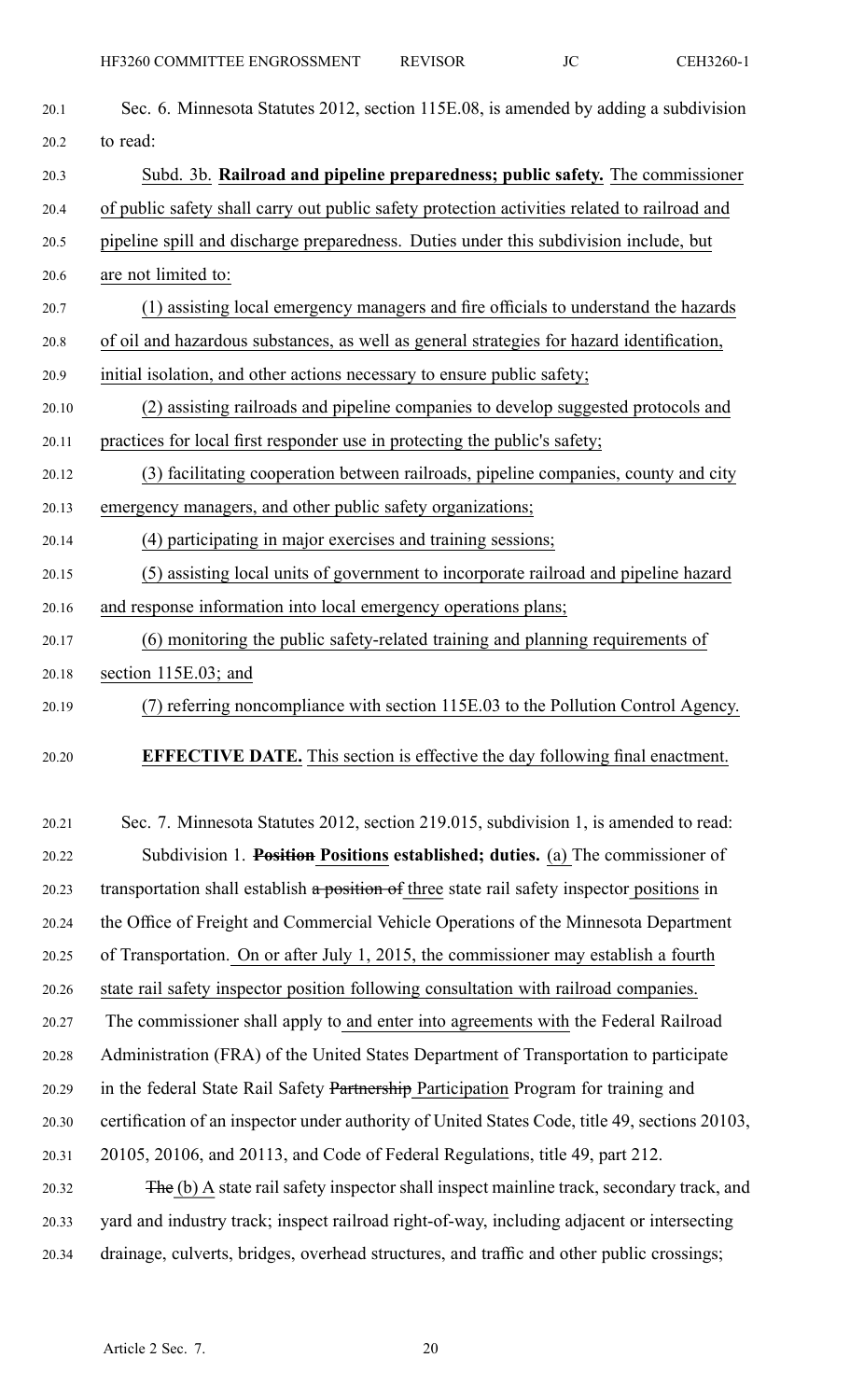- 21.1 inspect yards and physical plants; review and enforce safety requirements; review 21.2 maintenance and repair records; and review railroad security measures.
	-
- 21.3 (c) A state rail safety inspector may perform, but is not limited to, the duties
- 21.4 described in the federal State Rail Safety Participation Program. An inspector may train,
- 21.5 be certified, and participate in any of the federal State Rail Safety Participation Program
- 21.6 disciplines, including track, signal and train control, motive power and equipment,
- 21.7 operating practices compliance, hazardous materials, and highway-rail grade crossings.
- 21.8 (d) To the extent delegated by the Federal Railroad Administration and authorized 21.9 by the commissioner, the an inspector may issue citations for violations of this chapter, or
- 21.10 to ensure railroad employee and public safety and welfare.
- 21.11 **EFFECTIVE DATE.** This section is effective the day following final enactment.
- 21.12 Sec. 8. Minnesota Statutes 2012, section 219.015, subdivision 2, is amended to read:
- 21.13 Subd. 2. **Railroad company assessment; account; appropriation.** (a) As provided
- 21.14 in this subdivision, the commissioner shall annually assess railroad companies that are
- 21.15 (1) defined as common carriers under section  $218.011$ ; (2) classified by federal law or
- 21.16 regulation as Class I Railroads, or Class I Rail Carriers, Class II Railroads, or Class II Rail 21.17 Carriers; and (3) operating in this state,.
- 21.18 (b) The assessment must be by <sup>a</sup> division of state rail safety inspector program costs 21.19 in equal proportion between carriers based on route miles operated in Minnesota, assessed 21.20 in equal amounts for 365 days of the calendar year. The commissioner shall assess all 21.21 start-up or re-establishment costs, and all related costs of initiating the state rail safety 21.22 inspector program beginning July 1, 2008. The, and ongoing state rail inspector duties 21.23 must begin and be assessed on January 1, 2009.
- 21.24 (c) The assessments must be deposited in <sup>a</sup> special account in the special revenue 21.25 fund, to be known as the state rail safety inspection account. Money in the account is 21.26 appropriated to the commissioner and may be expended to cover the costs incurred for the 21.27 establishment and ongoing responsibilities of the state rail safety inspector program.
- 

21.28 **EFFECTIVE DATE.** This section is effective the day following final enactment.

## 21.29 Sec. 9. **[299A.55] RAILROAD AND PIPELINE SAFETY; OIL AND OTHER** 21.30 **HAZARDOUS MATERIALS.**

21.31 Subdivision 1. **Definitions.** (a) For purposes of this section, the following terms 21.32 have the meanings given.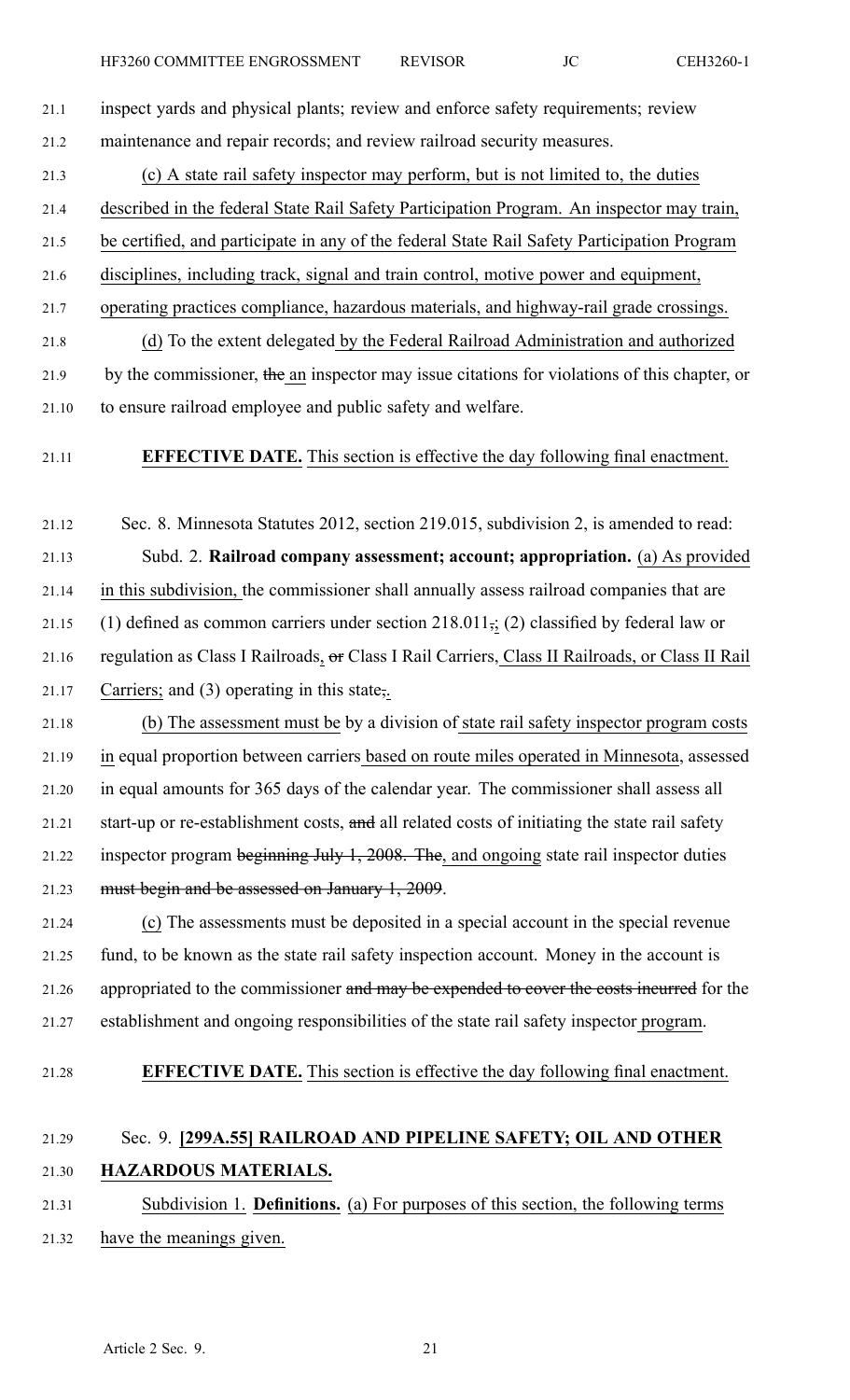| 22.1  | (b) "Applicable rail carrier" means a railroad company that is subject to an               |
|-------|--------------------------------------------------------------------------------------------|
| 22.2  | assessment under section 219.015, subdivision 2.                                           |
| 22.3  | (c) "Hazardous substance" has the meaning given in section 115B.02, subdivision 8.         |
| 22.4  | (d) "Oil" has the meaning given in section 115E.01, subdivision 8.                         |
| 22.5  | (e) "Pipeline company" means any individual, partnership, association, or public           |
| 22.6  | or private corporation required to show specific preparedness under section 115E.03,       |
| 22.7  | subdivision 2.                                                                             |
| 22.8  | Subd. 2. Railroad and pipeline safety account. (a) A railroad and pipeline safety          |
| 22.9  | account is created in the special revenue fund. The account consists of funds collected    |
| 22.10 | under subdivision 4 and funds donated, allotted, transferred, or otherwise provided to the |
| 22.11 | account.                                                                                   |
| 22.12 | (b) \$208,000 is annually appropriated to the commissioner of the Pollution Control        |
| 22.13 | Agency for environmental protection activities related to railroad and pipeline discharge  |
| 22.14 | preparedness under chapter 115E.                                                           |
| 22.15 | (c) Following the appropriation in paragraph (b), the remaining money in the               |
| 22.16 | account is annually appropriated to the commissioner of public safety for the purposes     |
| 22.17 | specified in subdivision 3.                                                                |
| 22.18 | Subd. 3. Allocation of railroad and pipeline safety funds. (a) Subject to funding          |
| 22.19 | appropriated for this subdivision, the commissioner shall provide funds for training and   |
| 22.20 | response preparedness related to (1) derailments, discharge incidents, or spills involving |
| 22.21 | trains carrying oil or other hazardous substances, and (2) pipeline discharge incidents or |
| 22.22 | spills involving oil or other hazardous substances.                                        |
| 22.23 | (b) The commissioner shall allocate available funds to the Board of Firefighter            |
| 22.24 | Training and Education under section 299N.02 and the Division of Homeland Security         |
| 22.25 | and Emergency Management.                                                                  |
| 22.26 | (c) Prior to making allocations under paragraph (b), the commissioner shall consult        |
| 22.27 | with the Fire Service Advisory Committee under section 299F.012, subdivision 2.            |
| 22.28 | (d) The commissioner and the entities identified in paragraph (b) shall prioritize         |
| 22.29 | uses of funds based on:                                                                    |
| 22.30 | (1) firefighter training needs;                                                            |
| 22.31 | (2) community risk from discharge incidents or spills;                                     |
| 22.32 | (3) geographic balance; and                                                                |
| 22.33 | (4) recommendations of the Fire Service Advisory Committee.                                |
| 22.34 | (e) The following are permissible uses of funds provided under this subdivision:           |
| 22.35 | (1) training costs, which may include but are not limited to training curriculum,          |
| 22.36 | trainers, trainee overtime salary, other personnel overtime salary, and tuition;           |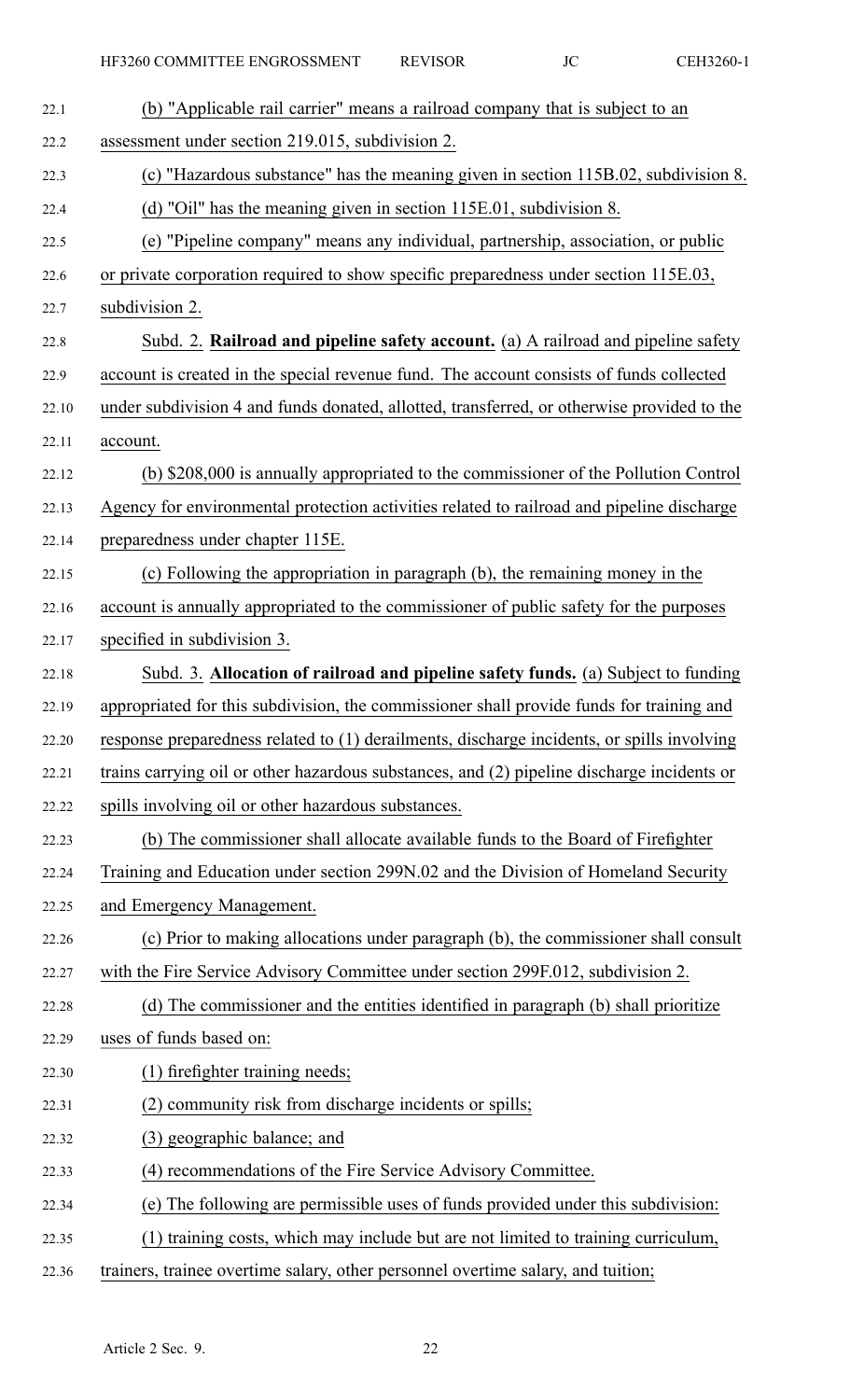23.1 (2) costs of gear and equipment related to hazardous materials readiness, response, 23.2 and management, which may include but is not limited to original purchase, maintenance, 23.3 and replacement; 23.4 (3) supplies related to the uses under clauses (1) and (2); and 23.5 (4) emergency preparedness planning and coordination. 23.6 (f) Notwithstanding paragraph (b), from funds in the railroad and pipeline safety 23.7 account provided for the purposes under this subdivision, the commissioner may retain <sup>a</sup> 23.8 balance in the account for budgeting in subsequent fiscal years. 23.9 Subd. 4. **Assessments; oil and hazardous substances.** (a) The commissioner of 23.10 public safety shall annually assess \$2,500,000 to railroad and pipeline companies based on 23.11 the formula specified in paragraph (b). The commissioner shall deposit funds collected 23.12 under this subdivision in the railroad and pipeline safety account under subdivision 2. 23.13 (b) The assessment for each railroad is 50 percen<sup>t</sup> of the total annual assessment 23.14 amount, divided in equal proportion between applicable rail carriers based on route miles 23.15 operated in Minnesota. The assessment for each pipeline company is 50 percen<sup>t</sup> of the 23.16 total annual assessment amount, divided in equal proportion between companies based on 23.17 the yearly aggregate gallons of oil and hazardous substance transported in Minnesota. The 23.18 assessment must be in equal amounts for each day of the fiscal year. 23.19 (c) The assessments under this subdivision expire July 1, 2019. 23.20 Sec. 10. **REPORTS ON INCIDENT PREPAREDNESS FOR OIL AND OTHER** 23.21 **HAZARDOUS MATERIALS TRANSPORTATION.** 23.22 Subdivision 1. **Report on response preparedness.** By January 15, 2015, the 23.23 commissioner of public safety shall submit <sup>a</sup> repor<sup>t</sup> on emergency response preparedness

23.24 in the public and private sectors for incidents involving oil and other hazardous materials

23.25 transported by rail and pipeline to the chairs and ranking minority members of the

23.26 legislative committees with jurisdiction over transportation and public safety policy and

23.27 finance. At <sup>a</sup> minimum, the repor<sup>t</sup> must:

23.28 (1) summarize the preparedness and emergency response framework in the state; 23.29 (2) provide an assessment of costs and needs of fire departments and other 23.30 emergency first responders for training and equipment to respond to discharge or spill 23.31 incidents involving oil and other hazardous materials transported by rail and pipeline; 23.32 (3) develop <sup>a</sup> comprehensive public and private response capacity inventory that, 23.33 to the extent feasible, includes statewide identification of major emergency response

23.34 equipment, equipment staging locations, mutual aid agreements, and capacities across

23.35 industries involved in transportation and storage of oil and other hazardous materials;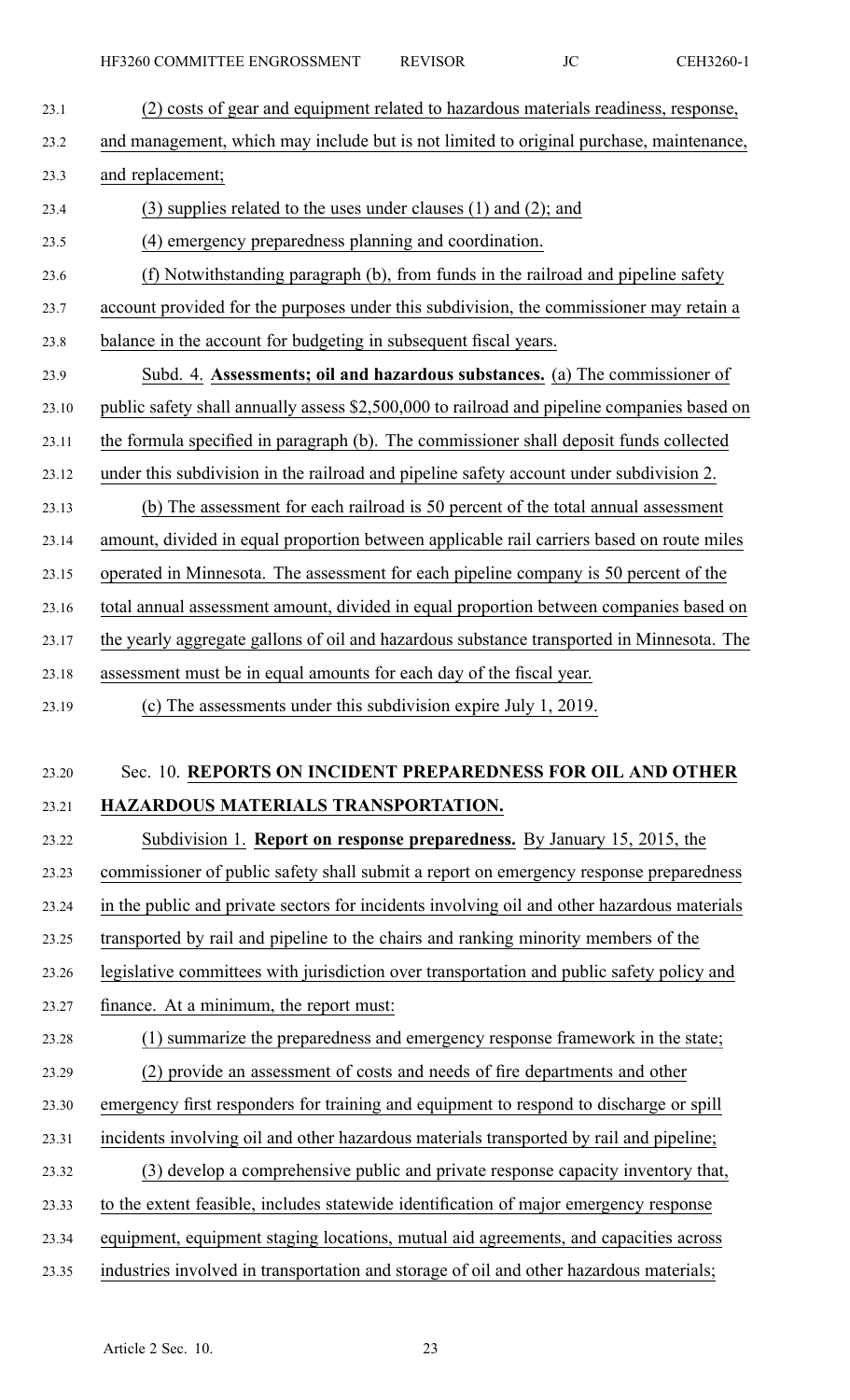| 24.1  | (4) provide information and analysis that forms the basis for allocation of funds           |
|-------|---------------------------------------------------------------------------------------------|
| 24.2  | under Minnesota Statutes, section 299A.55;                                                  |
| 24.3  | (5) develop benchmarks or assessment criteria for the evaluation under subdivision 2;       |
| 24.4  | (6) assist in long-range oil and other hazardous materials incident preparedness            |
| 24.5  | planning; and                                                                               |
| 24.6  | (7) make recommendations for any legislative changes.                                       |
| 24.7  | Subd. 2. Evaluation of response preparedness and funding. By November 1,                    |
| 24.8  | 2017, the commissioner of public safety shall submit an evaluation of railroad and pipeline |
| 24.9  | safety preparedness and funding related to incidents involving oil and other hazardous      |
| 24.10 | materials to the chairs and ranking minority members of the legislative committees with     |
| 24.11 | jurisdiction over transportation and public safety policy and finance. At a minimum,        |
| 24.12 | the evaluation must:                                                                        |
| 24.13 | (1) provide an update to the report under subdivision 1 that identifies notable             |
| 24.14 | changes and provides updated information as appropriate;                                    |
| 24.15 | (2) evaluate the effectiveness of training and response preparedness activities under       |
| 24.16 | Minnesota Statutes, section 299A.55, using the criteria established under subdivision       |
| 24.17 | 1, clause $(5)$ ;                                                                           |
| 24.18 | (3) identify current sources of funds, funding levels, and any unfunded needs for           |
| 24.19 | preparedness activities;                                                                    |
| 24.20 | (4) analyze equity in the distribution of funding sources for preparedness activities,      |
| 24.21 | which must include but is not limited to (i) examination of the public-private partnership  |
| 24.22 | financing model, and (ii) review of balance across industries involved in storage and       |
| 24.23 | distribution of oil and other hazardous materials; and                                      |
| 24.24 | (5) make recommendations for any programmatic or legislative changes.                       |
| 24.25 | <b>EFFECTIVE DATE.</b> This section is effective the day following final enactment.         |
| 24.26 | Sec. 11. IMPROVEMENTS STUDY ON GRADE CROSSINGS AND                                          |
| 24.27 | RAIL SAFETY FOR OIL AND OTHER HAZARDOUS MATERIALS                                           |
| 24.28 | <b>TRANSPORTATION.</b>                                                                      |
| 24.29 | (a) The commissioner of transportation shall conduct a study on highway-rail grade          |
| 24.30 | crossing improvement for oil and other hazardous materials transported by rail, and on      |
| 24.31 | rail safety. At a minimum, the study must:                                                  |
| 24.32 | (1) provide information that assists in risk management associated with                     |
| 24.33 | transportation of oil and other hazardous materials by rail;                                |
| 24.34 | (2) develop criteria to prioritize needs and improvements at highway-rail grade             |
| 24.35 | crossings;                                                                                  |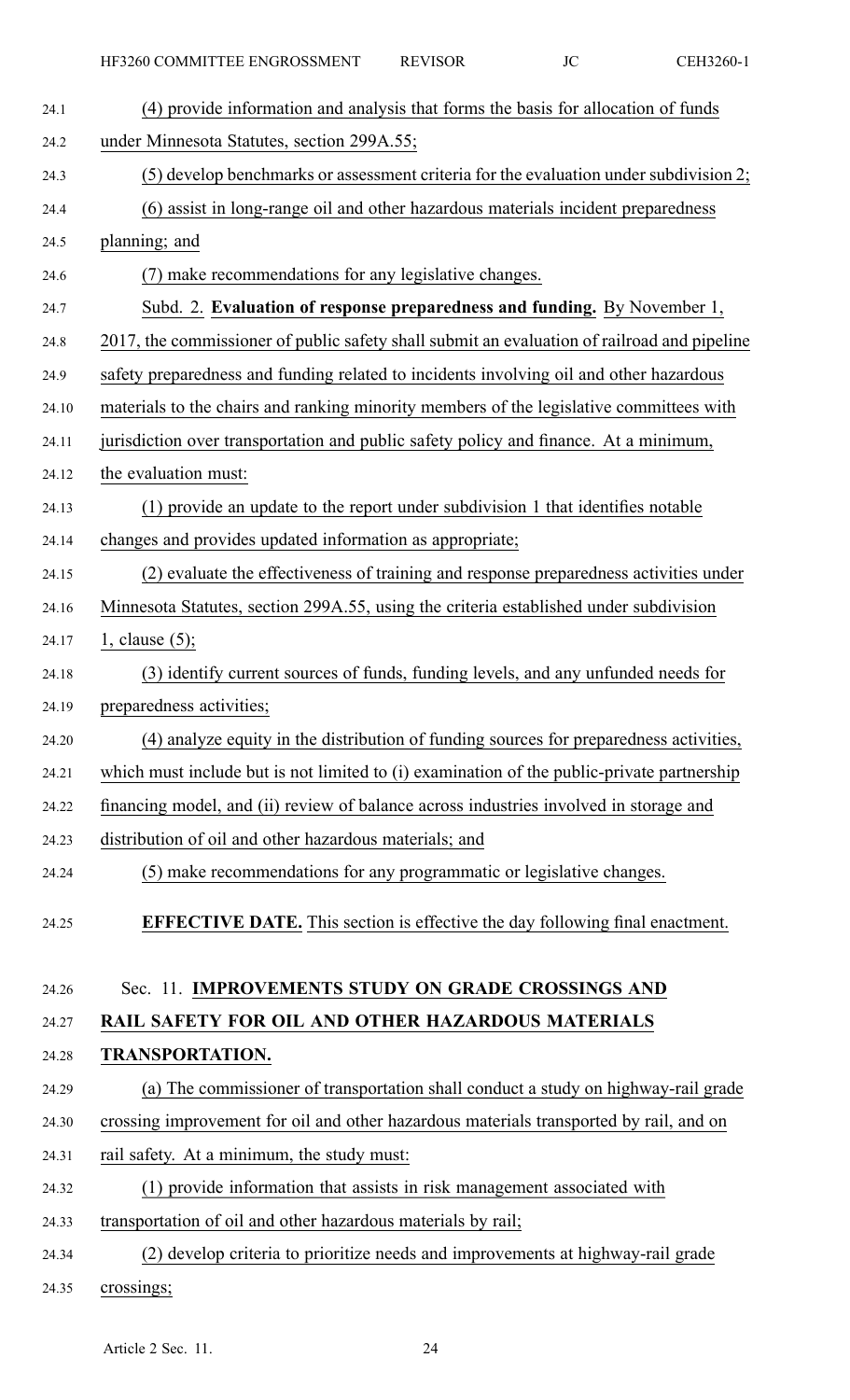| 25.1  | (3) consider alternatives for safety improvements, including but not limited to active     |
|-------|--------------------------------------------------------------------------------------------|
| 25.2  | warning devices such as gates and signals, closings, and grade separation;                 |
| 25.3  | (4) provide findings and recommendations that serve to direct accelerated                  |
| 25.4  | investments in highway-rail grade crossing safety improvements; and                        |
| 25.5  | (5) analyze state inspection activities and staffing for track and hazardous materials     |
| 25.6  | under Minnesota Statutes, section 219.015.                                                 |
| 25.7  | (b) The commissioner shall submit an interim update on the study by August 31,             |
| 25.8  | 2014, and a final report by October 31, 2014, to the chairs and ranking minority members   |
| 25.9  | of the legislative committees with jurisdiction over transportation policy and finance.    |
| 25.10 | <b>EFFECTIVE DATE.</b> This section is effective the day following final enactment.        |
| 25.11 | <b>ARTICLE 3</b>                                                                           |
| 25.12 | <b>TRANSPORTATION FINANCE PROVISIONS</b>                                                   |
|       |                                                                                            |
| 25.13 | Section 1. Minnesota Statutes 2012, section 165.15, subdivision 2, is amended to read:     |
| 25.14 | Subd. 2. Use of funds. (a) Income derived from the investment of principal in the          |
| 25.15 | account may be used by the commissioner of transportation for operations and routine       |
| 25.16 | maintenance, including bridge safety inspections and reactive repairs, of the Stillwater   |
| 25.17 | lift bridge. No money from this account may be used for any purposes except those          |
| 25.18 | described in this section, and no money from this account may be transferred to any        |
| 25.19 | other account in the state treasury without specific legislative authorization. Any money  |
| 25.20 | transferred from the trunk highway fund may only be used for trunk highway purposes.       |
| 25.21 | For the purposes of this section:                                                          |
| 25.22 | (1) "Income" is the amount of interest on debt securities and dividends on equity          |
| 25.23 | securities. Any gains or losses from the sale of securities must be added to the principal |
| 25.24 | of the account.                                                                            |
| 25.25 | (2) "Routine maintenance" means activities that are predictable and repetitive, but        |
| 25.26 | not activities that would constitute major repairs or rehabilitation.                      |
| 25.27 | (b) Investment management fees incurred by the State Board of Investment are               |
| 25.28 | eligible expenses for reimbursement from the account.                                      |
| 25.29 | (c) The commissioner of transportation has authority to approve or deny expenditures       |
| 25.30 | of funds in the account.                                                                   |
|       |                                                                                            |

25.31 Sec. 2. Minnesota Statutes 2012, section 168.123, subdivision 1, is amended to read: 25.32 Subdivision 1. **General requirements; fees.** (a) On paymen<sup>t</sup> of <sup>a</sup> fee of \$10 for 25.33 each set of two plates, or for <sup>a</sup> single plate in the case of <sup>a</sup> motorcycle plate, paymen<sup>t</sup> of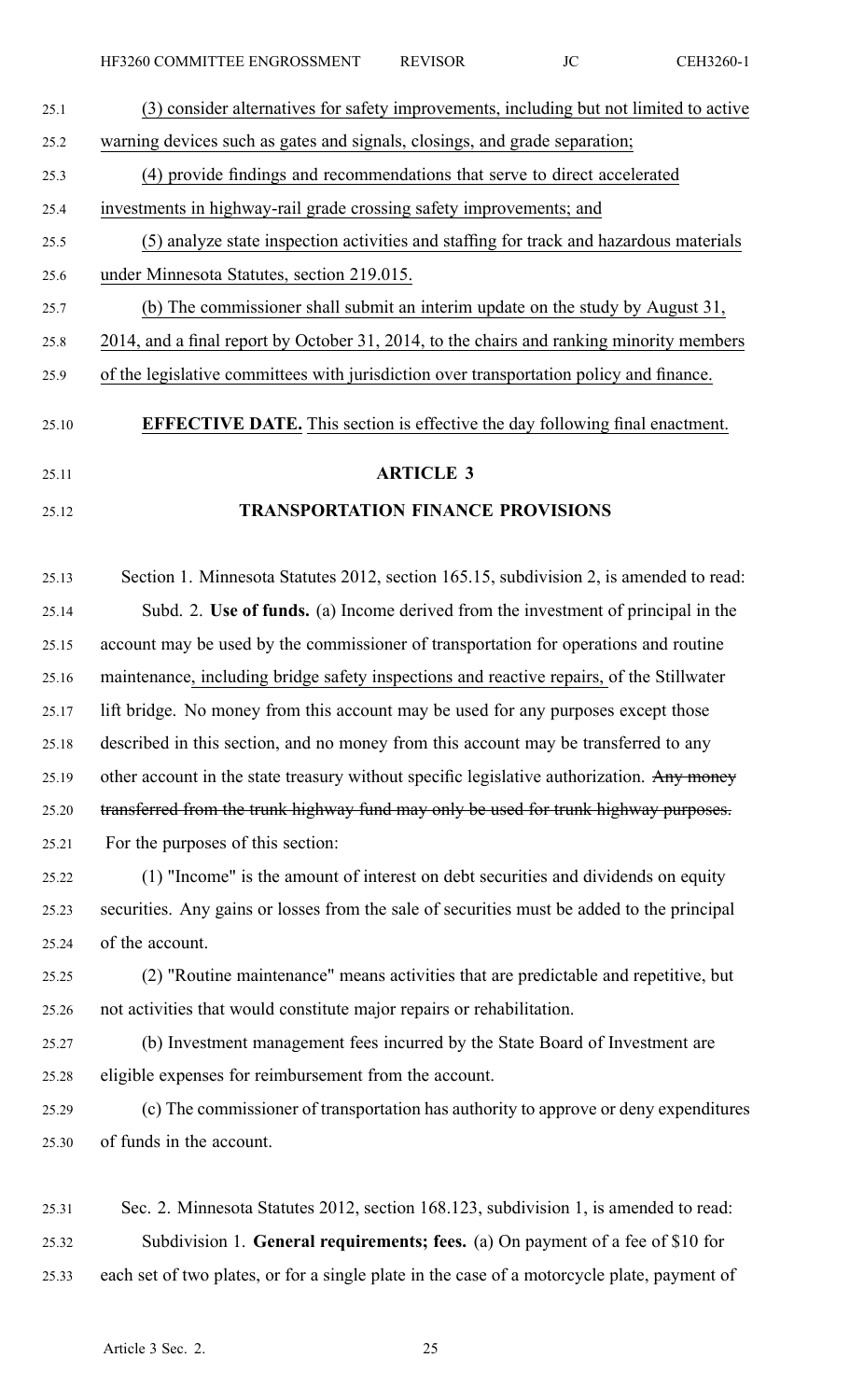26.1 the registration tax required by law, and compliance with other applicable laws relating to 26.2 vehicle registration and licensing, as applicable, the commissioner shall issue:

- 26.3 (1) special veteran's plates to an applicant who served in the active military service 26.4 in <sup>a</sup> branch of the armed forces of the United States or of <sup>a</sup> nation or society allied with the 26.5 United States in conducting <sup>a</sup> foreign war, was discharged under honorable conditions, and 26.6 is a registered owner of a passenger automobile as defined in section 168.002, subdivision 26.7 24, recreational motor vehicle as defined in section 168.002, subdivision 27, or one-ton 26.8 pickup truck as defined in section 168.002, subdivision 21b, but which is not <sup>a</sup> commercial 26.9 motor vehicle as defined in section 169.011, subdivision 16; or
- 26.10 (2) <sup>a</sup> veteran's special motorcycle plate as described in subdivision 2, paragraph (a), 26.11 (f), (h), (i), or (j), or another special plate designed by the commissioner to an applicant 26.12 who is a registered owner of a motorcycle as defined in section 168.002, subdivision 19, 26.13 and meets the criteria listed in this paragraph and in subdivision 2, paragraph (a), (f), (h), 26.14 (i), or (j). Plates issued under this clause must be the same size as regular motorcycle 26.15 plates. Special motorcycle license plates issued under this clause are not subject to 26.16 section 168.1293.
- 26.17 (b) The additional fee of \$10 is payable for each set of veteran's plates, is payable 26.18 only when the plates are issued, and is not payable in <sup>a</sup> year in which stickers are issued 26.19 instead of plates.
- 26.20 (c) The veteran must have <sup>a</sup> certified copy of the veteran's discharge papers, 26.21 indicating character of discharge, at the time of application. If an applicant served in the 26.22 active military service in <sup>a</sup> branch of the armed forces of <sup>a</sup> nation or society allied with the 26.23 United States in conducting <sup>a</sup> foreign war and is unable to obtain <sup>a</sup> record of that service 26.24 and discharge status, the commissioner of veterans affairs may certify the applicant as 26.25 qualified for the veterans' plates provided under this section.
- 26.26 (d) For license plates issued for the woman veteran plate described in subdivision 2, 26.27 paragraph (n), the commissioner shall collect <sup>a</sup> surcharge of \$5 on each \$10 fee collected 26.28 for that plate under paragraph (a). The surcharge must be deposited in the women veterans 26.29 license plate account, established in the state treasury, and the money in that account is 26.30 appropriated each year to the commissioner of veterans affairs for <sup>a</sup> gran<sup>t</sup> to the Minnesota 26.31 Women Veterans Initiative Working Group for use in promoting public recognition of 26.32 women serving in the military and of women veterans.
- 26.33 Sec. 3. Minnesota Statutes 2013 Supplement, section 168.123, subdivision 2, is 26.34 amended to read: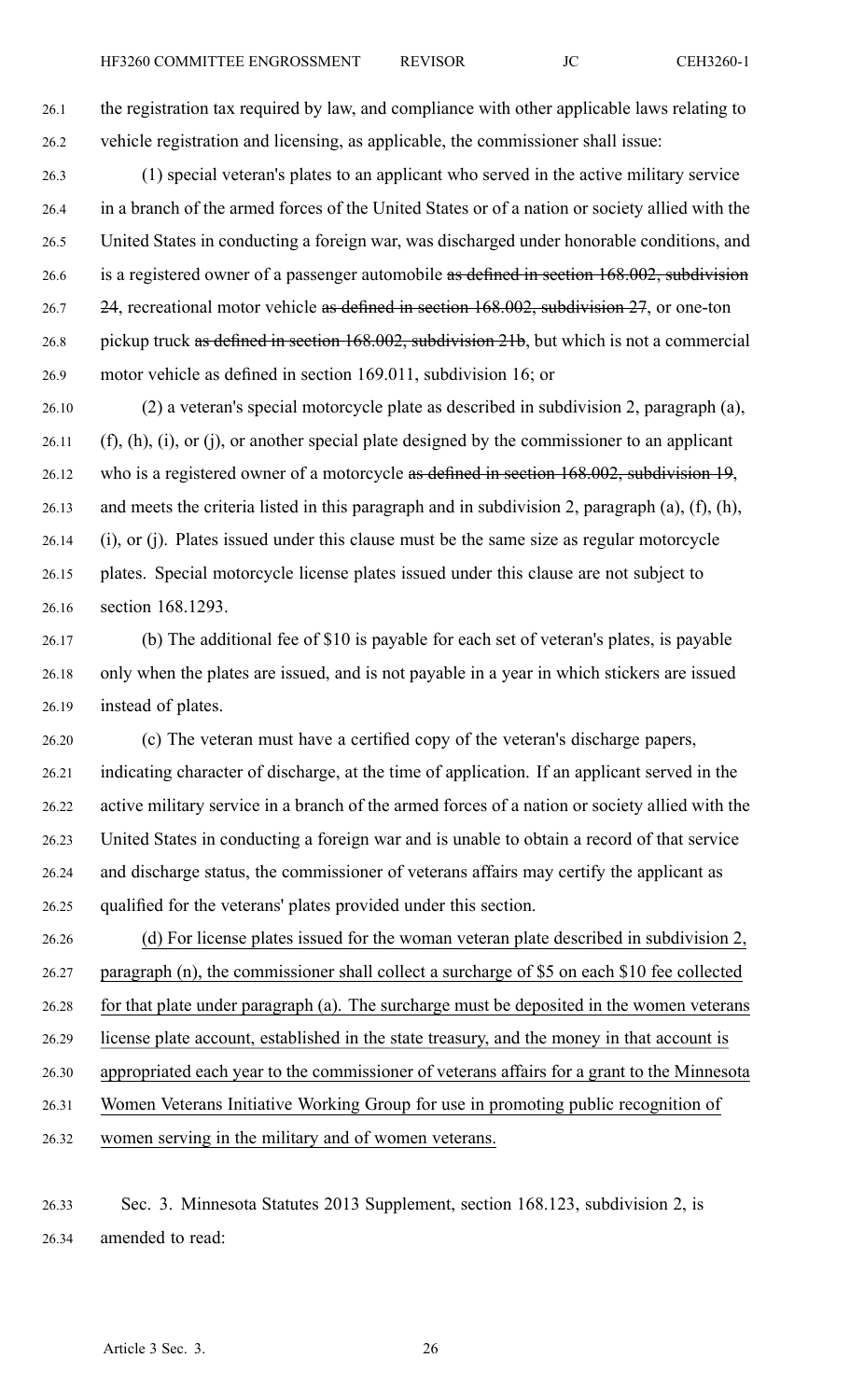27.1 Subd. 2. **Design.** (a) The commissioner of veterans affairs shall design the emblem 27.2 for the veterans' special plates, subject to the approval of the commissioner, that satisfy the 27.3 following requirements:

27.4 (a) (b) For a Vietnam veteran who served after July 1, 1961, and before July 1, 1978, 27.5 in the active military service in <sup>a</sup> branch of the armed forces of the United States or <sup>a</sup> 27.6 nation or society allied with the United States the special plates must bear the inscription 27.7 "VIETNAM VET."

27.8 (b) (c) For a veteran stationed on the island of Oahu, Hawaii, or offshore, during the 27.9 attack on Pearl Harbor on December 7, 1941, the special plates must bear the inscription 27.10 "PEARL HARBOR SURVIVOR."

27.11 (e) (d) For a veteran who served during World War II, the plates must bear the 27.12 inscription "WORLD WAR VET."

27.13  $(d)$  (e) For a veteran who served during the Korean Conflict, the special plates 27.14 must bear the inscription "KOREAN VET."

27.15 (e) (f) For a combat wounded veteran who is a recipient of the Purple Heart medal, 27.16 the plates must bear the inscription "COMBAT WOUNDED VET" and have <sup>a</sup> facsimile 27.17 or an emblem of the official Purple Heart medal.

27.18 A member of the United States armed forces who is serving actively in the military 27.19 and who is <sup>a</sup> recipient of the Purple Heart medal is also eligible for this license plate. 27.20 The commissioner of public safety shall ensure that information regarding the required 27.21 proof of eligibility for any applicant under this paragraph who has not ye<sup>t</sup> been issued 27.22 military discharge papers is distributed to the public officials responsible for administering 27.23 this section.

27.24  $(f)$  (g) For a Persian Gulf War veteran, the plates must bear the inscription "GULF 27.25 WAR VET." For the purposes of this section, "Persian Gulf War veteran" means <sup>a</sup> person 27.26 who served on active duty after August 1, 1990, in <sup>a</sup> branch of the armed forces of the 27.27 United States or <sup>a</sup> nation or society allied with the United States or the United Nations 27.28 during Operation Desert Shield, Operation Desert Storm, or other military operation in 27.29 the Persian Gulf area combat zone as designated in United States Presidential Executive 27.30 Order No. 12744, dated January 21, 1991.

27.31 (g) (h) For a veteran who served in the Laos War after July 1, 1961, and before July 27.32 1, 1978, the special plates must bear the inscription "LAOS WAR VET."

27.33  $(h)$  (i) For a veteran who is the recipient of:

27.34 (1) the Iraq Campaign Medal, the special plates must be inscribed with <sup>a</sup> facsimile of 27.35 that medal and must bear the inscription "IRAQ WAR VET" directly below the special 27.36 plate number;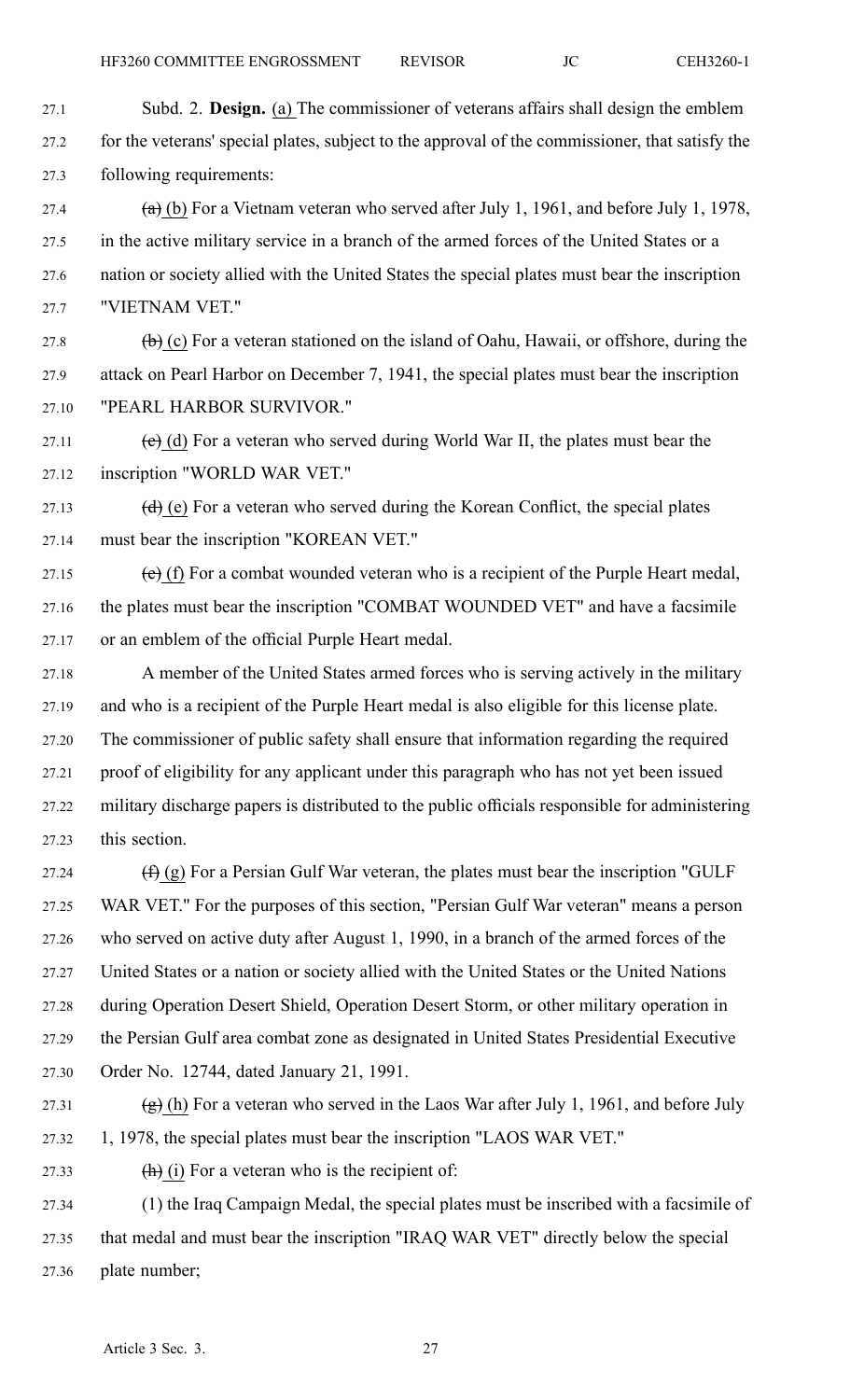28.1 (2) the Afghanistan Campaign Medal, the special plates must be inscribed with <sup>a</sup> 28.2 facsimile of that medal and must bear the inscription "AFGHAN WAR VET" directly 28.3 below the special plate number;

- 28.4 (3) the Global War on Terrorism Expeditionary Medal, the special plates must 28.5 be inscribed with <sup>a</sup> facsimile of that medal and must bear the inscription "GWOT 28.6 VETERAN" directly below the special plate number; or
- 28.7 (4) the Armed Forces Expeditionary Medal, the special plates must bear an 28.8 appropriate inscription that includes <sup>a</sup> facsimile of that medal.
- 28.9  $(i)$  (i) For a veteran who is the recipient of the Global War on Terrorism Service 28.10 Medal, the special plates must be inscribed with <sup>a</sup> facsimile of that medal and must bear 28.11 the inscription "GWOT VETERAN" directly below the special plate number. In addition, 28.12 any member of the National Guard or other military reserves who has been ordered to 28.13 federally funded state active service under United States Code, title 32, as defined in 28.14 section 190.05, subdivision 5b, and who is the recipient of the Global War on Terrorism 28.15 Service Medal, is eligible for the license plate described in this paragraph, irrespective of 28.16 whether that person qualifies as <sup>a</sup> veteran under section 197.447.
- 28.17  $\qquad (i)$  (k) For a veteran who is the recipient of the Korean Defense Service Medal, 28.18 the special plates must be inscribed with <sup>a</sup> facsimile of that medal and must bear the 28.19 inscription "KOREAN DEFENSE SERVICE" directly below the special plate number.
- 28.20  $(k)$  (l) For a veteran who is a recipient of the Bronze Star medal, the plates must 28.21 bear the inscription "BRONZE STAR VET" and have <sup>a</sup> facsimile or an emblem of the 28.22 official Bronze Star medal.
- 28.23  $\text{(H)}$  (m) For a veteran who is a recipient of the Silver Star medal, the plates must bear 28.24 the inscription "SILVER STAR VET" and have <sup>a</sup> facsimile or an emblem of the official 28.25 Silver Star medal.
- 28.26 (n) For <sup>a</sup> woman veteran, the plates must bear the inscription "WOMAN
- 28.27 VETERAN" and have <sup>a</sup> facsimile or an emblem as designated by the commissioners of
- 28.28 veterans affairs and public safety.
- 28.29 **EFFECTIVE DATE.** This section is effective January 1, 2015.
- 28.30 Sec. 4. Minnesota Statutes 2012, section 169.826, is amended by adding <sup>a</sup> subdivision 28.31 to read:
- 28.32 Subd. 7. **Expiration date.** Upon reques<sup>t</sup> of the permit applicant, the expiration
- 28.33 date for <sup>a</sup> permit issued under this section must be the same as the expiration date of the
- 28.34 permitted vehicle's registration.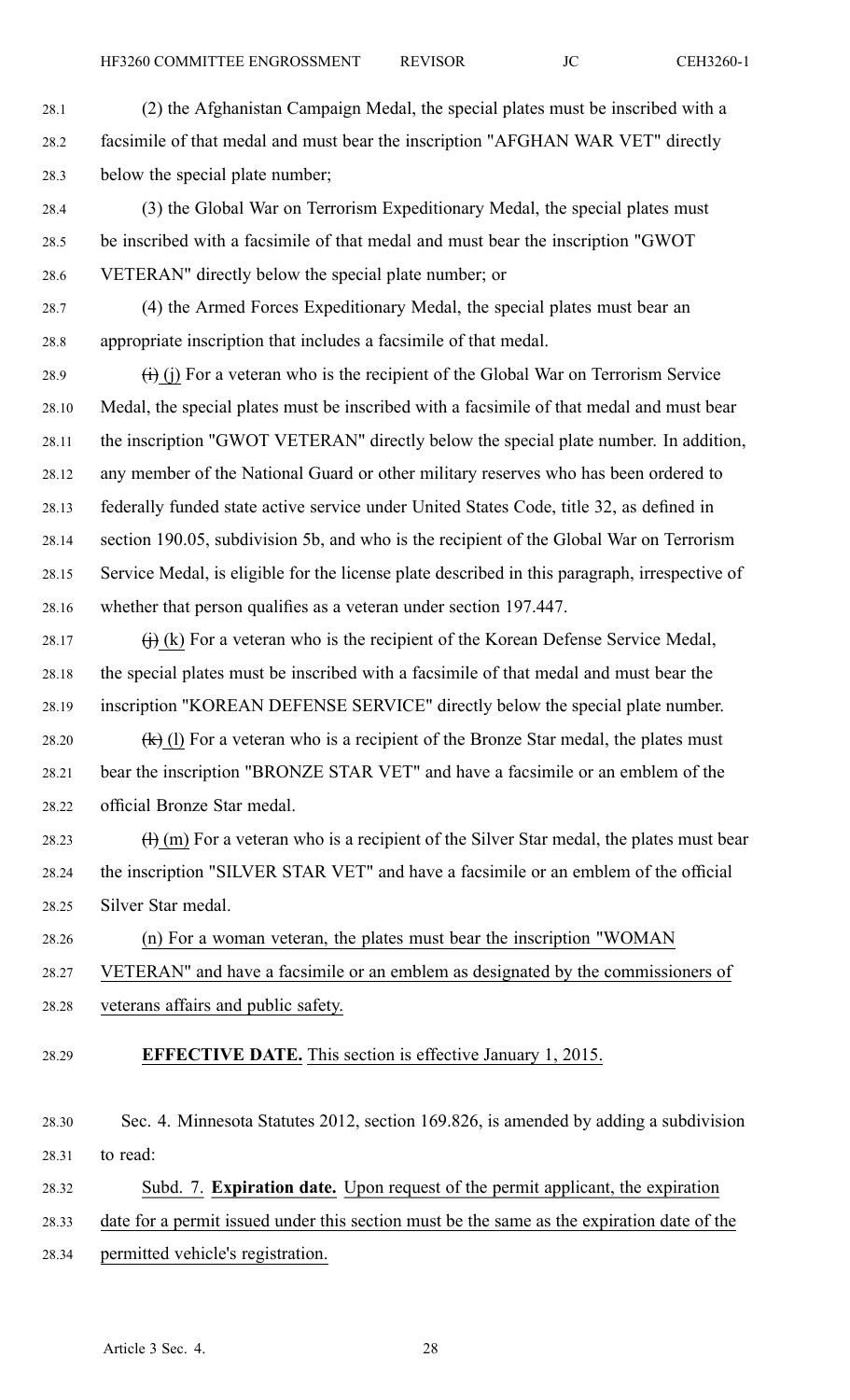- 29.1 **EFFECTIVE DATE.** This section is effective November 30, 2016, and applies 29.2 to permits issued on and after that date.
- 29.3 Sec. 5. Minnesota Statutes 2012, section 169.8261, is amended by adding <sup>a</sup> subdivision 29.4 to read:

29.5 Subd. 3. **Expiration date.** Upon reques<sup>t</sup> of the permit applicant, the expiration 29.6 date for <sup>a</sup> permit issued under this section must be the same as the expiration date of the 29.7 permitted vehicle's registration.

### 29.8 **EFFECTIVE DATE.** This section is effective November 30, 2016, and applies 29.9 to permits issued on and after that date.

29.10 Sec. 6. Minnesota Statutes 2012, section 169.86, subdivision 5, is amended to read: 29.11 Subd. 5. **Fees; proceeds deposited; appropriation.** The commissioner, with 29.12 respec<sup>t</sup> to highways under the commissioner's jurisdiction, may charge <sup>a</sup> fee for each 29.13 permit issued. The fee for an annual permit that expires by law on the date of the 29.14 vehicle registration expiration must be based on the proportion of the year that remains 29.15 until the expiration date. Unless otherwise specified, all fees for permits issued by the 29.16 commissioner of transportation must be deposited in the state treasury and credited to 29.17 the trunk highway fund. Except for those annual permits for which the permit fees are 29.18 specified elsewhere in this chapter, the fees are: 29.19 (a) \$15 for each single trip permit. 29.20 (b) \$36 for each job permit. A job permit may be issued for like loads carried on

29.21 <sup>a</sup> specific route for <sup>a</sup> period not to exceed two months. "Like loads" means loads of the 29.22 same product, weight, and dimension.

29.23 (c) \$60 for an annual permit to be issued for <sup>a</sup> period not to exceed 12 consecutive 29.24 months. Annual permits may be issued for:

29.25 (1) motor vehicles used to alleviate <sup>a</sup> temporary crisis adversely affecting the safety 29.26 or well-being of the public;

- 29.27 (2) motor vehicles that travel on interstate highways and carry loads authorized 29.28 under subdivision 1a;
- 29.29 (3) motor vehicles operating with gross weights authorized under section 169.826, 29.30 subdivision 1a;
- 29.31 (4) special pulpwood vehicles described in section 169.863;
- 29.32 (5) motor vehicles bearing snowplow blades not exceeding ten feet in width;
- 29.33 (6) noncommercial transportation of <sup>a</sup> boat by the owner or user of the boat;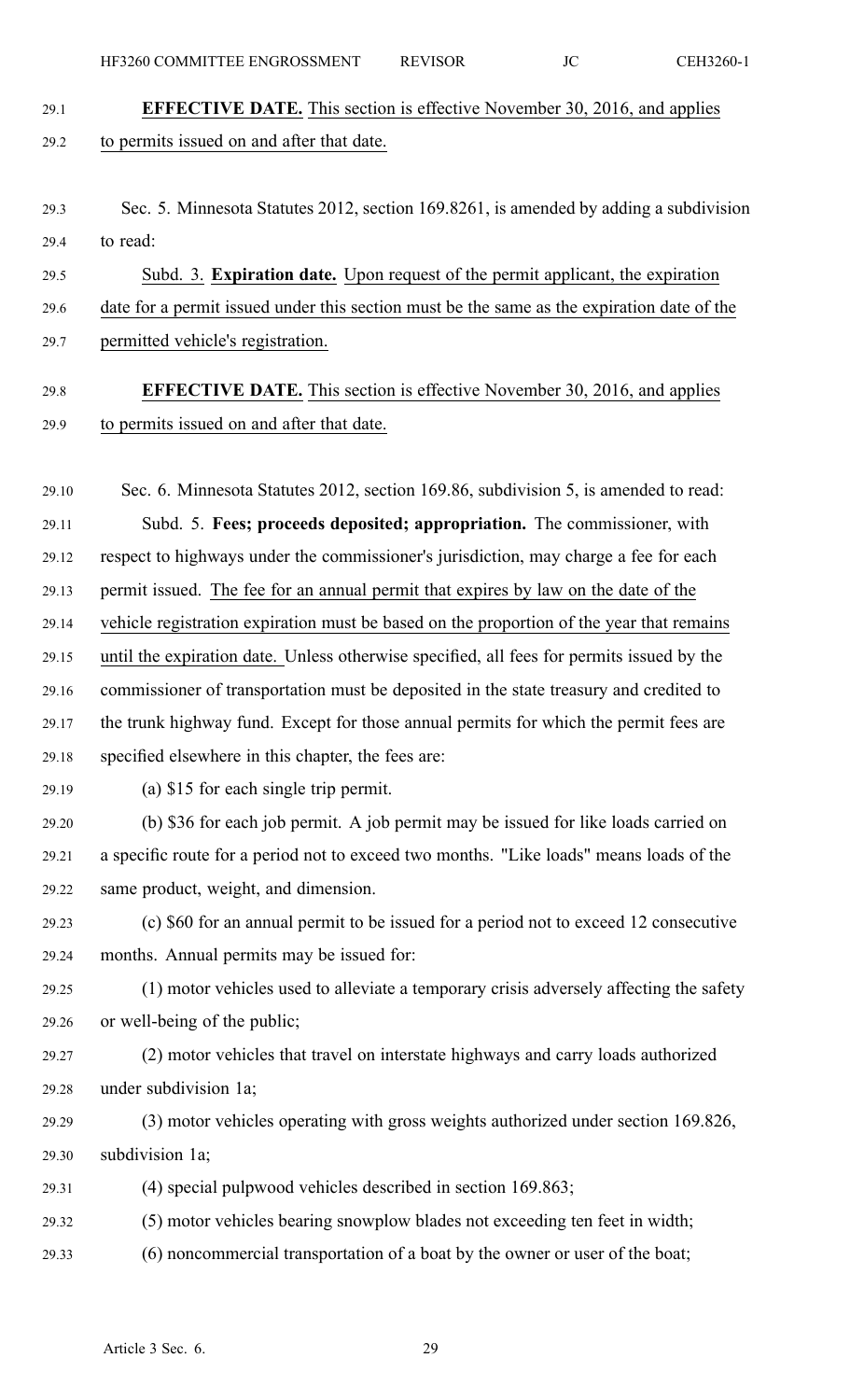| 30.1  | (7) motor vehicles carrying bales of agricultural products authorized under section         |                                    |                                                            |                                                                                     |  |
|-------|---------------------------------------------------------------------------------------------|------------------------------------|------------------------------------------------------------|-------------------------------------------------------------------------------------|--|
| 30.2  | 169.862; and                                                                                |                                    |                                                            |                                                                                     |  |
| 30.3  | (8) special milk-hauling vehicles authorized under section 169.867.                         |                                    |                                                            |                                                                                     |  |
| 30.4  |                                                                                             |                                    |                                                            | (d) \$120 for an oversize annual permit to be issued for a period not to exceed 12  |  |
| 30.5  | consecutive months. Annual permits may be issued for:                                       |                                    |                                                            |                                                                                     |  |
| 30.6  | $(1)$ mobile cranes;                                                                        |                                    |                                                            |                                                                                     |  |
| 30.7  | (2) construction equipment, machinery, and supplies;                                        |                                    |                                                            |                                                                                     |  |
| 30.8  |                                                                                             |                                    | (3) manufactured homes and manufactured storage buildings; |                                                                                     |  |
| 30.9  | (4) implements of husbandry;                                                                |                                    |                                                            |                                                                                     |  |
| 30.10 | (5) double-deck buses;                                                                      |                                    |                                                            |                                                                                     |  |
| 30.11 |                                                                                             |                                    |                                                            | (6) commercial boat hauling and transporting waterfront structures, including, but  |  |
| 30.12 | not limited to, portable boat docks and boat lifts;                                         |                                    |                                                            |                                                                                     |  |
| 30.13 |                                                                                             |                                    |                                                            | (7) three-vehicle combinations consisting of two empty, newly manufactured trailers |  |
| 30.14 | for cargo, horses, or livestock, not to exceed 28-1/2 feet per trailer; provided, however,  |                                    |                                                            |                                                                                     |  |
| 30.15 | the permit allows the vehicles to be moved from a trailer manufacturer to a trailer dealer  |                                    |                                                            |                                                                                     |  |
| 30.16 | only while operating on twin-trailer routes designated under section 169.81, subdivision 3, |                                    |                                                            |                                                                                     |  |
| 30.17 | paragraph (c); and                                                                          |                                    |                                                            |                                                                                     |  |
| 30.18 | (8) vehicles operating on that portion of marked Trunk Highway 36 described in              |                                    |                                                            |                                                                                     |  |
| 30.19 | section 169.81, subdivision 3, paragraph (e).                                               |                                    |                                                            |                                                                                     |  |
| 30.20 | (e) For vehicles that have axle weights exceeding the weight limitations of sections        |                                    |                                                            |                                                                                     |  |
| 30.21 | 169.823 to 169.829, an additional cost added to the fees listed above. However, this        |                                    |                                                            |                                                                                     |  |
| 30.22 | paragraph applies to any vehicle described in section 168.013, subdivision 3, paragraph     |                                    |                                                            |                                                                                     |  |
| 30.23 | (b), but only when the vehicle exceeds its gross weight allowance set forth in that         |                                    |                                                            |                                                                                     |  |
| 30.24 | paragraph, and then the additional cost is for all weight, including the allowance weight,  |                                    |                                                            |                                                                                     |  |
| 30.25 | in excess of the permitted maximum axle weight. The additional cost is equal to the         |                                    |                                                            |                                                                                     |  |
| 30.26 | product of the distance traveled times the sum of the overweight axle group cost factors    |                                    |                                                            |                                                                                     |  |
| 30.27 | shown in the following chart:                                                               |                                    |                                                            |                                                                                     |  |
| 30.28 |                                                                                             | Overweight Axle Group Cost Factors |                                                            |                                                                                     |  |
| 30.29 | Weight (pounds)                                                                             |                                    | Cost Per Mile For Each Group Of:                           |                                                                                     |  |
| 30.30 | exceeding weight                                                                            | Two                                | Three                                                      |                                                                                     |  |
| 30.31 | limitations on axles                                                                        | consecutive                        | consecutive                                                |                                                                                     |  |
| 30.32 |                                                                                             | axles spaced                       | axles spaced                                               | Four consecutive                                                                    |  |

axles spaced within

14 feet or less

within 8 feet 30.33 within 9 feet

30.35 0-2,000 .12 .05 .04

30.36 2,001-4,000 .14 .06 .05

30.37 4,001-6,000 .18 .07 .06 30.38 6,001-8,000 .21 .09 .07 30.39 8,001-10,000 .26 .10 .08

or less 30.34 or less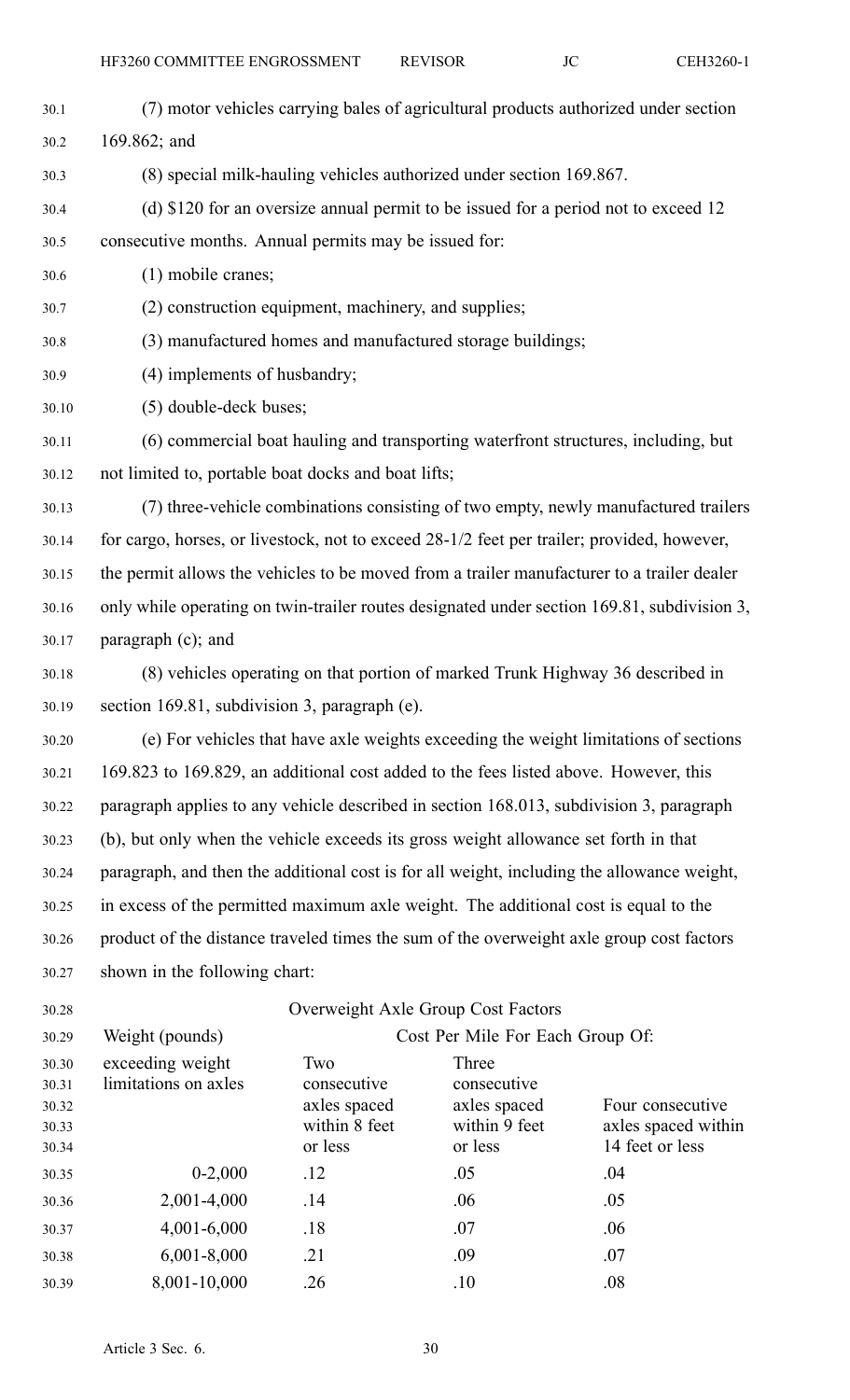| 31.1           | 10,001-12,000 | .30                     | .12                     | .09 |
|----------------|---------------|-------------------------|-------------------------|-----|
| 31.2<br>31.3   | 12,001-14,000 | <b>Not</b><br>permitted | .14                     | .11 |
| 31.4<br>31.5   | 14,001-16,000 | <b>Not</b><br>permitted | .17                     | .12 |
| 31.6<br>31.7   | 16,001-18,000 | <b>Not</b><br>permitted | .19                     | .15 |
| 31.8<br>31.9   | 18,001-20,000 | <b>Not</b><br>permitted | <b>Not</b><br>permitted | .16 |
| 31.10<br>31.11 | 20,001-22,000 | <b>Not</b><br>permitted | <b>Not</b><br>permitted | .20 |

31.12 The amounts added are rounded to the nearest cent for each axle or axle group. The 31.13 additional cost does not apply to paragraph (c), clauses (1) and (3).

31.14 For <sup>a</sup> vehicle found to exceed the appropriate maximum permitted weight, <sup>a</sup> cost-per-mile 31.15 fee of 22 cents per ton, or fraction of <sup>a</sup> ton, over the permitted maximum weight is imposed 31.16 in addition to the normal permit fee. Miles must be calculated based on the distance 31.17 already traveled in the state plus the distance from the point of detection to <sup>a</sup> transportation 31.18 loading site or unloading site within the state or to the point of exit from the state.

31.19 (f) As an alternative to paragraph (e), an annual permit may be issued for overweight, 31.20 or oversize and overweight, mobile cranes; construction equipment, machinery, and 31.21 supplies; implements of husbandry; and commercial boat hauling. The fees for the permit 31.22 are as follows:

| 31.23 | Gross Weight (pounds) of Vehicle | Annual Permit Fee |
|-------|----------------------------------|-------------------|
| 31.24 | 90,000 or less                   | \$200             |
| 31.25 | $90,001 - 100,000$               | \$300             |
| 31.26 | $100,001 - 110,000$              | \$400             |
| 31.27 | $110,001 - 120,000$              | \$500             |
| 31.28 | $120,001 - 130,000$              | \$600             |
| 31.29 | $130,001 - 140,000$              | \$700             |
| 31.30 | $140,001 - 145,000$              | \$800             |
| 31.31 | $145,001 - 155,000$              | \$900             |
|       |                                  |                   |

31.32 If the gross weight of the vehicle is more than 155,000 pounds the permit fee is determined 31.33 under paragraph (e).

31.34 (g) For vehicles which exceed the width limitations set forth in section 169.80 by 31.35 more than 72 inches, an additional cost equal to \$120 added to the amount in paragraph (a) 31.36 when the permit is issued while seasonal load restrictions pursuan<sup>t</sup> to section 169.87 are 31.37 in effect.

31.38 (h) \$85 for an annual permit to be issued for <sup>a</sup> period not to exceed 12 months, for 31.39 refuse-compactor vehicles that carry <sup>a</sup> gross weight of not more than: 22,000 pounds on 31.40 <sup>a</sup> single rear axle; 38,000 pounds on <sup>a</sup> tandem rear axle; or, subject to section 169.828,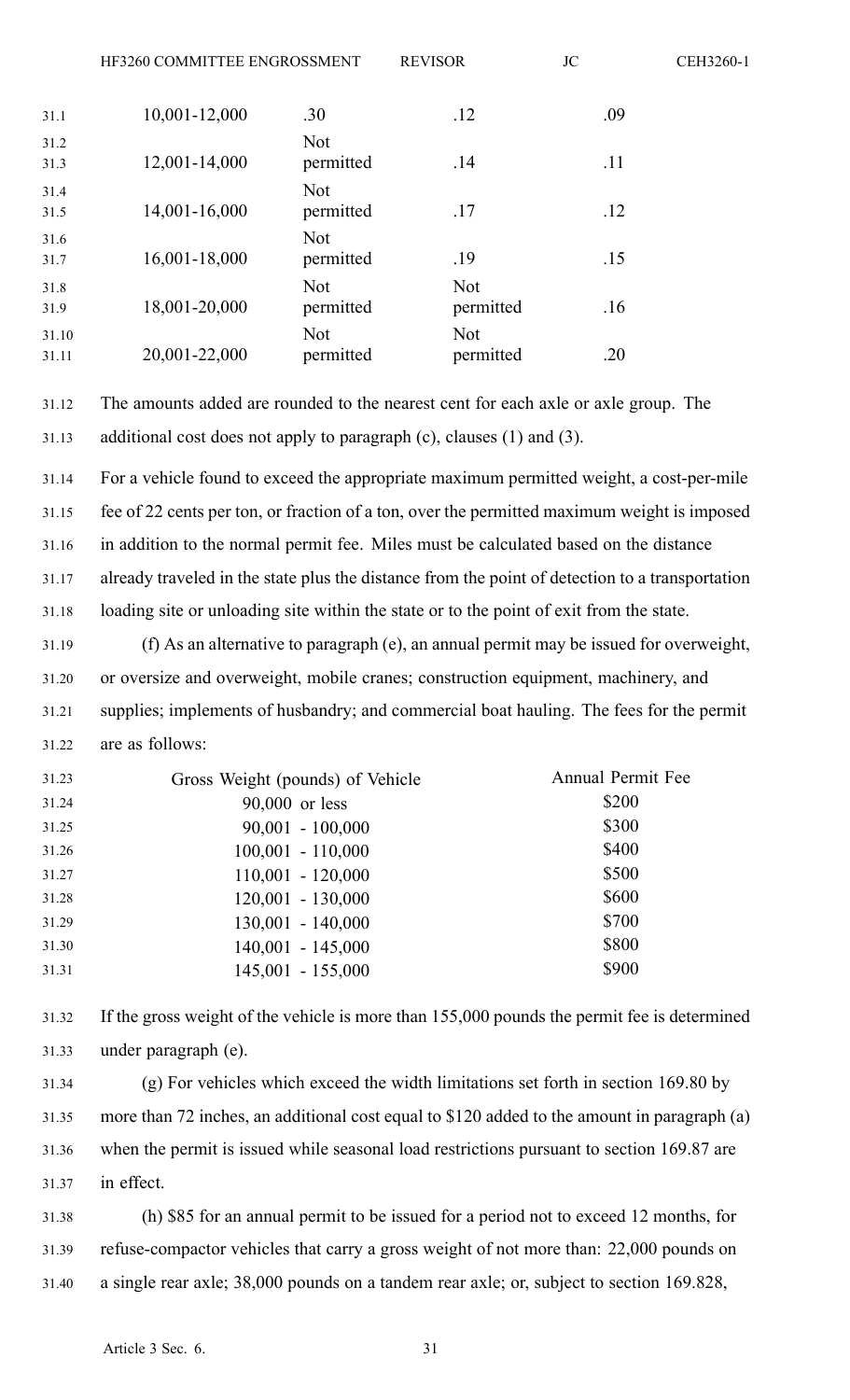- 32.3 (i) \$300 for <sup>a</sup> motor vehicle described in section 169.8261. The fee under this 32.4 paragraph must be deposited as follows:
- 32.5 (1) the first \$50,000 in each fiscal year must be deposited in the trunk highway fund for 32.6 costs related to administering the permit program and inspecting and posting bridges; and
- 32.7 (2) all remaining money in each fiscal year must be deposited in the bridge 32.8 inspection and signing account as provided under subdivision 5b.
- 32.9 (j) Beginning August 1, 2006, \$200 for an annual permit for <sup>a</sup> vehicle operating 32.10 under authority of section 169.824, subdivision 2, paragraph (a), clause (2).

## 32.11 **EFFECTIVE DATE.** This section is effective November 30, 2016, and applies 32.12 to permits issued on and after that date.

- 32.13 Sec. 7. Minnesota Statutes 2012, section 169.863, is amended by adding <sup>a</sup> subdivision 32.14 to read:
- 32.15 Subd. 3. **Expiration date.** Upon reques<sup>t</sup> of the permit applicant, the expiration 32.16 date for <sup>a</sup> permit issued under this section must be the same as the expiration date of the 32.17 permitted vehicle's registration.

## 32.18 **EFFECTIVE DATE.** This section is effective November 30, 2016, and applies 32.19 to permits issued on and after that date.

- 32.20 Sec. 8. Minnesota Statutes 2012, section 169.865, subdivision 1, is amended to read: 32.21 Subdivision 1. **Six-axle vehicles.** (a) A road authority may issue an annual permit 32.22 authorizing <sup>a</sup> vehicle or combination of vehicles with <sup>a</sup> total of six or more axles to haul raw 32.23 or unprocessed agricultural products and be operated with <sup>a</sup> gross vehicle weight of up to:
- 32.24 (1) 90,000 pounds; and
- 32.25 (2) 99,000 pounds during the period set by the commissioner under section 169.826, 32.26 subdivision 1.
- 32.27 (b) Notwithstanding subdivision 3, paragraph (a), clause (4), <sup>a</sup> vehicle or 32.28 combination of vehicles operated under this subdivision and transporting only sealed 32.29 intermodal containers may be operated on an interstate highway if allowed by the United 32.30 States Department of Transportation.
- 32.31 (c) The fee for <sup>a</sup> permit issued under this subdivision is \$300, or <sup>a</sup> proportional 32.32 amount as provided in section 169.86, subdivision 5.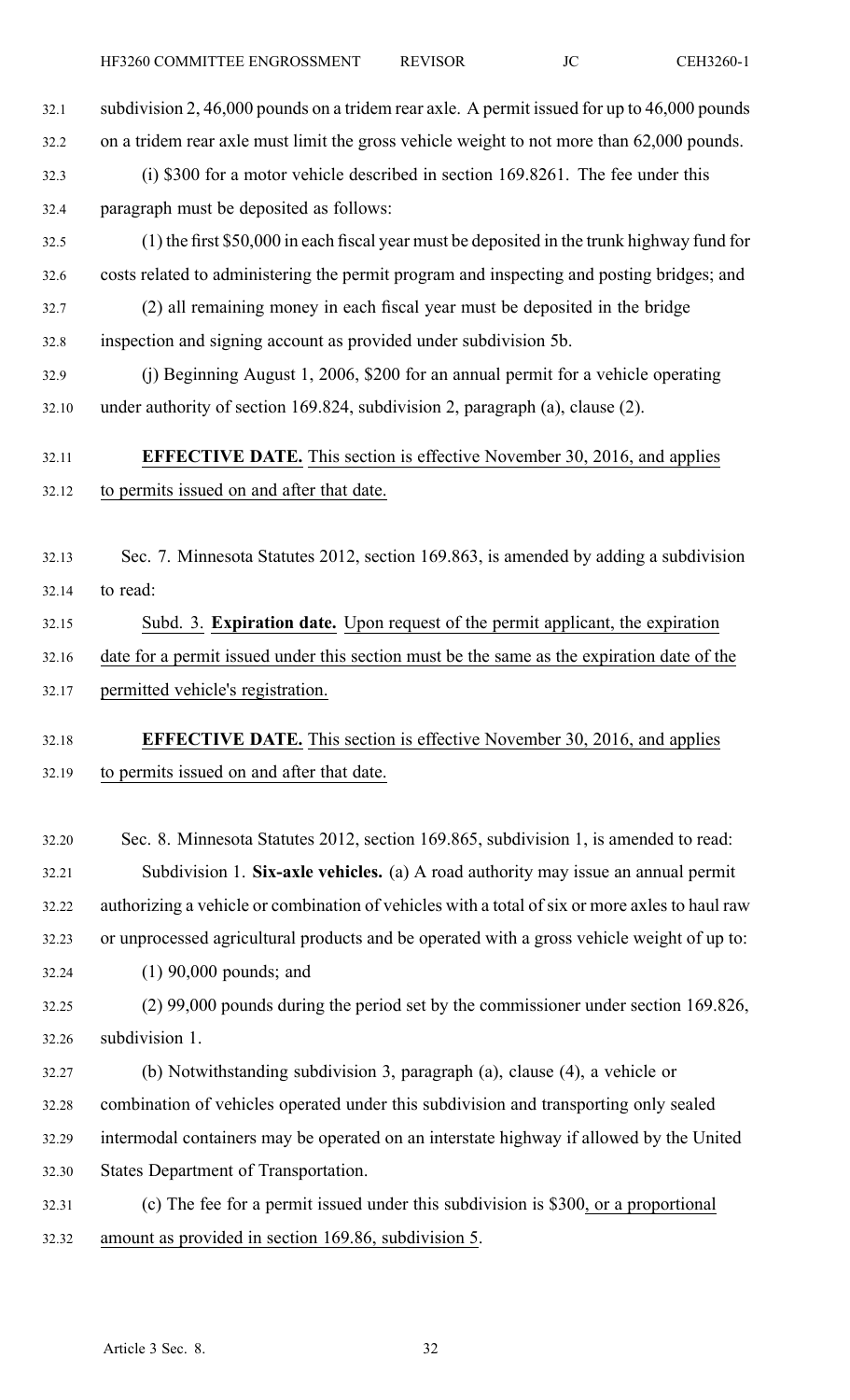| 33.1  | <b>EFFECTIVE DATE.</b> This section is effective November 30, 2016, and applies            |
|-------|--------------------------------------------------------------------------------------------|
| 33.2  | to permits issued on and after that date.                                                  |
|       |                                                                                            |
| 33.3  | Sec. 9. Minnesota Statutes 2012, section 169.865, subdivision 2, is amended to read:       |
| 33.4  | Subd. 2. Seven-axle vehicles. (a) A road authority may issue an annual permit              |
| 33.5  | authorizing a vehicle or combination of vehicles with a total of seven or more axles to    |
| 33.6  | haul raw or unprocessed agricultural products and be operated with a gross vehicle weight  |
| 33.7  | of up to:                                                                                  |
| 33.8  | $(1)$ 97,000 pounds; and                                                                   |
| 33.9  | $(2)$ 99,000 pounds during the period set by the commissioner under section 169.826,       |
| 33.10 | subdivision 1.                                                                             |
| 33.11 | (b) Drivers of vehicles operating under this subdivision must comply with driver           |
| 33.12 | qualification requirements adopted under section 221.0314, subdivisions 2 to 5, and Code   |
| 33.13 | of Federal Regulations, title 49, parts 40 and 382.                                        |
| 33.14 | (c) The fee for a permit issued under this subdivision is \$500, or a proportional         |
| 33.15 | amount as provided in section 169.86, subdivision 5.                                       |
| 33.16 | <b>EFFECTIVE DATE.</b> This section is effective November 30, 2016, and applies            |
| 33.17 | to permits issued on and after that date.                                                  |
|       |                                                                                            |
| 33.18 | Sec. 10. Minnesota Statutes 2012, section 169.865, is amended by adding a subdivision      |
| 33.19 | to read:                                                                                   |
| 33.20 | Subd. 5. Expiration date. Upon request of the permit applicant, the expiration             |
| 33.21 | date for a permit issued under this section must be the same as the expiration date of the |
| 33.22 | permitted vehicle's registration.                                                          |
| 33.23 | <b>EFFECTIVE DATE.</b> This section is effective November 30, 2016, and applies            |
| 33.24 | to permits issued on and after that date.                                                  |
|       |                                                                                            |
| 33.25 | Sec. 11. Minnesota Statutes 2012, section 169.866, subdivision 3, is amended to read:      |
| 33.26 | Subd. 3. Permit fee; appropriation. Vehicle permits issued under subdivision 1             |
| 33.27 | must be annual permits. The fee is \$850 for each vehicle, or a proportional amount as     |
| 33.28 | provided in section 169.86, subdivision 5, and must be deposited in the trunk highway      |
| 33.29 | fund. An amount sufficient to administer the permit program is appropriated from the       |
| 33.30 | trunk highway fund to the commissioner for the costs of administering the permit program.  |
|       |                                                                                            |

# 33.31 **EFFECTIVE DATE.** This section is effective November 30, 2016, and applies 33.32 to permits issued on and after that date.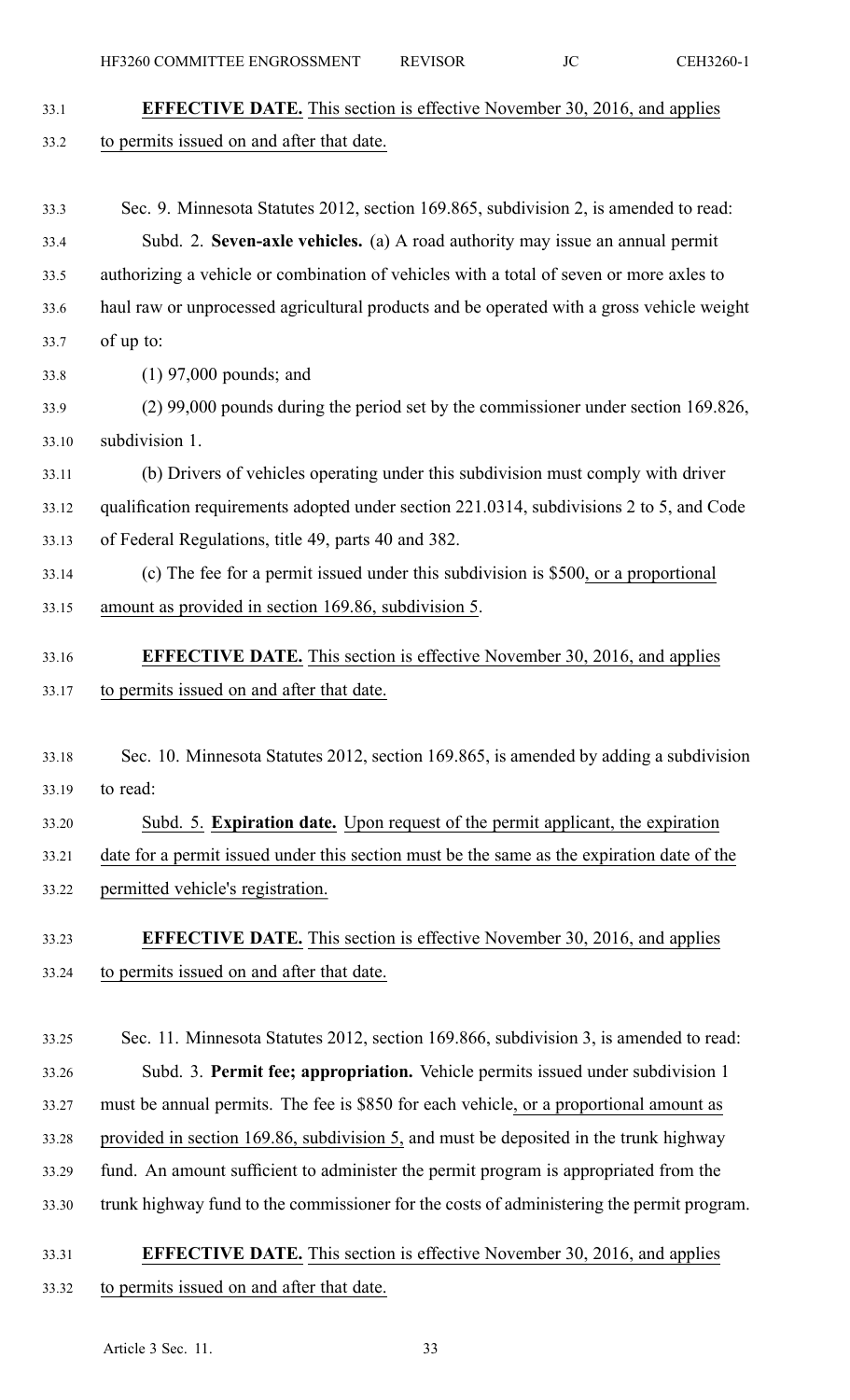| 34.1  | Sec. 12. Minnesota Statutes 2012, section 169.866, is amended by adding a subdivision        |
|-------|----------------------------------------------------------------------------------------------|
| 34.2  | to read:                                                                                     |
| 34.3  | Subd. 4. Expiration date. Upon request of the permit applicant, the expiration               |
| 34.4  | date for a permit issued under this section must be the same as the expiration date of the   |
| 34.5  | permitted vehicle's registration.                                                            |
| 34.6  | <b>EFFECTIVE DATE.</b> This section is effective November 30, 2016, and applies              |
| 34.7  | to permits issued on and after that date.                                                    |
| 34.8  | Sec. 13. Minnesota Statutes 2012, section 174.24, is amended by adding a subdivision         |
| 34.9  | to read:                                                                                     |
| 34.10 | Subd. 8. Transit service on election day. An eligible recipient of operating                 |
| 34.11 | assistance under this section who contracts or has contracted to provide fixed route public  |
| 34.12 | transit shall provide fixed route public transit service free of charge on a day a state     |
| 34.13 | general election is held.                                                                    |
| 34.14 | <b>EFFECTIVE DATE.</b> This section is effective July 1, 2014, and expires November          |
| 34.15 | 5, 2014.                                                                                     |
| 34.16 | Sec. 14. Minnesota Statutes 2013 Supplement, section 174.42, subdivision 2, is               |
| 34.17 | amended to read:                                                                             |
| 34.18 | Subd. 2. Funding requirement. In each federal fiscal year, the commissioner                  |
| 34.19 | shall obtain a total amount in federal authorizations for reimbursement on transportation    |
| 34.20 | alternatives projects that is equal to or greater than the annual average of federal         |
| 34.21 | authorizations on transportation alternatives projects calculated over the preceding four    |
| 34.22 | federal fiscal years 2009 to 2012.                                                           |
| 34.23 | <b>EFFECTIVE DATE.</b> This section is effective the day following final enactment and       |
| 34.24 | applies to authorizations for federal fiscal year 2015 and subsequent federal fiscal years.  |
| 34.25 | Sec. 15. [219.375] RAILROAD YARD LIGHTING.                                                   |
| 34.26 | Subdivision 1. General requirements. (a) All railroad common carriers, and their             |
| 34.27 | officers, agents, and employees, operating a railroad in this state are required to maintain |
| 34.28 | lighting between sunset and sunrise above switches in railroad yards where:                  |
| 34.29 | (1) cars or locomotives are switched or inspected; or                                        |
| 34.30 | (2) cars are switched to assemble or disassemble trains.                                     |
| 34.31 | (b) Railroad common carriers shall provide lighting adjacent to those portions of            |
| 34.32 | railroad yard tracks where railroad common carrier employees frequently work on the          |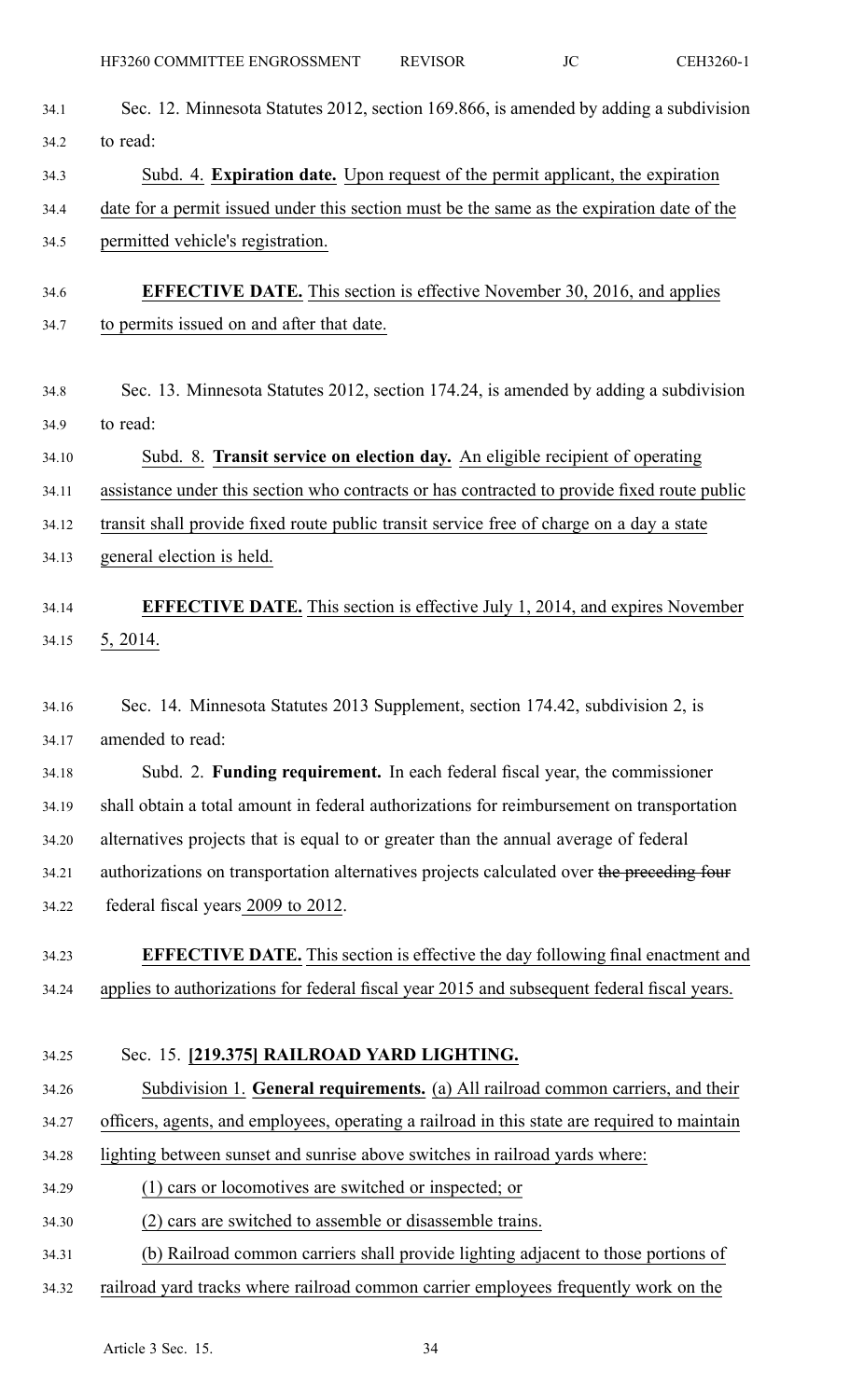| 35.1  | ground performing switching, inspection, and repair activities. For purposes of this         |
|-------|----------------------------------------------------------------------------------------------|
| 35.2  | section, "frequently work" means at least five days per week.                                |
| 35.3  | (c) Railroad yard lighting over switches and inspection areas must:                          |
| 35.4  | (1) conform with the guidelines set forth by the American Railway Engineering                |
| 35.5  | and Manufacturing Association (AREMA);                                                       |
| 35.6  | (2) include at least one lighting source for each two-yard track switch segment; and         |
| 35.7  | (3) be displayed from a height of at least 30 feet above the railroad yard lead-track        |
| 35.8  | area.                                                                                        |
| 35.9  | (d) Lighting over switches and other light sources within railroad yards or at other         |
| 35.10 | railroad locations must be:                                                                  |
| 35.11 | (1) maintained to illuminate as designed;                                                    |
| 35.12 | (2) compliant with the National Electrical Code;                                             |
| 35.13 | (3) kept clear of obstructions; and                                                          |
| 35.14 | (4) focused on the railroad common carrier property designed to be illuminated.              |
| 35.15 | (e) The energy source for lighting is permitted, though not required, to:                    |
| 35.16 | (1) be direct wired from a carrier facility power source, have solar panel power with        |
| 35.17 | a battery storage source, or have another constant energy source; or                         |
| 35.18 | (2) be designed to have standard or light-emitting diode fixtures or electrical circuits     |
| 35.19 | that include power saving or ambient atmosphere actuating switches.                          |
| 35.20 | (f) Railroad common carriers must replace damaged or nonoperative lighting within            |
| 35.21 | 48 hours after light source damage has been reported to the carrier.                         |
| 35.22 | Subd. 2. Allowances for unusual conditions. Railroad common carriers are not                 |
| 35.23 | required to comply with the requirements of this section during:                             |
| 35.24 | (1) maintenance activities;                                                                  |
| 35.25 | (2) derailments;                                                                             |
| 35.26 | (3) any period of heavy rain or snow, washouts, or similar weather or seismic                |
| 35.27 | conditions; or                                                                               |
| 35.28 | $(4)$ a reasonable period after any occurrence identified in clauses $(1)$ to $(3)$ , but no |
| 35.29 | longer than is necessary to achieve compliance with this section.                            |
| 35.30 | Subd. 3. Lighting orders; commissioner authority. (a) When the commissioner                  |
| 35.31 | finds that railroad common carrier employees who frequently work adjacent to a portion       |
| 35.32 | of track performing switching, inspection, maintenance, repair, or fueling activities are    |
| 35.33 | exposed to hazard resulting from the lack of lighting, or to the condition of lighting       |
| 35.34 | constructed before July 1, 2014, the commissioner may order a railroad common carrier        |
| 35.35 | to construct lighting adjacent to a portion of track where employees are performing          |
| 35.36 | switching, inspection, maintenance, repair, or fueling activities, or require a railroad     |
|       |                                                                                              |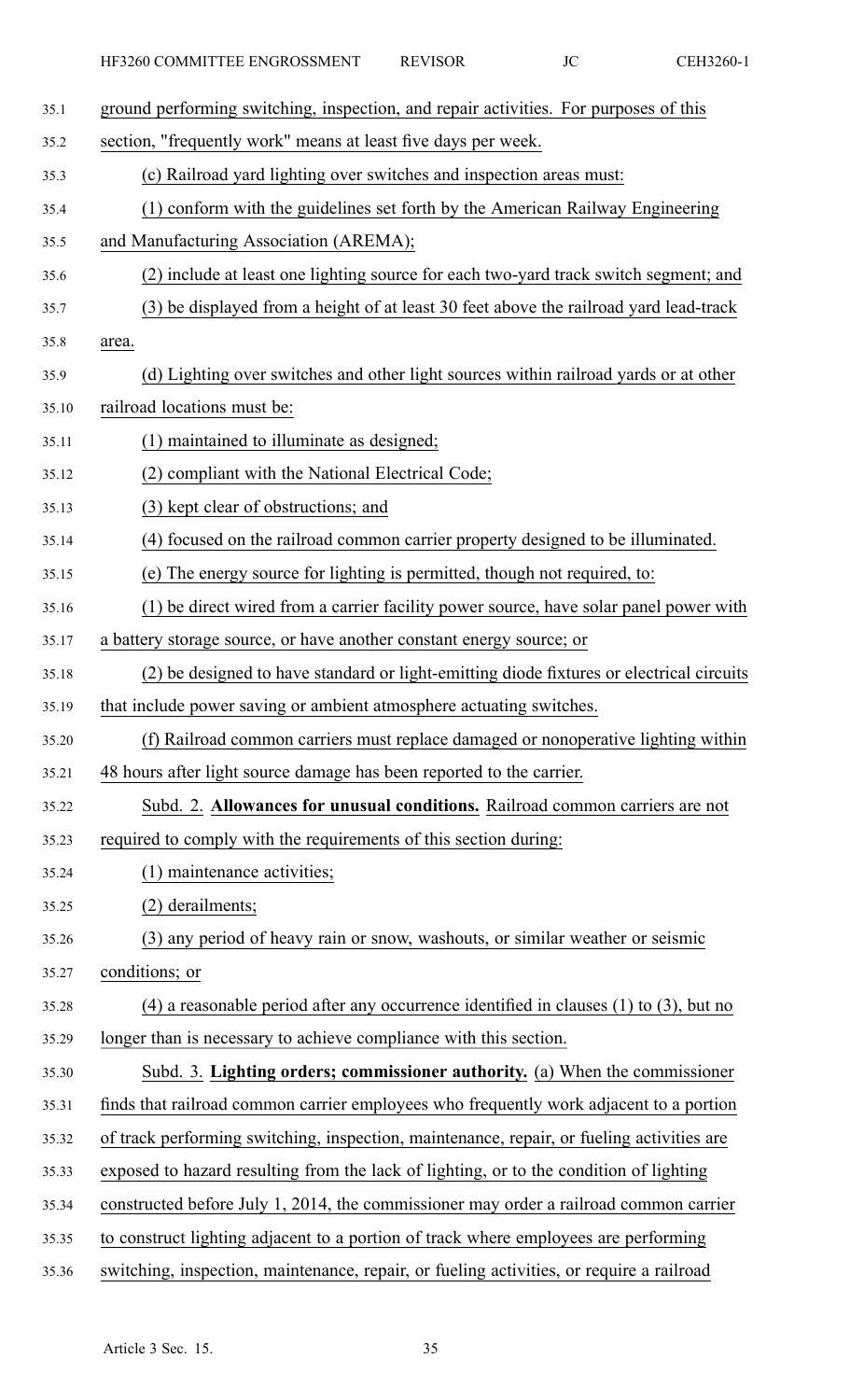| 36.1  | common carrier to modify existing lighting to conform with the standards set forth by            |
|-------|--------------------------------------------------------------------------------------------------|
| 36.2  | AREMA lighting standards, within a reasonable period of time.                                    |
| 36.3  | (b) A railroad common carrier, person, or corporation may appeal an order under this             |
| 36.4  | subdivision. An appeal under this paragraph is subject to the processes and requirements         |
| 36.5  | of chapter 14.                                                                                   |
| 36.6  | Subd. 4. Failure to correct. If a railroad common carrier, person, or corporation                |
| 36.7  | fails to correct a violation of this section within the time provided in an order issued by      |
| 36.8  | the commissioner of transportation under subdivision 3, and the railroad common carrier,         |
| 36.9  | person, or corporation does not appeal the order, the failure to correct the violation as        |
| 36.10 | ordered by the commissioner constitutes a new and separate offense distinct from the             |
| 36.11 | original violation of this section.                                                              |
| 36.12 | Subd. 5. Complaints. No formal complaint of an alleged violation of this section                 |
| 36.13 | may be filed until the filing party has attempted to address the alleged violations with the     |
| 36.14 | railroad common carrier. Any complaint of an alleged violation must contain a written            |
| 36.15 | statement that the filing party has made a reasonable, good faith attempt to address the         |
| 36.16 | alleged violation.                                                                               |
| 36.17 | Subd. 6. Waiver. Upon written request of a railroad common carrier, the                          |
| 36.18 | commissioner of transportation may waive any portion of this section if conditions do            |
| 36.19 | not reasonably permit compliance. The commissioner's decision is subject to section              |
| 36.20 | 218.041, and must include an on-site inspection of the area for which the waiver has             |
| 36.21 | been requested. The inspection shall occur between sunset and sunrise, and all parties of        |
| 36.22 | interest shall be permitted to attend.                                                           |
| 36.23 | Subd. 7. Violations and penalties. A railroad common carrier, corporation, or                    |
| 36.24 | person who violates this section is subject to a penalty not to exceed \$500 for each violation. |
| 36.25 | Subd. 8. Exceptions; applicability. (a) This section establishes minimum standards               |
| 36.26 | for railroad yard lighting. Nothing in this section shall be construed to preclude design of     |
| 36.27 | railroad yard towers with multiple lighting sources, a brighter lighting design, or other        |
| 36.28 | features that exceed the requirements of this section.                                           |
| 36.29 | (b) This section applies to all Class I and Class II railroad common carrier railroad            |
| 36.30 | yards. This section does not apply to an entity that owns or operates track in Minnesota         |
| 36.31 | that is not a Class I or Class II railroad common carrier as classified by the Federal           |
| 36.32 | Railroad Administration.                                                                         |
| 36.33 | (c) Railroad yards and other locations where lighting exists on July 1, 2014, are                |
| 36.34 | deemed compliant with subdivision 1, paragraphs (b) and (c).                                     |
| 36.35 | <b>EFFECTIVE DATE.</b> This section is effective November 1, 2016.                               |
|       |                                                                                                  |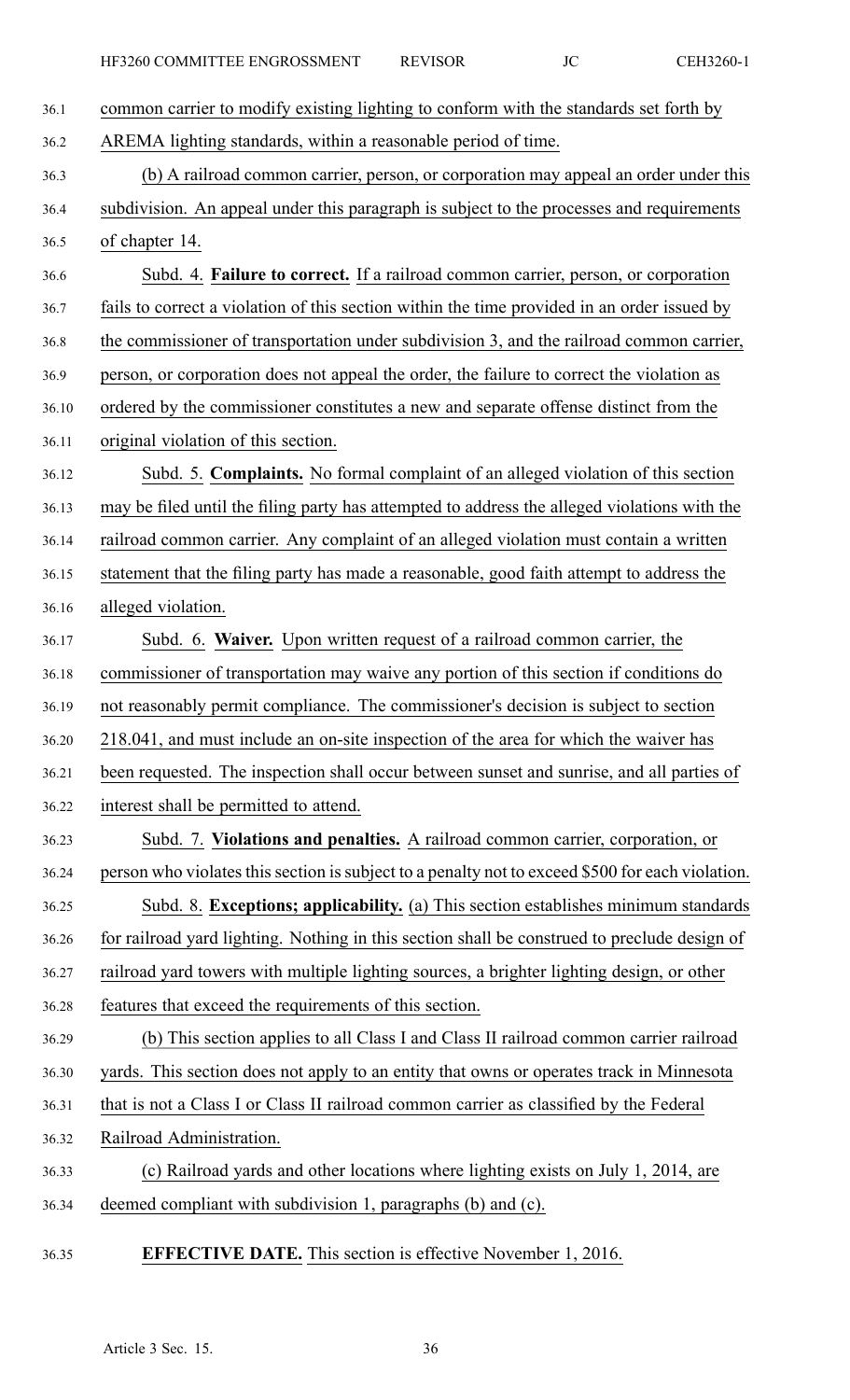| 37.1  | Sec. 16. [219.995] MADE IN MINNESOTA SOLAR INSTALLATIONS.                                    |
|-------|----------------------------------------------------------------------------------------------|
| 37.2  | Subdivision 1. <b>Definitions.</b> (a) For the purposes of this section, the following terms |
| 37.3  | have the meanings given.                                                                     |
| 37.4  | (b) "Made in Minnesota" has the meaning given in section 216C.411, paragraph (a).            |
| 37.5  | (c) "Solar photovoltaic module" has the meaning given in section 116C.7791,                  |
| 37.6  | subdivision 1, paragraph (e).                                                                |
| 37.7  | Subd. 2. Made in Minnesota solar energy system requirement. Notwithstanding                  |
| 37.8  | any other law to the contrary, if a railroad common carrier engages in any project in        |
| 37.9  | Minnesota for the construction, improvement, maintenance, or repair of any building,         |
| 37.10 | railroad, railroad yard, railroad facility, or land owned or controlled by the railroad      |
| 37.11 | common carrier and the construction, improvement, maintenance, or repair involves            |
| 37.12 | installation of one or more solar photovoltaic modules, the railroad common carrier          |
| 37.13 | must ensure that the solar photovoltaic modules purchased and installed are "Made in         |
| 37.14 | Minnesota" as defined in subdivision 1, paragraph (b).                                       |
| 37.15 | Subd. 3. Application. Subdivision 2 does not apply if:                                       |
| 37.16 | (1) as a condition of the receipt of federal financial assistance for a specific project,    |
| 37.17 | the railroad common carrier is required to use a procurement method that might result in     |
| 37.18 | the award of a contract to a manufacturer that does not meet the "Made in Minnesota"         |
| 37.19 | definition in subdivision 1, paragraph $(b)$ ;                                               |
| 37.20 | (2) no solar photovoltaic modules are available that meet the "Made in Minnesota"            |
| 37.21 | definition and fulfill the function required by the project; or                              |
| 37.22 | (3) a railroad common carrier's compliance with the "Made in Minnesota" solar                |
| 37.23 | energy system requirement would result in noncompliance with any applicable federal          |
| 37.24 | statute or regulation.                                                                       |
|       |                                                                                              |
| 37.25 | Sec. 17. [299A.017] STATE SAFETY OVERSIGHT.                                                  |
| 37.26 | Subdivision 1. Office created. The commissioner of public safety shall establish an          |
| 37.27 | Office of State Safety Oversight in the Department of Public Safety for safety oversight of  |
| 37.28 | rail fixed guideway public transportation systems within the state. The commissioner shall   |
| 37.29 | designate a director of the office.                                                          |
| 37.30 | Subd. 2. Authority. The director shall implement and has regulatory authority to             |
| 37.31 | enforce the requirements for the state set forth in United States Code, title 49, sections   |
| 37.32 | 5329 and 5330, federal regulations adopted pursuant to those sections, and successor or      |
| 37.33 | supplemental requirements.                                                                   |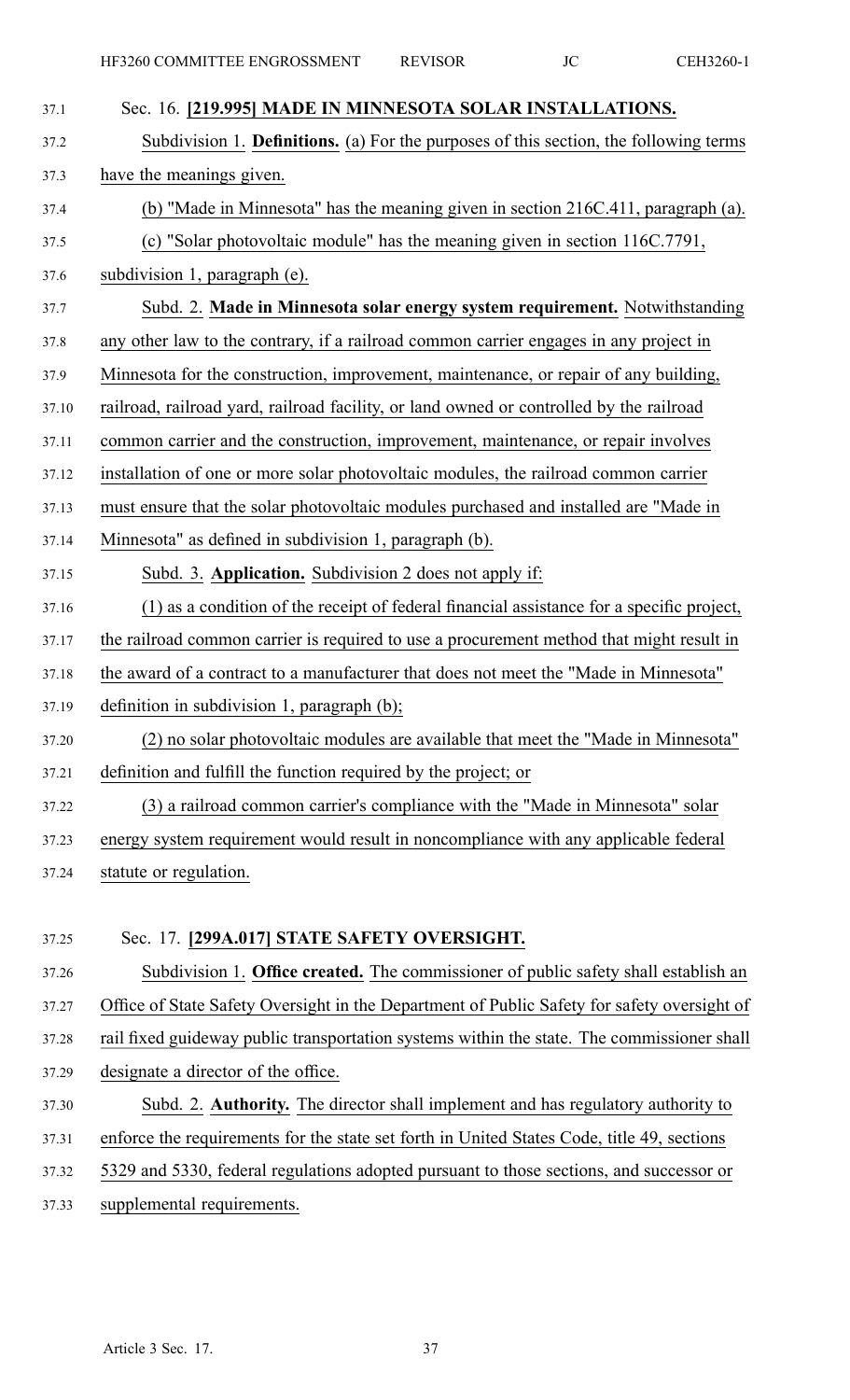| 38.1  | Sec. 18. Minnesota Statutes 2012, section 473.408, is amended by adding a subdivision         |
|-------|-----------------------------------------------------------------------------------------------|
| 38.2  | to read:                                                                                      |
| 38.3  | Subd. 11. Transit service on election day. (a) The council shall provide regular              |
| 38.4  | route transit, as defined in section 473.385, subdivision 1, paragraph (b), free of charge    |
| 38.5  | on a day a state general election is held.                                                    |
| 38.6  | (b) The requirements under this subdivision apply to operators of regular route               |
| 38.7  | transit $(1)$ receiving financial assistance under section 473.388, or $(2)$ operating under  |
| 38.8  | section 473.405, subdivision 12.                                                              |
|       |                                                                                               |
| 38.9  | <b>EFFECTIVE DATE.</b> This section is effective July 1, 2014, and expires November           |
| 38.10 | 5, 2014.                                                                                      |
| 38.11 | Sec. 19. [473.41] TRANSIT SHELTERS AND STOPS.                                                 |
| 38.12 | Subdivision 1. <b>Definitions.</b> (a) For purposes of this section, the following terms      |
| 38.13 | have the meanings given.                                                                      |
| 38.14 | (b) "Transit authority" means:                                                                |
| 38.15 | (1) a statutory or home rule charter city, with respect to rights-of-way at bus stop and      |
| 38.16 | train stop locations, transit shelters, and transit passenger seating facilities owned by the |
| 38.17 | city or established pursuant to a vendor contract with the city;                              |
| 38.18 | (2) the Metropolitan Council, with respect to transit shelters and transit passenger          |
| 38.19 | seating facilities owned by the council or established pursuant to a vendor contract with     |
| 38.20 | the council; or                                                                               |
| 38.21 | (3) a replacement service provider under section 473.388, with respect to                     |
| 38.22 | rights-of-way at bus stop and train stop locations, transit shelters, and transit passenger   |
| 38.23 | seating facilities owned by the provider or established pursuant to a vendor contract         |
| 38.24 | with the provider.                                                                            |
| 38.25 | (c) "Transit shelter" means a wholly or partially enclosed structure provided for             |
| 38.26 | public use as a waiting area in conjunction with light rail transit, bus rapid transit, or    |
| 38.27 | regular route transit.                                                                        |
| 38.28 | Subd. 2. Design. (a) A transit authority shall establish design specifications for            |
| 38.29 | establishment and replacement of its transit shelters, which must include:                    |
| 38.30 | (1) engineering standards, as appropriate;                                                    |
| 38.31 | (2) maximization of protection from the wind, snow, and other elements, including             |
| 38.32 | but not limited to entrances that are equivalently sized to regular doorways;                 |
| 38.33 | (3) to the extent feasible, inclusion of warming capability at each shelter in which          |
| 38.34 | there is a proportionally high number of transit service passenger boardings; and             |
| 38.35 | (4) full accessibility for the elderly and persons with disabilities.                         |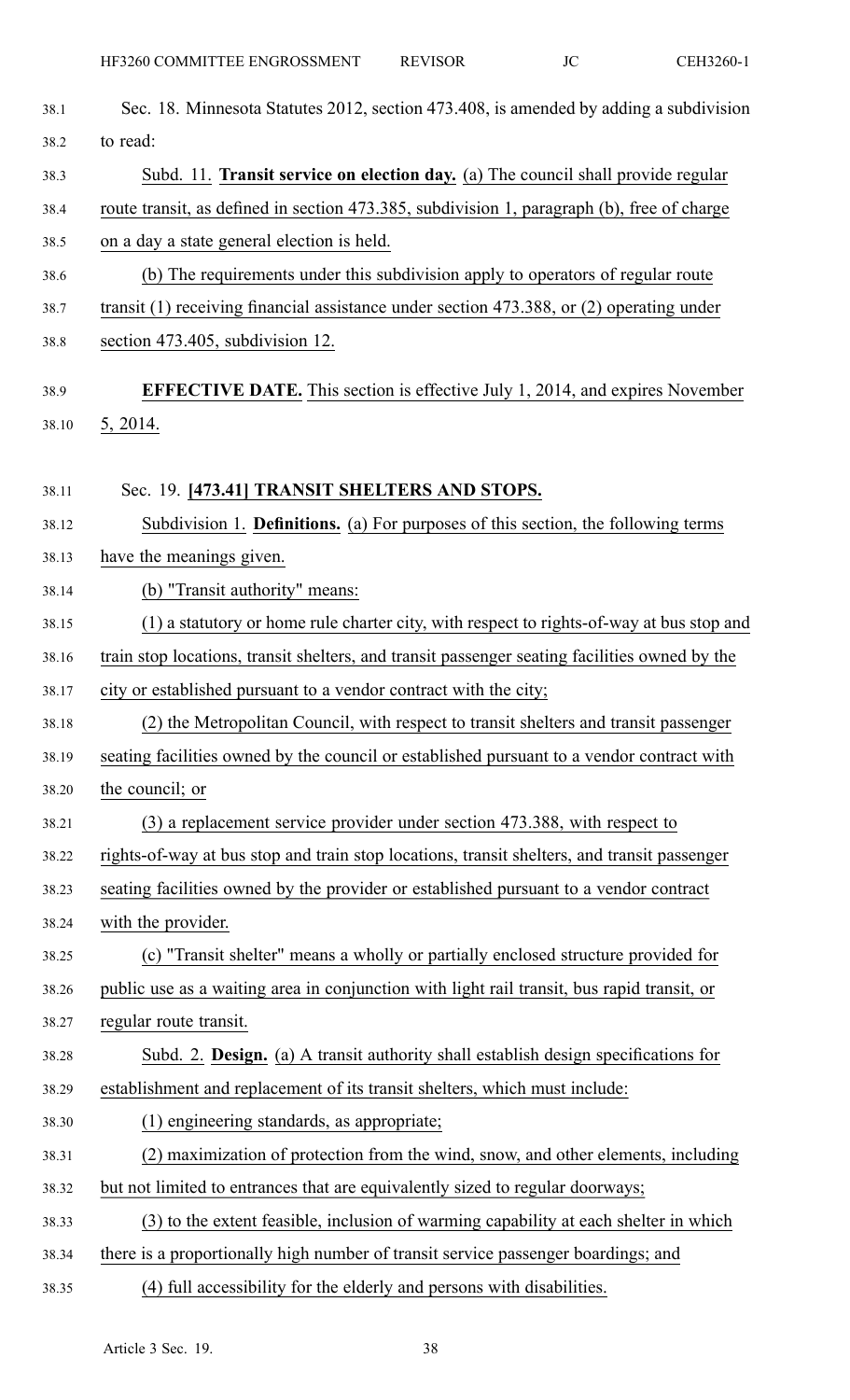| 39.1  | (b) The council shall consult with the Transportation Accessibility Advisory               |
|-------|--------------------------------------------------------------------------------------------|
| 39.2  | Committee.                                                                                 |
| 39.3  | Subd. 3. Maintenance. A transit authority shall ensure transit shelters are                |
| 39.4  | maintained in good working order and are accessible to all users of the transit system.    |
| 39.5  | This requirement includes but is not limited to:                                           |
| 39.6  | (1) keeping transit shelters reasonably clean and free from graffiti; and                  |
| 39.7  | (2) removing snow and ice in a manner that provides accessibility for the elderly          |
| 39.8  | and persons with disabilities to be able to enter and exit transit shelters, and board and |
| 39.9  | exit trains at each stop.                                                                  |
| 39.10 | <b>EFFECTIVE DATE.</b> This section is effective the day following final enactment.        |
| 39.11 | Sec. 20. WATERCRAFT DECONTAMINATION SITES; REST AREAS.                                     |
| 39.12 | Where feasible with existing resources, the commissioners of natural resources             |
| 39.13 | and transportation shall cooperate in an effort to use rest areas as sites for watercraft  |
| 39.14 | decontamination and other activities to prevent the spread of aquatic invasive species.    |
| 39.15 | <b>EFFECTIVE DATE.</b> This section is effective the day following final enactment.        |
| 39.16 | Sec. 21. WOMAN VETERAN LICENSE PLATES; DESIGN.                                             |
| 39.17 | The commissioner of veterans affairs, in consultation with the commissioner of             |
| 39.18 |                                                                                            |
|       | public safety, a representative of the Minnesota Women Veterans Initiative Working         |
| 39.19 | Group, and any interested Minnesota veterans service organization, shall design the        |
| 39.20 | "WOMAN VETERAN" special plates established in Minnesota Statutes, section 168.123,         |
| 39.21 | subdivision 2, subject to the approval of the commissioner of public safety.               |
|       |                                                                                            |
| 39.22 | Sec. 22. HIGHWAY 14 TURNBACK.                                                              |
| 39.23 | Notwithstanding Minnesota Statutes, sections 161.081, subdivision 3, and 161.16, or        |
| 39.24 | any other law to the contrary, the commissioner of transportation may:                     |
| 39.25 | (1) by temporary order, take over the road described as "Old Highway 14" in the            |
| 39.26 | settlement agreement and release executed January 7, 2014, between the state and Waseca    |
| 39.27 | and Steele Counties;                                                                       |
| 39.28 | (2) expend \$35,000,000 or the amount necessary to complete the work required              |
| 39.29 | under the settlement agreement; and                                                        |
| 39.30 | (3) upon completion of the work described in the settlement agreement, release "Old        |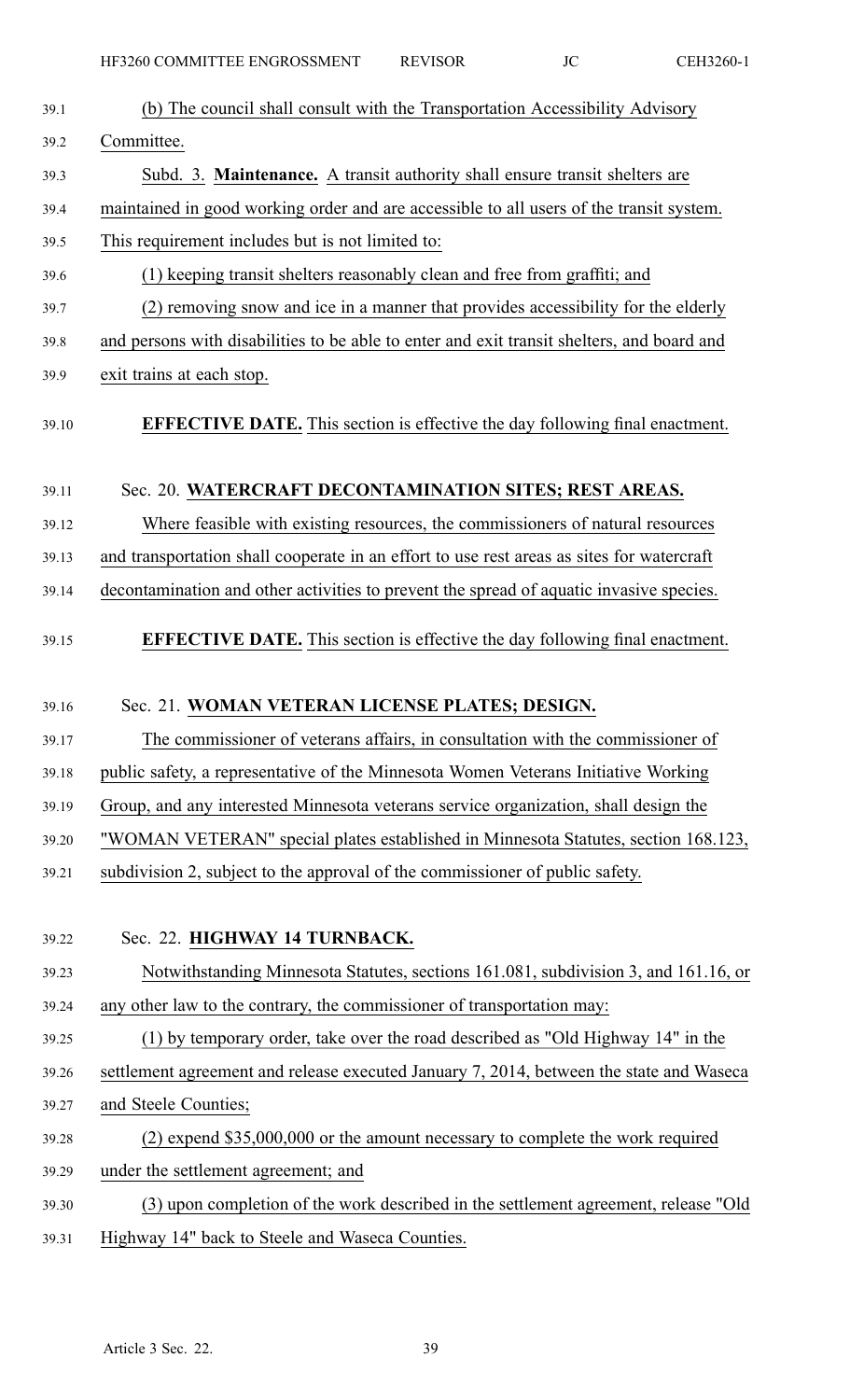40.1 Upon completion of the work described in the settlement agreemen<sup>t</sup> between the 40.2 state and Waseca and Steele Counties, the counties shall accep<sup>t</sup> responsibility for the road 40.3 described in the agreemen<sup>t</sup> as "Old Highway 14." 40.4 Sec. 23. **COMMUNITY DESTINATION SIGN PILOT PROGRAM.** 40.5 Subdivision 1. **Definition.** (a) For purposes of this section, the following terms 40.6 have the meanings given. 40.7 (b) "City" means the city of Two Harbors. 40.8 (c) "General retail services" means <sup>a</sup> business that sells goods or services at retail 40.9 and directly to an end-use consumer. General retail services includes but is not limited to: 40.10 (1) personal services; 40.11 (2) repair services; 40.12 (3) hardware stores; 40.13 (4) lumber or building supply stores; and 40.14 (5) automotive parts sellers. 40.15 Subd. 2. **Pilot program established.** (a) In consultation with the city of Two 40.16 Harbors, the commissioner of transportation shall establish <sup>a</sup> community destination sign 40.17 pilot program for wayfinding within the city to destinations or attractions of interest to 40.18 the traveling public. 40.19 (b) For purposes of Minnesota Statutes, chapter 173, signs under the pilot program 40.20 are official signs. 40.21 Subd. 3. **Signage, design.** (a) The pilot program must include as eligible attractions 40.22 and destinations: 40.23 (1) minor traffic generators; and 40.24 (2) general retail services, specified by business name, that are identified in <sup>a</sup> 40.25 community wayfinding program established by the city. 40.26 (b) The commissioner of transportation, in coordination with the city, may establish 40.27 sign design specifications for signs under the pilot program. Design specifications must 40.28 allow for placement of: 40.29 (1) <sup>a</sup> city name and city logo or symbol; and 40.30 (2) up to five attractions or destinations on <sup>a</sup> community destination sign assembly. 40.31 Subd. 4. **Program costs.** The city shall pay costs of design, construction, 40.32 erection, and maintenance of the signs and sign assemblies under the pilot program. The 40.33 commissioner shall not impose fees for the pilot program. 40.34 Subd. 5. **Expiration.** The pilot program under this section expires January 1, 2022.

#### 40.35 **EFFECTIVE DATE.** This section is effective the day following final enactment.